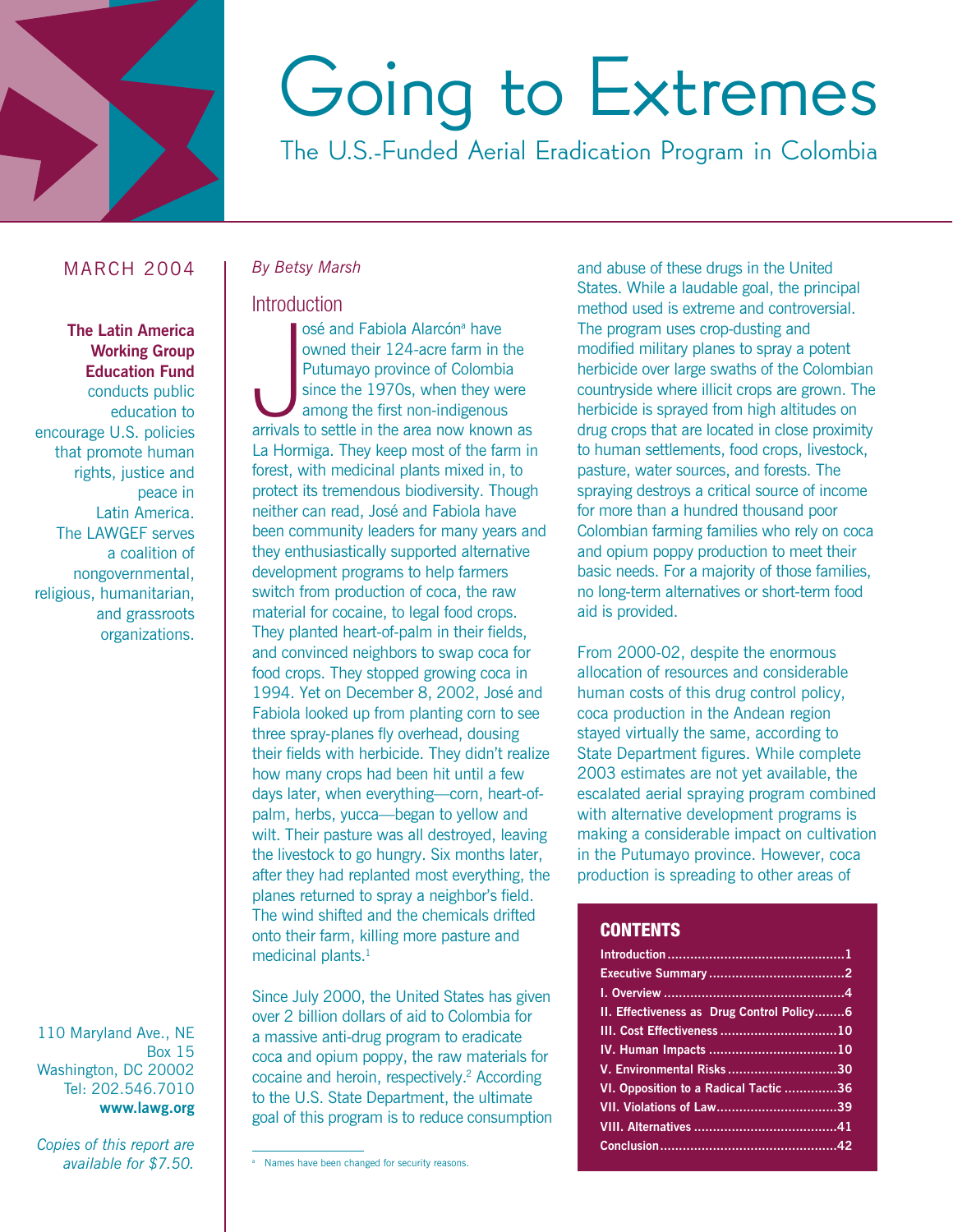

# **Executive Summary**

# Going to Extremes: The U.S.-Funded Aerial Eradication Program in Colombia

Since July 2000, the United States has provided over 2 billion dollars of aid to Colombia for a massive anti-drug program to eradicate coca and opium poppy, the raw materials for cocaine and heroin, respectively. According to the U.S. State Department, the ultimate goal of this program is to reduce consumption and abuse of these drugs in the United States. While a laudable goal, the principal method used is extreme and controversial.

The program uses crop-dusting and modified military planes to spray a potent herbicide mixture over large swaths of the Colombian countryside where illicit crops are grown. The herbicide used in the spray mixture is glyphosate, a non-selective herbicide that kills or stunts the growth of virtually all plants and trees if a sufficient dose is applied. The herbicide is sprayed from high altitudes on drug crops that are located near human settlements, food crops, livestock, pasture, water sources, and forests. The spraying destroys a critical source of income for more than a hundred thousand poor Colombian farming families who rely on coca and poppy production to meet their basic needs.

From December 2000 to December 2002, Colombian drug authorities and U.S. contractors sprayed herbicide on 254,586 hectares of coca and 15,208 hectares of poppy. Although the U.S. government reported a 15% decline in net coca cultivation in Colombia in 2002, multiple indicators suggest that the program will have little, if any, sustained impact on global coca production or U.S. drug consumption. State Department and United Nations figures show that coca production is shifting throughout the region and within Colombia. Numerous studies also show that forced eradication programs stimulate farmers to move elsewhere and replant, induce growers to plant larger areas of illicit crops in anticipation of eradication, and cause illegal drug production to shift abroad in the classic balloon effect. Trends in coca production in the Andes region also demonstrate that despite various coca supply reduction programs implemented in the last fifteen years, coca production has never ceased to meet the demand. The U.S. government's authoritative study on drug abuse in 25 cities shows the availability of powder and crack cocaine remains stable.

**Damage to food crops.** Numerous official and unofficial reports indicate that the aerial spraying caused significant damage to food crops, pasture, livestock, and agricultural development projects from 2000-2003. In many cases, the damages appeared to occur in areas where no coca crops were present or in areas owned by farmers who had signed eradication pacts and were in the process of eradicating coca and implementing alternative development projects. The State Department denies that the spraying has caused extensive collateral damage, but many factors, including verification of damages by Colombian inter-governmental commissions and modeling by the U.S. Environmental Protection Agency (EPA) indicating substantial spray drift, suggest that many complaints are indeed legitimate.

Lack of compensation. The vast majority of farming families who lose food and cash crops as a result of the spraying are not offered short-term food aid or compensation for their losses. Of the thousands of claims of damage to legal crops filed since the start of Plan Colombia, the State Department reports that only five cases have been ruled valid and a total of \$18,500 had been paid for damages. This outcome does not seem credible given the substantial anecdotal reports available about damage to food crops and alternative development projects and the thorough reports prepared by the Colombian Government Ombudsman's Office.

Health impact. Rural residents in sprayed areas report that people have been sprayed directly with the herbicide mixture and have suffered a variety of health ailments following the spraying, including eye irritation, skin rashes, and respiratory and digestive ailments. Although the State Department asserts that the spray program is completely safe for human health, the EPA has recognized that some of the more consistent claims of health problems are credible. Appropriate public health studies to determine the impact of the spraying on peoples' health have not yet been conducted, thus the U.S. and Colombian authorities are essentially conducting an experiment on Colombian citizens. No special procedure exists for residents to register claims of health harm, and mechanisms to evaluate and compensate health complaints are inadequate.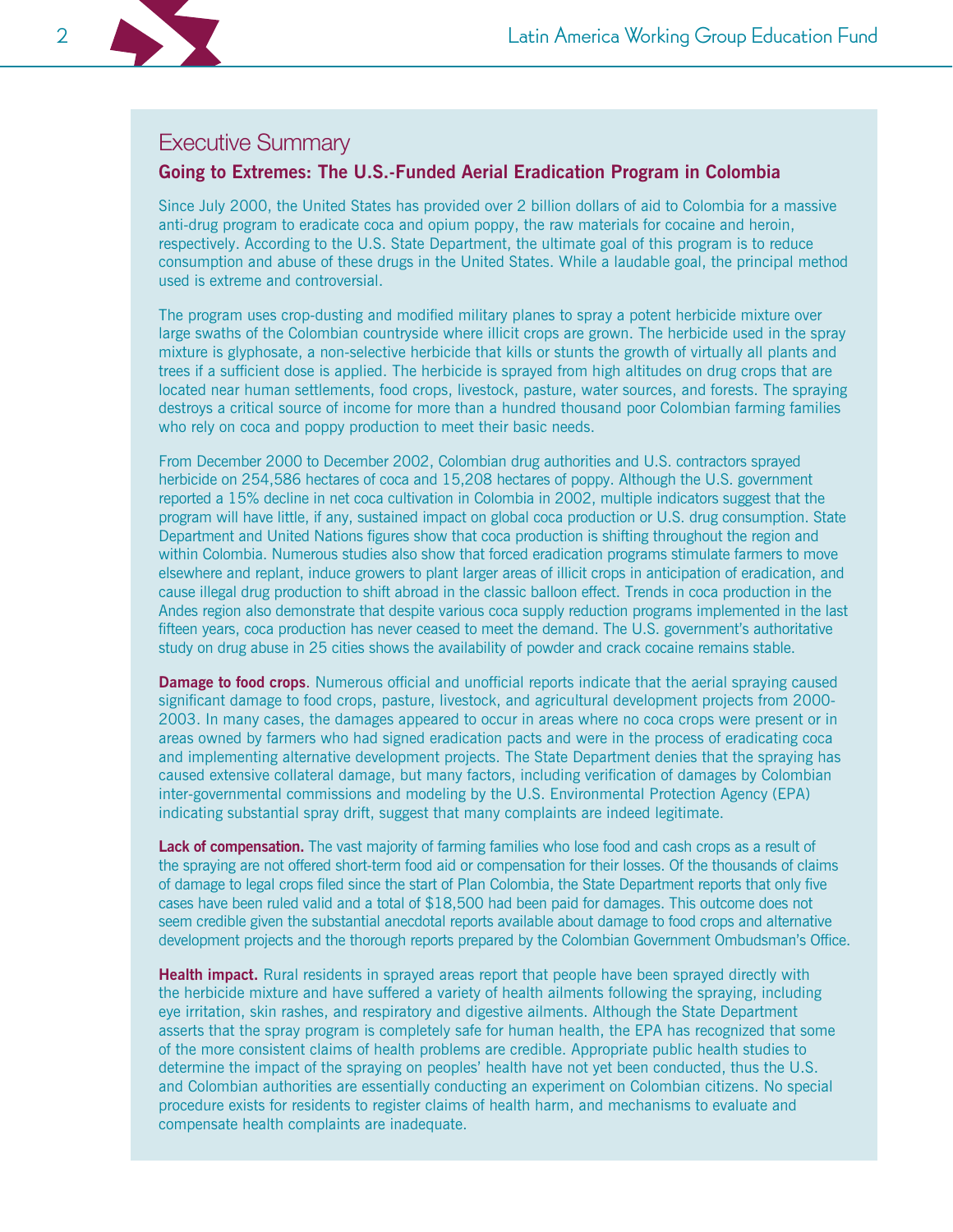

**Environmental impact.** Scientists warn that the aerial eradication program may cause significant environmental damage to Colombian ecosystems. Colombia is extraordinarily rich in biodiversity with the second highest number of species in the world. While coca cultivation and processing causes extensive deforestation and pollution, aerial eradication exacerbates the problem by encouraging a shift in production to new areas, including remote forests in the Amazon. The EPA estimates that spray drift could cause substantial damage to non-target vegetation, destroying habitat and likely causing adverse impacts to wildlife. Neither U.S. nor Colombian authorities have conducted an appropriate environmental impact assessment that considers Colombian ecosystems and species as well as cumulative environmental impacts. Nevertheless, the Colombian government, in collaboration with the U.S. Embassy, recently removed and weakened many environmental safeguards in the Environmental Management Plan for the spray program. Spraying is now allowed in Colombian National Parks, among other areas.

Inadequate alternatives. To achieve sustainable reductions in illicit crop cultivation, farmers must have viable economic alternatives to coca and poppy production. Despite this fact, the U.S. and Colombian governments have dedicated insufficient resources and attention to alternative development programs implemented under Plan Colombia. Initial alternative development programs for farmers affected by the fumigation were poorly designed and coordinated. Although alternative development programs have improved, they do not cover more than a subset of the small farmers whose crops are targeted for aerial fumigation. In 2001-2002, 220,000 hectares were sprayed. In contrast, by February 2004, USAID had supported a total of 38,563 hectares of legal crops. Much doubt exists regarding the scope and sustainability of these efforts.

Widespread opposition. Large-scale aerial application of herbicides is an extremely rare and radical approach to drug crop control. According to the State Department, "Colombia is at this time the only country that allows aerial spraying of coca and opium poppy." Opposition to the current aerial eradication program extends to diverse sectors of Colombian society, other governments, international organizations, and civil society groups around the globe. Reports from Colombian government agencies and rulings by Colombian courts indicate that the aerial eradication program is being conducted in direct violation of numerous Colombian laws. Various non-governmental organizations have also presented legal complaints before U.S. and international legal bodies, alleging violations of U.S. and international law.

**Conclusion.** Faced with an ineffective, inhumane, and environmentally unsafe drug control strategy, U.S. policymakers should suspend the aerial eradication program in Colombia and redirect resources towards approaches that protect human rights and environment while achieving lasting reductions in drug production and abuse. Strategies that should be pursued include: expanding and improving drug treatment and education programs in the United States; promoting greater market opportunities and access to credit for farmers involved in drug production but committed to switching to legal crops; and promoting greater dialogue among policymakers at the national and international level on the results of drug policy.

Betsy Marsh is an independent consultant. She previously worked as the Program Coordinator for the Amazon Alliance, a coalition of Amazonian indigenous organizations and environmental and human rights organizations from North and South America.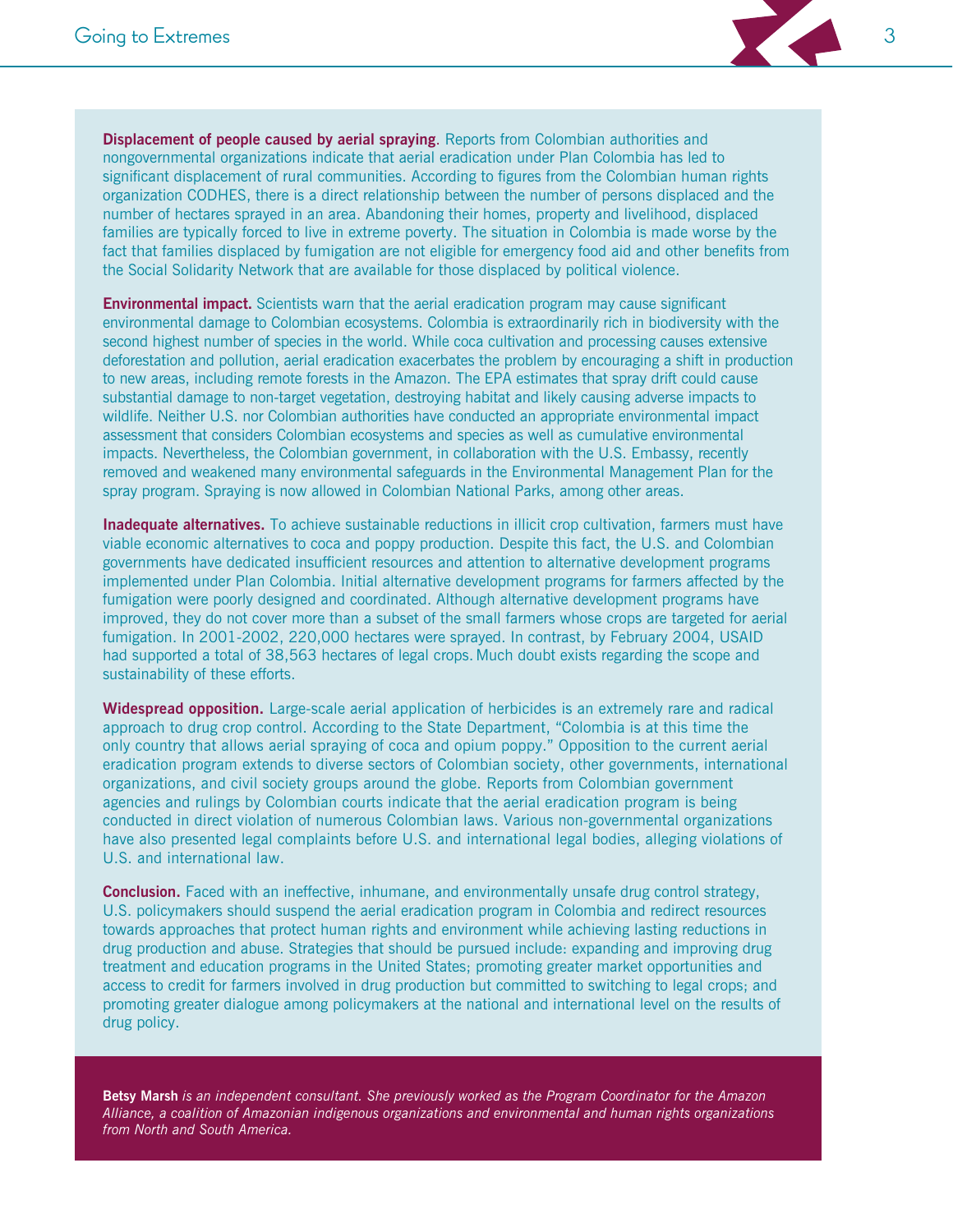4



Colombia and gradually increasing in Bolivia. The latest U.S.-government funded study of adolescent drug use shows no statistically significant changes in cocaine consumption in the United States, while the U.S. government's January 2004 study on trends in drug abuse reports that the availability of crack and powder cocaine remains stable.<sup>3</sup>

The following analysis examines many of the most controversial aspects of the fumigation program.<sup>b</sup> It describes how safeguards Congress put in place to minimize negative social and environmental effects of the program have scarcely been monitored and have not been effectively implemented. The analysis provides evidence that the Colombian aerial eradication program is not only ineffective but also environmentally unsafe and stunningly inhumane.

I. Overview of the Aerial Eradication Program In July 2000, the U.S. Congress approved a \$1.3 billion dollar aid package for Colombia

and neighboring countries that represented the first installment of a massive increase in aid for counternarcotics operations. Sixty-six percent of this aid package was allotted to Colombia for the military, counternarcotics, and development strategy known as "Plan Colombia." Over 75% of this aid to Colombia was military and police assistance, primarily directed towards funding the operations of three U.S.-created Colombian Army counternarcotics battalions. The battalions were established to secure safe conditions for the Colombian National Police to conduct anti-drug activities in the guerrilladominated southern provinces of Putumayo and Caquetá, particularly massive aerial eradication operations. Of the remaining U.S. aid to Colombia, \$68.5 million was allocated for new alternative development and crop substitution programs. This included ten million for those forcibly displaced from the "push into southern Colombia," although this mitigating aid was never implemented to directly benefit those displaced by fumigation.<sup>c</sup> Since 2000, the total amount of U.S. aid to Colombia has climbed to over \$3 billion. Of this amount. \$2.5 billion (80%)<sup>4</sup> has been allotted for military and police assistance to sustain and expand the counternarcotics programs and recently, to strengthen Colombian counterinsurgency operations.<sup>5</sup>

From December 2000 to December 2002, the Colombian Antinarcotics police (DIRAN), with the support of U.S. contractors, sprayed herbicide on 254,586 hectares (629,096 acres) of coca and 15,208 hectares (37,564 acres) of opium poppy in Colombia.<sup>6</sup> The spraying took place in multiple Colombian provinces (or departments), including Putumayo, Caquetá, Nariño, Antioquia, Guaviare, Huila, Tolima, and Norte de Santander.<sup>7</sup>

The majority of the spraying from 2000-2002 was concentrated in the southwestern department of Putumayo, where more than 40% of Colombian coca was cultivated in 2000.8 Putumayo is located on Colombia's southern border with Ecuador and Peru and covers 9,604 square miles- roughly the

Given that the U.S. aerial eradication program primarily targets coca production, the analysis focuses almost exclusively on eradication of coca rather than opium poppy. However, many of the points discussed are relevant to poppy eradication as well.

See explanation of how government programs to serve internally displaced do not cover those displaced by fumigation on pages 29-30.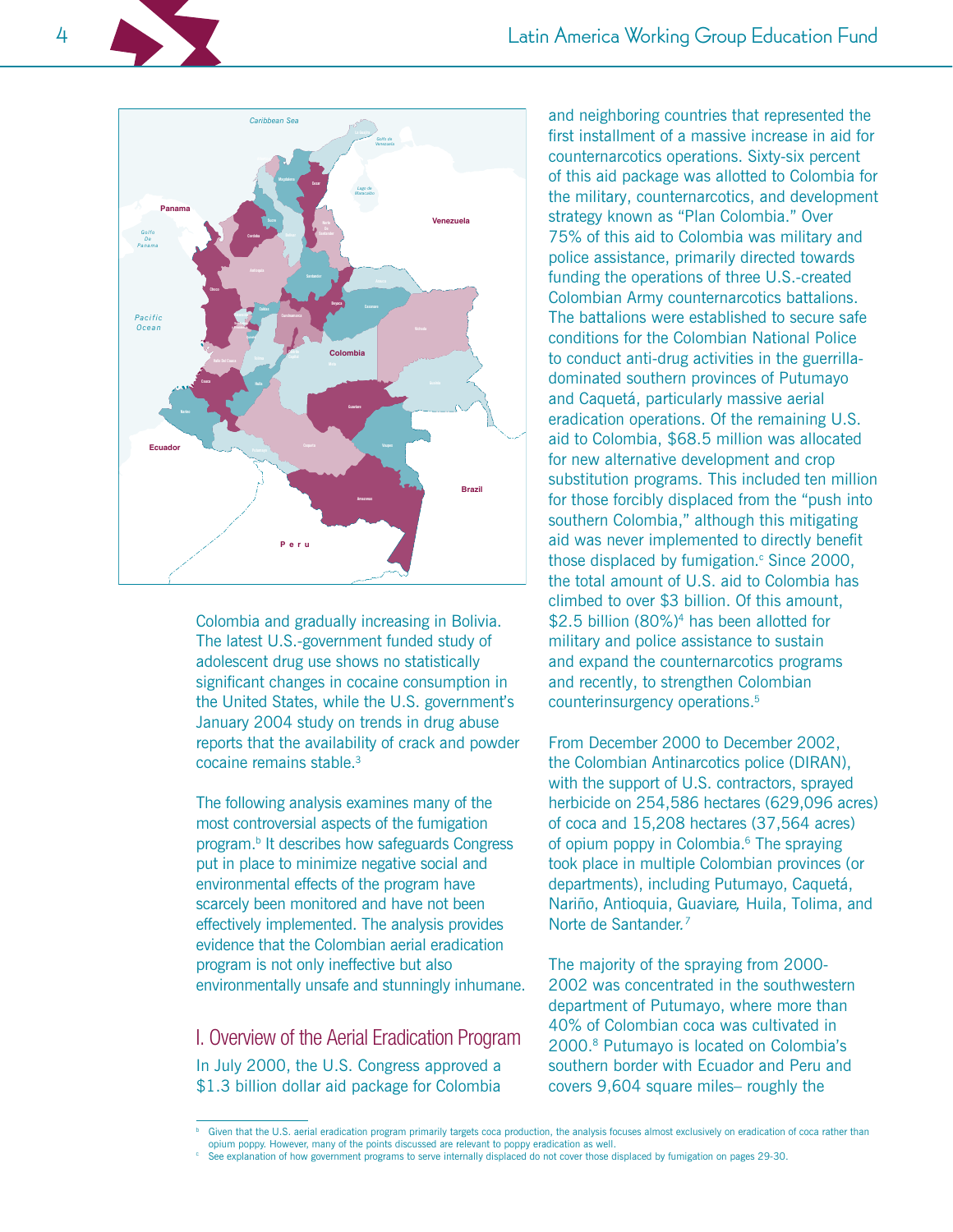5

size of Vermont. The province lies between the Andes mountains to the west and the Amazon lowlands to the east. Approximately 60% of Putumayo is Amazon rainforest, and 36% is dedicated to agriculture.<sup>9</sup> The province contains thirteen municipalities, the most populated being Puerto Asis, Mocoa, Valle de Guamez, and Orito.<sup>10</sup> In 2000, the population of the province was estimated to be 323,549, the majority (67%) of which lives in rural areas. Twelve indigenous tribes make up roughly  $8\%$  of the population  $(23,500).$ <sup>11</sup> Among them, the Inga, Paez, and Kofan have been particularly affected by the fumigation.<sup>12</sup>

The spray program targets all coca fields, from industrial-size coca plantations to small plots of less than two hectares grown by peasant farmers, including many indigenous people.<sup>13</sup> According to the Colombian National Directorate of Narcotics (DNE), small-acreage farmers grow 62% of coca crops in Colombia on plots that are less than three hectares in size.<sup>14</sup> According to the State Department (DoS), the Colombian Government selects the areas to be sprayed and identifies the exact geographical coordinates where the illicit crops are grown. Pilots then use computerprogrammed flight lines and visual confirmation to identify and spray coca fields. The spray pilots are Colombians, third-country nationals and U.S. citizens who receive program training by the INL Air Wing.<sup>15</sup> They fly three different types of fixed-wing aircraft at an average height of 100 feet above the ground, and at average speeds of 140 to 205 mph.<sup>d 16</sup> According to the State Department, to minimize human exposure, pilots are instructed to avoid spraying near people, homes, and occupied buildings, as well as to avoid flights over towns and populated areas. To maximize effectiveness and avoid drift, spray missions are to be conducted only under certain weather parameters.<sup>17</sup>

The herbicide used in the spray mixture for coca eradication is glyphosate, a non-selective herbicide that kills or stunts the growth of virtually all plants and trees if a sufficient dose is applied.<sup>18</sup> Glyphosate is manufactured by the U.S. Monsanto Corporation. It is mixed with inert



Piles of coca are neatly stacked beneath plantain trees.

ingredients that include water and surfactants to produce herbicide formulated products that are sold under variations of the trade name Roundup. The actual spray mixture used in Colombia consists of a glyphosate formulation, water, and the surfactant, Cosmo-Flux 411F, which helps the product stick to coca leaves.<sup>19</sup>

Following a recommendation by the U.S. Environmental Protection Agency (EPA), as of October 2002 the State Department had reportedly switched the glyphosate formulation used in Colombia from Roundup Export, which can cause acute eye damage, to Roundup Ultra, a formulation less toxic to eyes.<sup>20</sup> However, as of June 2003, there was no official record from Colombia of this change.<sup>21</sup> While the active ingredient in both products is glyphosate, the blend of surfactants is distinct, posing different health and environmental risks.

#### **Congressional Conditions**

In the FY2002, FY2003, and FY2004 foreign appropriations acts, in an attempt to safeguard human health, minimize social harms, and protect the environment, Congress included a set of conditions governing the aerial eradication program. Senators Leahy (D-VT) and Feingold (D-WI) championed these conditions. The specific conditions have varied

According to the Bureau for International Narcotics and Law Enforcement Affairs (INL), pilots may fly as high as 175 feet above the ground where tree height is 150 feet. (International, U.S. State Department, "Follow up questions from Roundtables with NGOs," September 24 and October 1 2002).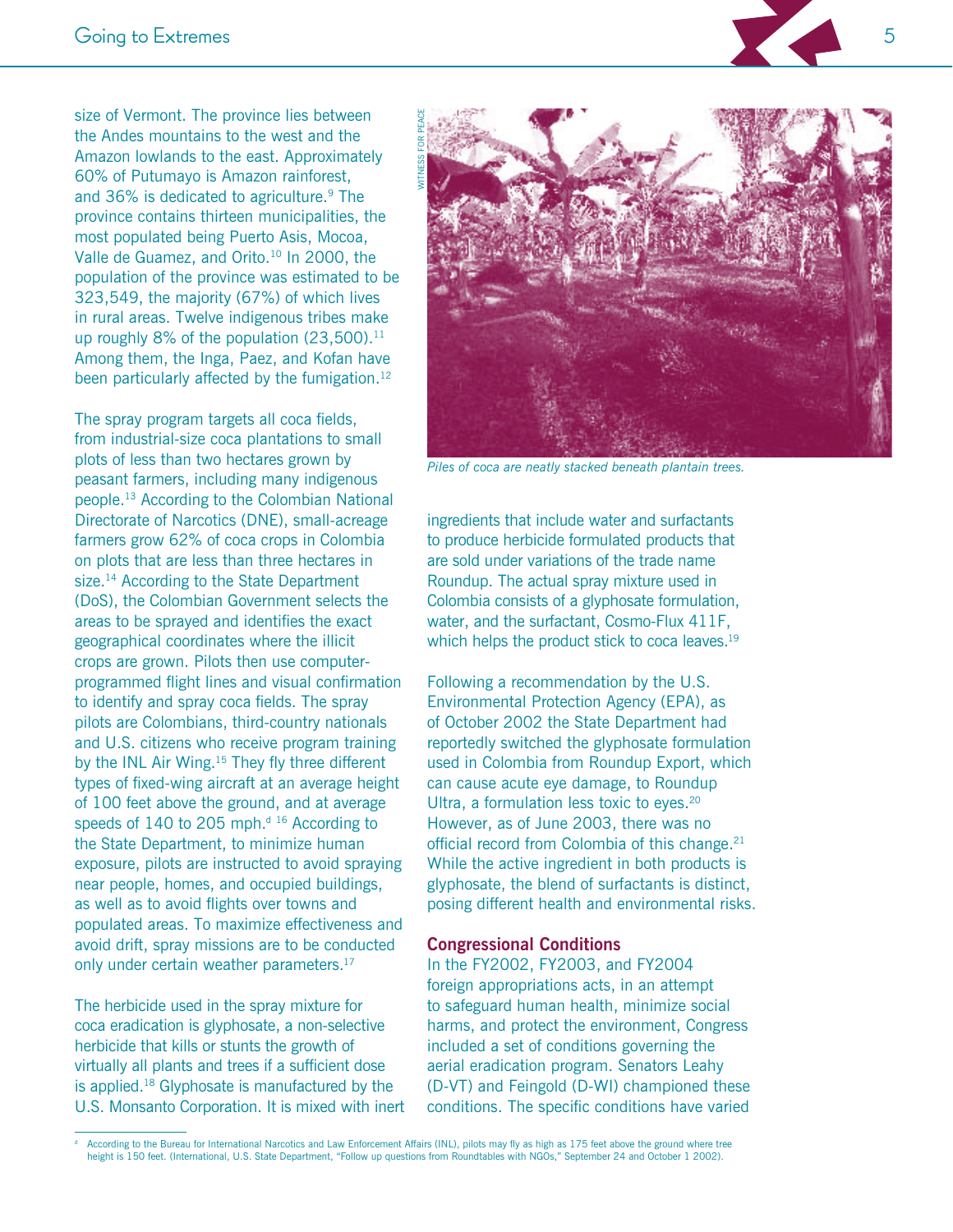# Fumigation Conditions in the FY2004 Foreign Operations Appropriations Bill

Provided further, That not more than 20 percent of the funds appropriated by this Act that are used for the procurement of chemicals for aerial coca and poppy fumigation programs may be made available for such programs unless the Secretary of State, after consultation with the Administrator of the Environmental Protection Agency (EPA), certifies to the Committees on Appropriations that: (1) the herbicide mixture is being used in accordance with EPA label requirements for comparable use in the United States and any additional controls recommended by the EPA for this program, and with the Colombian Environmental Management Plan for aerial fumigation; and (2) the herbicide mixture, in the manner it is being used, does not pose unreasonable risks or adverse effects to humans or the environment: Provided further, That such funds may not be made available unless the Secretary of State certifies to the Committees on Appropriations that complaints of harm to health or licit crops caused by such fumigation are evaluated and fair compensation is being paid for meritorious claims: Provided further, That such funds may not be made available for such purposes unless programs are being implemented by the United States Agency for International Development, the Government of Colombia, or other organizations, in consultation with local communities, to provide alternative sources of income in areas where security permits for small-acreage growers whose illicit crops are targeted for fumigation: Provided further, That of the funds appropriated under this heading, not less than \$2,500,000 should be made available for continued training, equipment, and other assistance for the Colombian National Park Service: Provided further, That funds appropriated by this Act may be used for aerial fumigation in Colombia's national parks or reserves if the Secretary of State determines that it is in accordance with Colombian laws and that there are no effective alternatives to reduce drug cultivation in these areas.

slightly each year, but have all required that prior to the disbursement of funds for the program, the Secretary of State report on the status of alternative development programs, explain procedures for investigating and awarding claims of compensation for damages caused by the fumigation, and consult with the EPA regarding compliance with regulatory controls for use of the herbicide in the United States and the health and environmental risks and effects of the fumigation. (See box with conditions for FY2004.) As discussed later, these conditions have been difficult to monitor and enforce and have had relatively limited practical impact in improving the program.

# II. Effectiveness of Aerial Eradication as a **Drug Control Policy**

The U.S. government has heralded the latest figures on coca production in Colombia as proof of the success of the aerial eradication

<sup>e</sup> One hectare equals 2.47 acres.

program.<sup>22</sup> In February 2003, the US Office of National Drug Control Policy (ONDCP) reported that net Colombian coca cultivation decreased from 169,800 to 144,450 hectares<sup>e</sup> in 2002, a 15% decline.<sup>23</sup> In July 2003, John Walters. ONDCP Director, reported that coca production in the key coca-growing department of Putumayo had declined by 96% since 2001.<sup>24</sup> A September 2003 report by the United Nations Drug Control Program indicated a 32% reduction in Colombian coca fields in the first seven months of 2003<sup>25</sup>

However, the number of hectares of coca fields in Colombia measured in the short term is a poor indicator of the effectiveness of the fumigation program in achieving its goal of reducing cocaine and heroine use in the United States. As detailed below, to better assess the effectiveness of the fumigation program, we need to assess regional and international, not country, production levels; carefully evaluate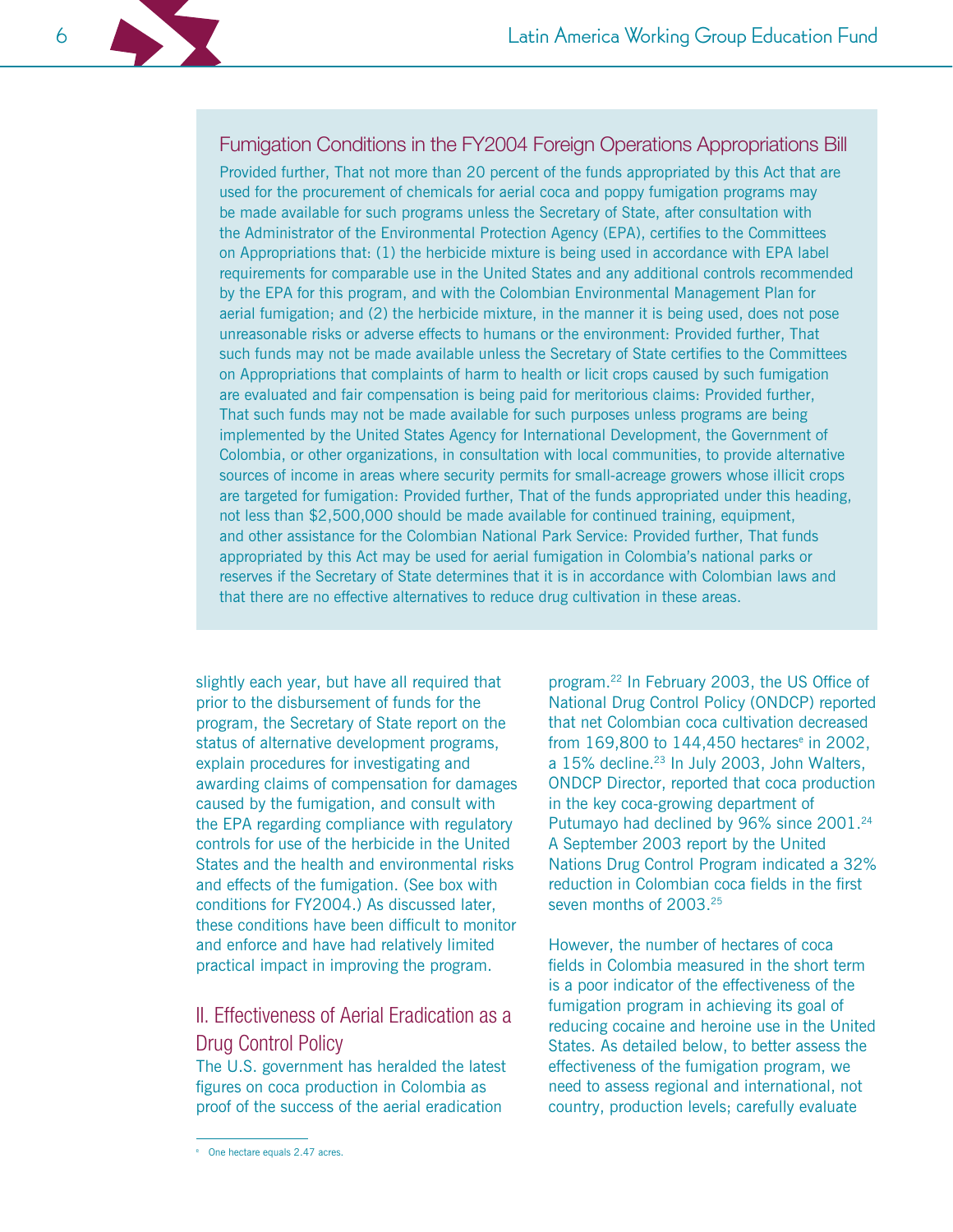

whether a drop in production is likely to be sustained or temporary; consider the role of alternative development in the decline in coca production in Putumayo; and focus less on program outputs and more on the ultimate desired outcome—decreased drug consumption in the United States.

First, pointing to hectares of coca in decline and automatically attributing this change to fumigation obscures the real gains achieved through voluntary eradication programs coupled with alternative development. In the Putumayo province, where the greatest reduction in coca occurred, nearly one-half of the drop in coca production was actually accomplished by manual eradication with alternative development, according to USAID figures. Of the reduction of coca in Putumayo in 2002, estimated at 33,600, farmers receiving US aid manually eradicated 14,879 hectares.<sup>26</sup> By April 2003, those numbers had risen to 16,673 coca hectares manually eradicated (with 24,549 hectares of legal crops planted in the department).<sup>27</sup> These farmers who invested their time and labor in manual eradication and alternative development are obviously less likely to move to other areas to continue cultivating coca.<sup>28</sup> Unfortunately, no other provinces received anywhere near the amount of investment in alternative development that Putumayo did during the 2001-2003 period.

Second, short-term reductions in Colombian coca production mean little if current indicators of regional production and historical trends suggest that long-term global supplies of cocaine will remain stable. State Department figures show that coca production is shifting throughout the region and within Colombia. In 2002, the State Department found that coca crops in Bolivia jumped 23% to 24,400 hectares and increased 8% in Peru to 36,600 hectares. As of November 2003, DoS figures show a decrease of coca hectares in Peru to 31,150, but an increase in Bolivia to 28,450 hectares.<sup>29</sup> In the 2002 International Narcotics Control Strategy Report, DoS reported that

the eradication program in Colombia had driven up the price of coca leaf and base in Peru, spurring coca production. DoS also stated that three cocaine-base labs as well as coca fields as large as eight hectares were discovered for the first time in the Venezuelan-Colombian border region. It also indicated concern about potential drug cultivation in Ecuador given the country's widespread poverty and shared borders with Colombia and Peru. 30 In March 2003, DoS reported that while net coca cultivation in the Putumayo region had dropped from 45,900 hectares in 1999 to 8,200 hectares in 2002, net coca cultivation in the Guaviare region had risen by 163% during the same period, from 29,800 to  $78,500$  hectares.<sup>31</sup> This is ironic, given that aerial spraying efforts in Guaviare in the mid- to late-1990s spurred the shift of coca production to Putumayo in the first place.<sup>32</sup> According to State Department satellite images, coca production in the northern province of Norte de Santander increased from 12,000 to 49,000 hectares in 2002 alone, with an estimated 90% being grown in the remote jungle region of Catatumbo.<sup>33</sup>

United Nations data also indicates a regional shift in coca production. According to the UN 2002 Coca Survey, Colombian coca cultivation in 2002 rose significantly in regions where there had previously been minimal spraying. In Nariño, a neighboring province to Putumayo, coca crops nearly doubled in one year, increasing by approximately 8,000 hectares.<sup>f</sup> The province of Guaviare, which is adjacent to heavily sprayed Caquetá, became the number one province for coca cultivation, with a 2000hectare increase in coca to a total of 27,381 hectares. In seven Colombian provinces coca cultivation rose by an average of nearly 60% from 2000 to 2002.<sup>34</sup> The UN also detected possible small coca fields in remote forested areas outside traditional agricultural zones in five Colombian provinces, as well as traditional farming areas on the Atlantic coast, the coffee growing region, and the Andes.<sup>35</sup> Yet the true extent of the displacement of coca cultivation is not even known since neither State Department

The former governor of Nariño, Parmenio Cuellar, noted that as coca production in Putumayo dropped, production in his neighboring department nearly quadrupled; he predicted it would return to Putumayo once the focus of anti-narcotics efforts shifted. "It is an absurd strategy." Interview by Lisa Haugaard, Director, Latin America Working Group, with Parmenio Cuellar, February 20th, 2004, Bogotá, Colombia.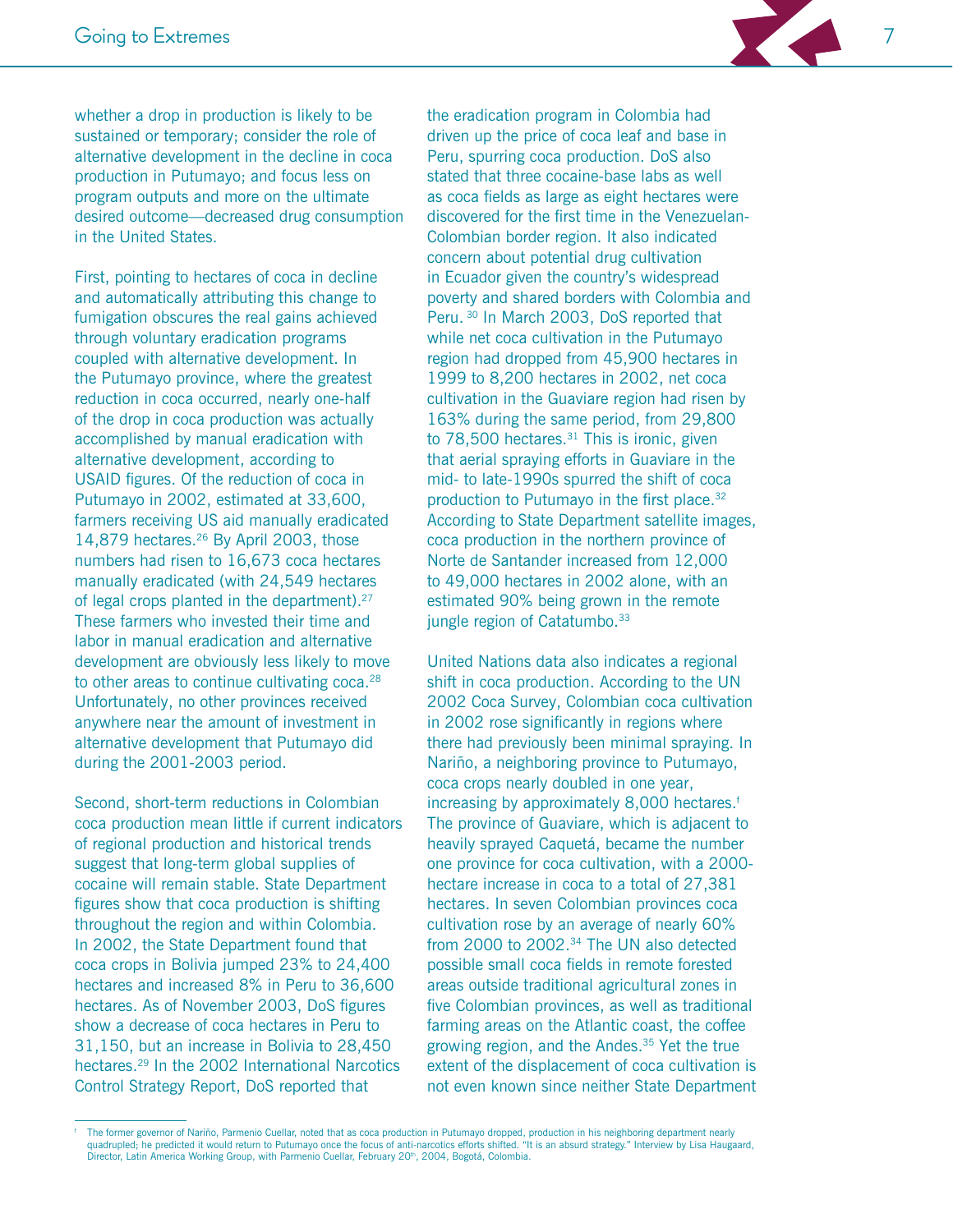# Threatening indigenous communities

As aerial spraying forces commercial coca cultivation to shift to new and remote areas of Colombia, indigenous peoples are finding their communities and lands under increasing threat. According to indigenous leaders from the Sibundoy Valley in Upper Putumayo, following the spraying in lower Putumayo, armed actors, coca farmers, and refugees began to invade the Inga and Kamsá lands in increasing numbers. [1] Largely as a result of displacement caused by the spraying, settlers and coca farmers have also penetrated the Nukak reservation in Guaviare and the U'wa reservation in Arauca. [2] The Nukaks, a people numbering only 400, have lost roughly 1500 hectares of their territory to coca fields. [3] In the long battle to protect their territory from oil exploitation, the U'wa are now concerned that this invasion will lead to spraying on their lands, and jeopardize efforts to protect their territory. [4] Throughout Colombia, the influx of settlers, drug traffickers and armed actors into indigenous reservations as a result of the spraying and armed conflict causes indigenous peoples to lose control over their territory, stresses their resource base, increases social conflicts and violence, and ultimately leads to the disintegration of indigenous culture, as the coca economy supplants the traditional economy and traditional leaders lose authority.

[1] Personal communication with Inga and Kamsá indigenous leaders, June 27, 2003.<br>[2] Ricardo Vargas, "The Anti-Drug Policy, Aerial Spraying Of Illicit Crops And Their Social, Environmental and Political Impacts In Colombi Journal of Drug Issues, Vol. 32, Winter 2002. P. 11-60; Personal communication with Astrid Puentes, Legal Director, Interamerican Association for Environmental Defense.

[3] "Urge tomar medidas ante dramatica situacion de indigenas de la Amazonia," El Tiempo, Editorial, November 27, 2003. [4] Based on conversations with the U'wa. Personal communication with Astrid Puentes, Legal Director, Interamerican Association for **Environmental Defense.** 

nor UN estimates of coca cultivation accurately measure the number of coca fields planted outside primary coca producing areas.<sup>36</sup>

According to historical trends in coca production, this expansion of coca crops throughout Colombia and the Andean region will only increase with continued pressure on growers in specific areas of Colombia. Studies have repeatedly shown that forced eradication programs stimulate farmers to move elsewhere and replant, induce growers to plant larger areas of illicit crops in anticipation of eradication, and cause illegal drug production to shift abroad in the classic balloon effect. $37$  Just as attempting to flatten an inflated balloon will cause the air to spread out in all directions, successful eradication in one area temporarily lowers the supply, thereby raising the price for the illicit crop and stimulating production elsewhere. For example, when Mexico suppressed marijuana production it blossomed in Colombia. When

Turkey suppressed opium production, it sprang up in Mexico.<sup>38</sup> When Bolivia and Peru suppressed coca cultivation, production migrated north to Colombia.<sup>39</sup> Colombia sprayed 142.961 hectares from 1992 to 1998, and the area under coca cultivation more than doubled, increasing from 41,206 to 101,800 hectares.<sup>40</sup> Thus, as the UN Development Program asserts, the recent drop in Colombian coca cultivation should not be considered a sign of success, but rather the "fundamental lag time in the balloon effect while the crops are reestablished throughout the region."41

Although U.S. authorities indicate that the solution to preventing this regional coca expansion hinges on prompt and forceful action by neighboring countries,<sup>42</sup> such action is highly doubtful given the weak economies, low public approval ratings, internal political conflicts, and rising coca farmer movements in several Andean nations.<sup>*ε*</sup> In a dramatic illustration of this point,

In Peru, a government plan to begin forcible eradication in key coca-producing regions led to a series of protests by peasant coca farmers from August 2002 to March 2003. (Scott Wilson, "Coca Trade Booming Again in Peru," Washington Post, March 22, 2003.) "In response, the government of Peru signed agreements to halt coca eradication temporarily in certain regions, as well as to include cocalero representatives in the discussions of revisions to Peru's counternarcotics law." (Bureau for International Narcotics and Law Enforcement Affairs, U.S. Department of State, "Policy and Program Developments," International Narcotics Control Strategy Report-2002, March 2003.)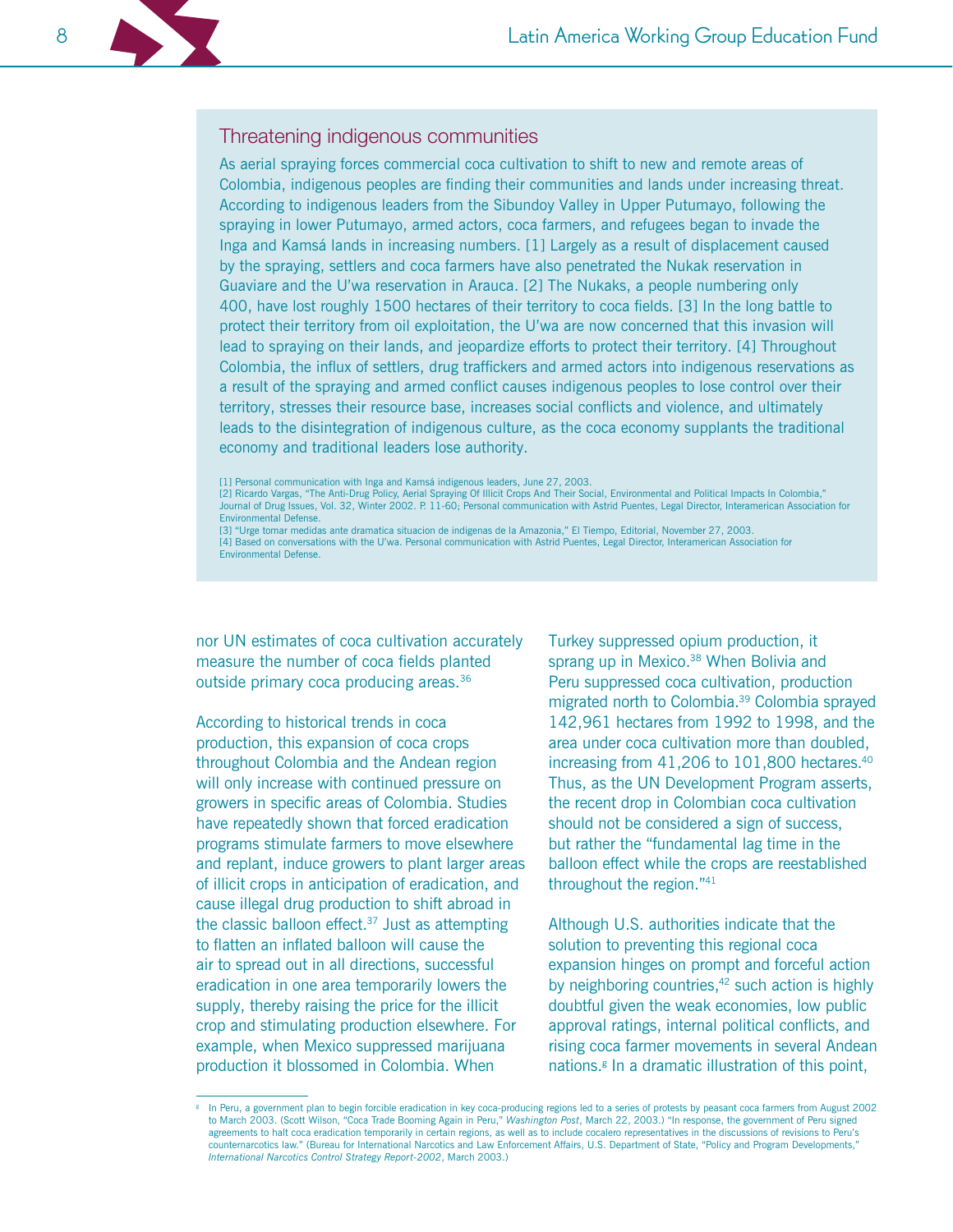

# Andean coca cultivation 1988-2002

protests against forced coca eradication by the powerful Bolivian coca growers movement in 2003 significantly impeded President Gonzalo Sanchez's eradication plans in key areas and eventually contributed to his resignation.<sup>43</sup>

Trends in coca production in the Andes region also show that despite various coca supply

conservative Colombian lawmaker observed, "I'll give you the reason why the people continue to plant coca: they need to live."45 The income from illegal crop production far outpaces traditional crops and growers have almost guaranteed markets and access to credit and seeds from some traders. Compared with traditional food crops, lightweight

The recent drop in Colombian coca cultivation is not a sign of success, but "the fundamental lag time in the balloon effect while the crops are reestablished throughout the region." - United Nations Development Program

reduction programs implemented in the last fifteen years, coca production has never ceased to meet the demand. As illustrated above, coca cultivation in the Andes fluctuates yearly but has remained steady around 200,000 hectares since 1988, according to State Department figures.<sup>44</sup> Among the many reasons for this trend is the high incidence of poverty in rural South American countries that guarantees a never-ending supply of willing growers. As a

coca leaves are easy to transport and nonperishable. Moreover, coca is a resilient, pestresistant, easily grown shrub that can thrive in a variety of altitudes, climates, and soils.<sup>46</sup>

Third, to truly assess the effectiveness of the aerial eradication program, it is imperative to examine the fumigation program's impact, or lack thereof, on the U.S. cocaine market. Reports so far indicate that coca eradication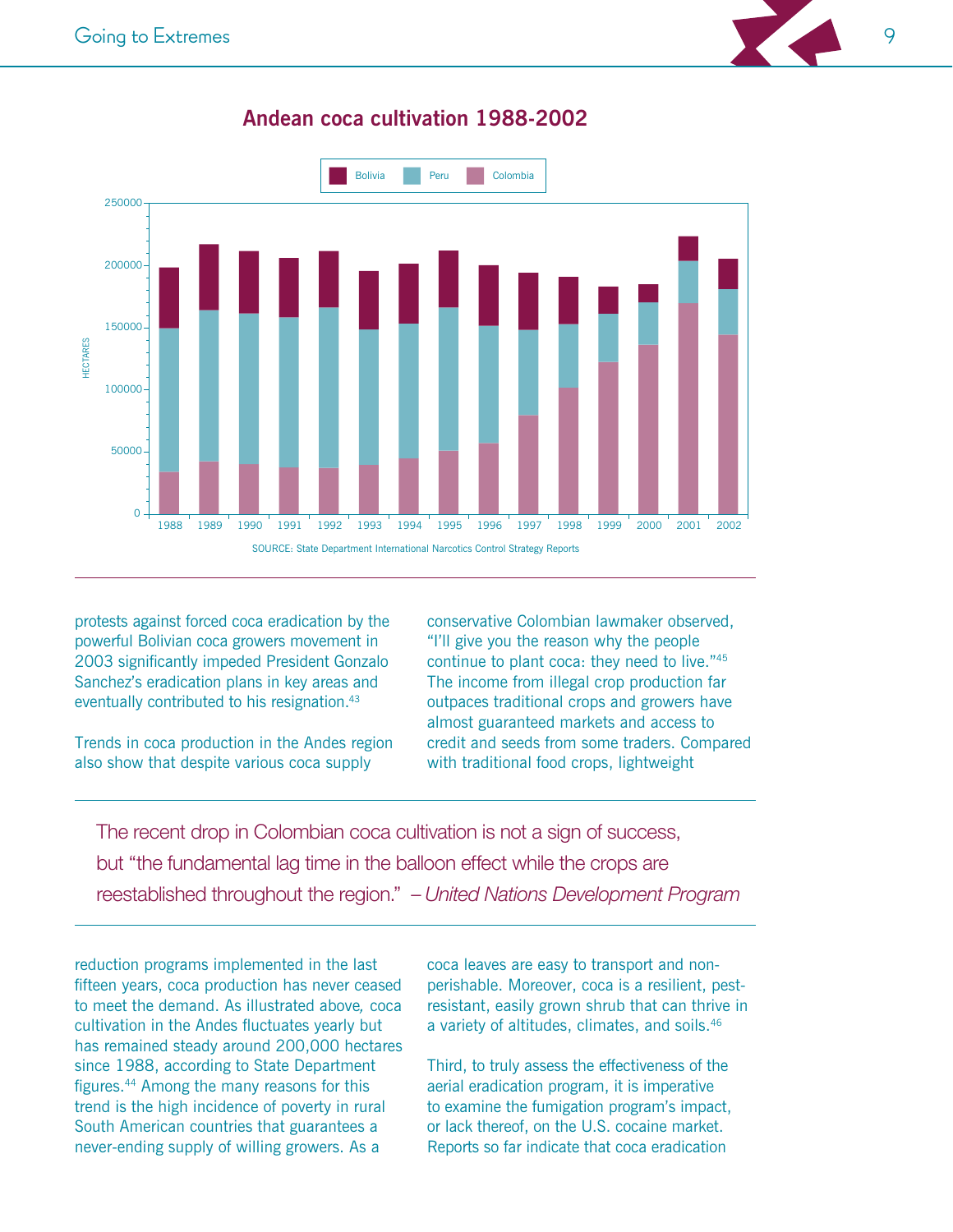efforts in Colombia have had no impact on the price, availability, or purity of cocaine in the United States. As of June 2003, the Drug **Enforcement Administration testified to Congress** that cocaine prices remain steady.<sup>47</sup> In January 2004, the Office of National Drug Control Policy reported that the availability of crack cocaine and powder cocaine remained relatively stable between December 2002 and May 2003, and that powder cocaine remains "relatively easy to purchase across the country."48

The State Department has confidently predicted that cocaine prices will soon increase as the supply begins to dwindle. However, a 1993 RAND Corporation study estimates that even if eradication programs cut coca supply in half, street prices would rise for only 2-3 years before returning to baseline prices.<sup>49</sup> The economics of the coca trade  $-$  a kilogram of coca paste costs roughly \$1000 while the U.S. street price of cocaine averages  $$100 +$ per gram - also guarantee that traffickers will make a huge profit even if they have to pay thousands more dollars per kilo of coca.<sup>50</sup>

Finally, the latest large-scale study of adolescent drug use, the 2003 Monitoring the Future survey, funded by the National Institute on Drug Abuse, found that while use of marijuana and ecstasy by U.S. secondary students dropped in the previous twelve months, a small decline in the use of crack cocaine and powdered cocaine was not statistically significant.<sup>51</sup>

# III. Cost Effectiveness

By 2004, the U.S. government will have spent roughly a billion dollars on the aerial eradication program initiated under Plan Colombia.<sup>52</sup> The price tag for this program grows steadily each year and there is no expectation that the Colombian government will be able to sustain the program without U.S. support. According to the General Accounting Office in June 2003,

Neither the Colombian Army nor the Colombian National Police can sustain ongoing counternarcotics programs without continued U.S. funding and

contractor support for the foreseeable future. According to the U.S. embassy officials, these programs alone may cost up to \$230 million per year, and future costs for some other programs have not yet been determined...As GAO noted in 2000. the total costs of the counternarcotics programs in Colombia were unknown. Nearly 3 years later, the Departments of State and Defense have still not developed estimates of future program costs, defined their future roles in Colombia, identified a proposed end state, or determined how they plan to achieve it.<sup>53</sup>

The State Department argues that crop control is by far the most cost-effective means of cutting supply, yet it ignores the fact that cutting supply is the least cost-effective way to reduce drug use. The RAND Corporation documented this in a 1994 study that concludes that sourcecountry drug control efforts, including aerial eradication, are the least cost-effective means to control U.S. cocaine consumption. In terms of what the U.S. government would need to spend to reduce cocaine consumption by just one percent, researchers found investing in supplyreduction methods abroad to be twenty-three times more expensive than investing in drug treatment programs at home.<sup>54</sup>

# **IV. Human Impacts**

# Destruction of Legal Crops, Livestock, and **Development Projects**

As detailed in the following section, numerous official and unofficial reports indicate that aerial spraying caused significant damage to food crops, pasture, livestock, and agricultural development projects from 2000-2003. In many cases, the damages appeared to occur in areas where no coca crops were present or in areas owned by farmers who had signed eradication pacts and were in the process of eradicating coca and implementing alternative development projects.

The State Department denies that the fumigation has caused extensive collateral damage, arguing that the spraying is extremely precise and that the majority of complaints come from insurgents or disgruntled farmers who have lost their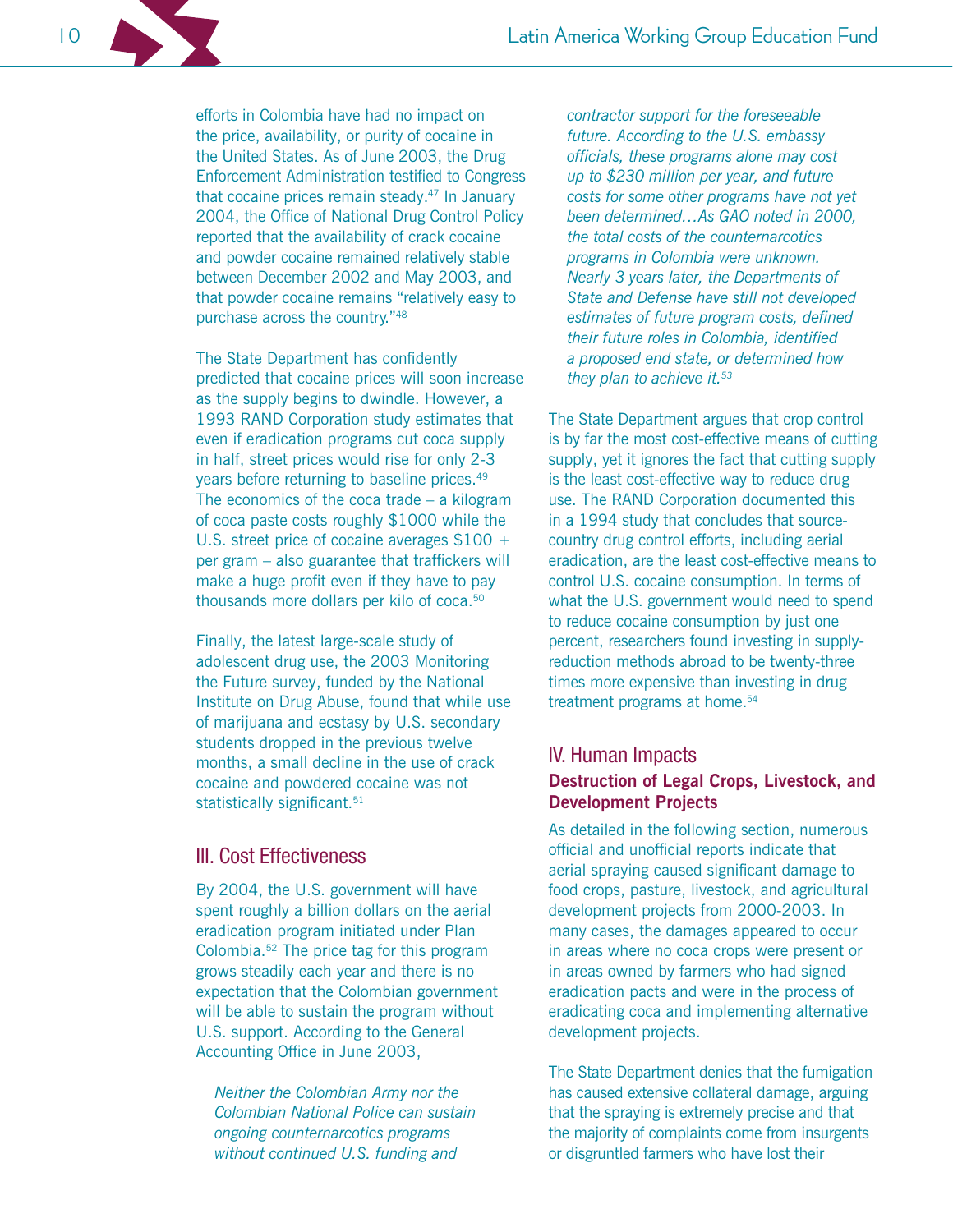

coca crops.<sup>55</sup> In instances where areas under eradication pacts were sprayed, DoS has asserted that these farmers violated the terms of the pacts by planting new coca plants. DoS also maintains that "food crops do not get sprayed unless they are intermingled with coca," whereby they are subject to spraying according to Colombian law.<sup>56</sup>

Yet there are many indications that a substantial number of these reports are indeed legitimate, namely: official verification of numerous complaints by Colombian intergovernmental commissions; the consistency of reports from varied independent parties; the sheer number of complaints – more than 6500 submitted to the Colombian government ombudsman (Defensoría del Pueblo) from late 2001 to October 2002;<sup>57</sup> reports of poor coordination between Colombian drug authorities and development agencies;<sup>h</sup> EPA modeling indicating that spray drift could extend up to 600 feet downwind of sprayed areas;<sup>58</sup> and DoS statements indicating a typical thirty percent overspray for aerial eradication operations in Guatemala.<sup>59</sup>

and are sprayed by accident. The U.S. and Colombian governments view farmers who intersperse food and illegal crops as criminals. and therefore, not worthy of compensation or aid. Many of the farmers whose food and cash crops are destroyed rely on them for their daily survival. Many have families, and the punishment to the farmers falls on their children and other family members. In contrast, a punishment to drug traffickers or drug abusers in the United States that involved leaving their children without food would certainly be considered cruel and unusual.

#### December 2000-March 2001

The first round of the Plan Colombia spraying campaign in late 2000 and early 2001 caused particularly extensive damage to licit crops and productive projects, according to reports from Colombian national and regional authorities. In January 2001, an inter-governmental commission led by the Colombian Government Ombudsman verified that spraying in Putumayo in late 2000 and early 2001 had damaged eleven alternative development

A punishment to drug traffickers or drug abusers in the United States that involved leaving their children without food would certainly be considered cruel and unusual.

Whether the damages resulted from spray drift, policy conflicts, or poor interagency coordination, the impact on Colombian rural families from destruction of vital food and income sources is clearly unacceptable.

A particularly inhumane aspect of the aerial spraying program is the lack of provision for short-term aid, including food aid, for farmers who lose their food crops and cash crops as a result of the spraying. Withholding such aid is extremely harsh, whether farmers grow illicit crops interspersed with food crops and are sprayed intentionally, or grow no drug crops

projects that were funded by Colombian national and municipal governments and the United Nations. The commission confirmed that indiscriminate spraying had adversely affected food crops, medicinal plants, pasture, aquaculture projects, livestock, and patches of remaining native forest in the area. In some cases, the commission observed damages up to 150 meters from the nearest coca field.<sup>60</sup> In a second trip to Putumayo in late February, the commission reported that areas subject to voluntary eradication pacts had also been sprayed, in violation of the contracts signed by communities and authorities.<sup>61</sup>

A September 7, 2002 statement from the Indigenous Organization of the Putumayo Zone (OZIP) declared that indigenous communities had confirmed their geographic coordinates in July 2002 with the Colombian alternative development agency PLANTE to make sure they were excluded from fumigation, but were sprayed nonetheless. When the communities spoke with PLANTE to complain, PLANTE said fumigation is in the hands of the police. When they went to the Colombian National Police, the police said PLANTE had never given them the coordinates.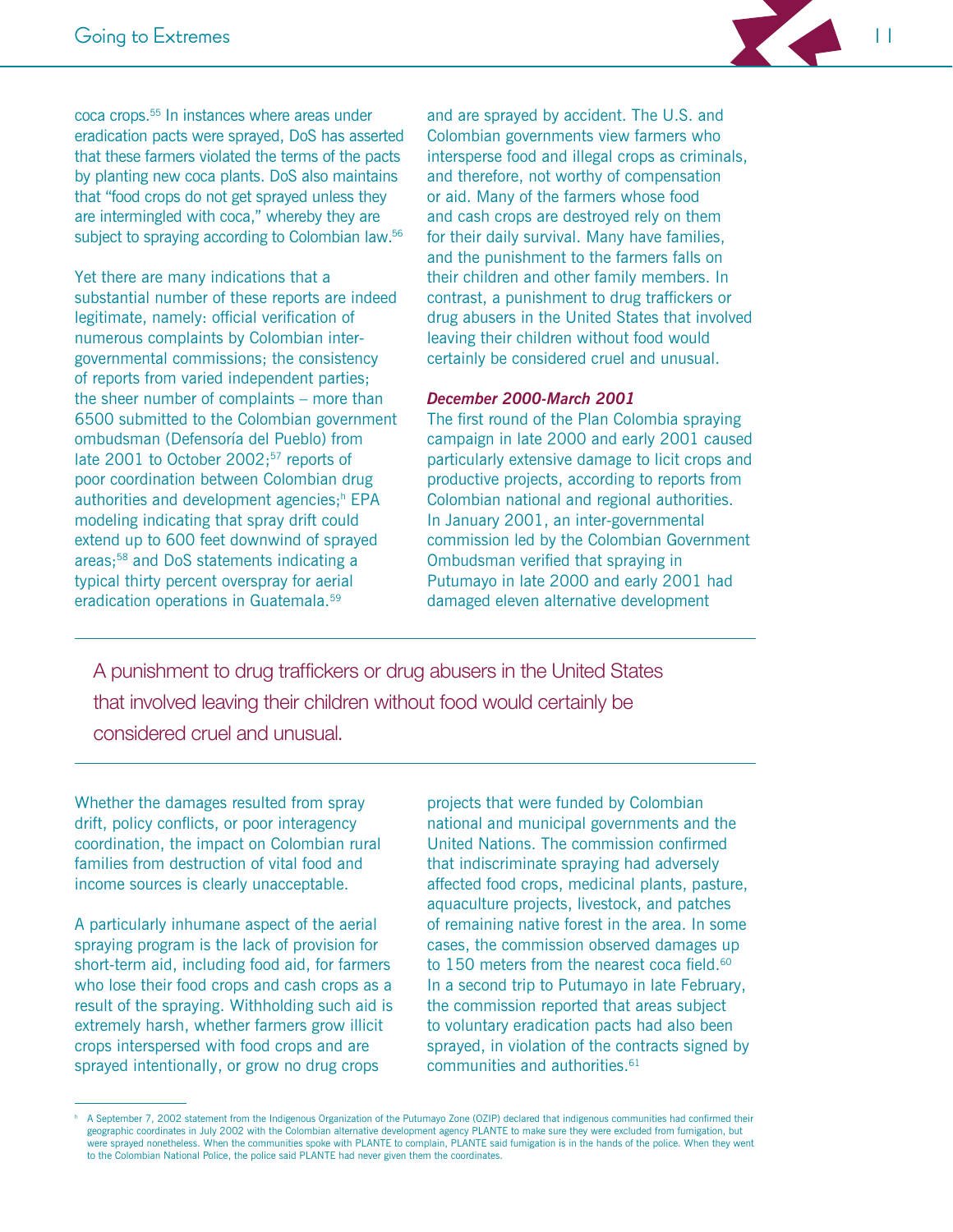# Sprayed if you do, sprayed if you don't

On November 24, 2001, a government crop duster plane flew over a small farm owned by a Colombian couple in the township of El Placer, in the Valle of Guamez, Putumayo. The planes sprayed herbicide over the farm, destroying three hectares of coca, and sickening three tanks of 900 fish. Shortly afterwards, the couple joined a "social pact" alternative development program offered by the Colombian government. They manually eradicated all of their coca and received two cows for which they prepared a pasture. They took out loans, bought seeds and wooden stakes, and planted black pepper plants. On January 7, 2002, despite the fact that no coca was being grown on their farm or adjacent areas, the spray planes returned and destroyed much of their food crops and pepper plants. On May 21, 2003, although again no coca plants were in the vicinity, the planes returned, and not only sprayed their fields, but their house while the family was inside. This third round of spraying decimated the food crops they had replanted, the pasture for the cows purchased with aid money, as well as the rest of the black pepper plants. "There was not one little plant left for the animals to eat," said the wife. The family's home was then destroyed in a conflict between insurgents and they moved to the nearest town. "There's not enough [money] for food," said the husband. "How are we going to pay to rebuild our house?"

- Testimony recorded by Witness for Peace, 2003

The Ombudsman additionally reported that the spraying in December 2000 damaged a German government-funded development project in Bota Caucana, Cauca and a Colombian governmentfunded project in the Inga Indigenous Reserve of Aponte in Nariño.<sup>62</sup> Another inter-governmental commission organized by the Ombudsman in March 2000 in the department of Caquetá reported environmental impacts similar to those in Putumayo as well as damage to a UNfunded development project. This commission also reported an incident in which a pilot had experienced mechanical difficulties, dropped his tanks overboard, and spilled 300 gallons of herbicide mixture on a farm in Nueva Granada de Valparaiso, contaminating nearby water bodies.<sup>63</sup>

Colombian regional and local government officials also reported widespread damage to subsistence food crops, such as plantains, yucca, and corn, as well as pasture and livestock. Reports from municipal officials in La Hormiga and Valle de Guamez, Putumayo cited several hundred complaints of damage, including reports that thousands of acres of crops had been destroyed and hundreds of fish had washed up on the banks of the Guamuez River.<sup>64</sup> A municipal police inspection in Valle de Guamez found that of the 17,912 acres sprayed by February 21, 2001, only 12%

was dedicated to coca cultivation. Edmundo Meza, mayor of La Hormiga, claimed that the spraying had "plunged [the region] into a crisis. Even the cattle are going hungry because the herbicide dries out the pasture."<sup>65</sup> In mid-March 2001, Ivan Gerardo Guerrero, governor of Putumayo, claimed that of the roughly 30,000 hectares sprayed in the previous six weeks, approximately half was planted with basic food crops instead of or in addition to coca.<sup>66</sup>

#### **November-December 2001**

According to the Colombian Ombudsman and press, aerial spraying operations in November 2001 destroyed the food crops of small farmers in more than a dozen townships in Putumayo. From August through November, the Ombudsman received 1198 complaints of fumigation damages, the majority pertaining to food crops.<sup>67</sup> A significant portion of the damages occurred to farmers who had signed social eradication pacts with the Colombian government and were in the process of manually eradicating their coca crops in exchange for food aid and development assistance. The Ombudsman asserted that the spraying violated the terms of the pacts because the agreements guaranteed the signers a year to eradicate their illicit crops "starting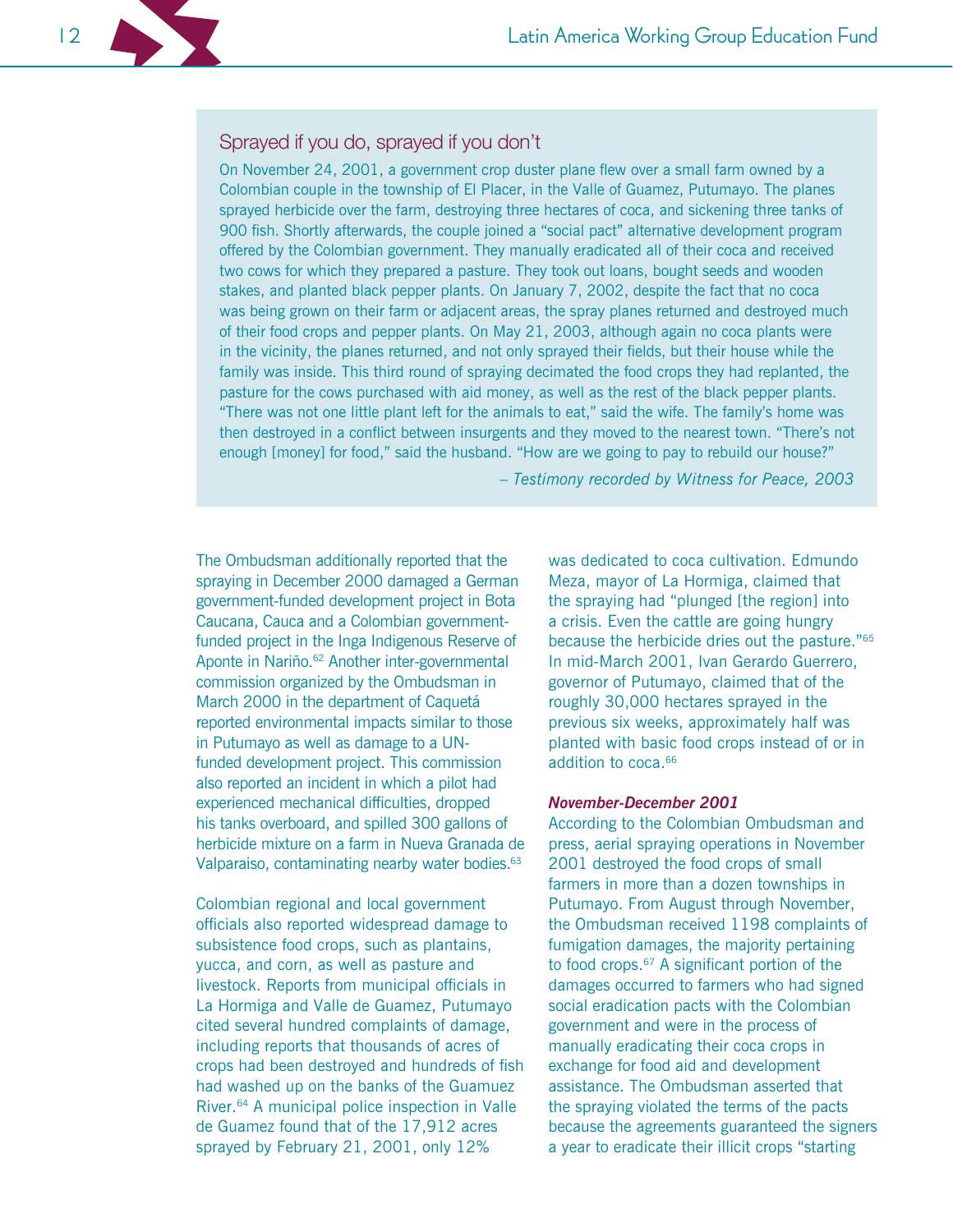from the first disbursement for the food security project," yet when the spraying occurred only a minute fraction of the pact signers had received any aid. Only 3.45% of the promised aid had arrived by October 2001.<sup>68</sup>

This round of spraying caused substantial damage to licit crops and livestock along the Ecuadorian border as well. One hundred eighty-eight farmers from different communities presented complaints to the Ecuadorian Government Ombudsman of the border city of Lago Agrio following the spraying in December 2001. The complaints alleged that the fumigation had damaged 2560 hectares of pasture and licit crops, including coffee, plantains and rice, and had killed 11,828 domesticated animals, primarily fish and chickens.<sup>69</sup>

#### **August-September 2002**

In August and September 2002, aerial herbicide spraying caused significant damage to legal crops, pasture, and agricultural development projects funded by USAID and the Colombian government, according to reports from the Ombudsman's Office, local nongovernmental organizations (NGOs), indigenous organizations and press. $70$  The Ombudsman's Office received nearly 600 complaints of damage from this round of spraying, of which more than 360 were



The yucca is a root, similar to a potato. This yucca plant was pulled out of the ground just before the picture was taken. Instead of being a hard root, it has rotted into a milky substance.

and yucca, as well as cattle pasture in various villages.<sup>72</sup>

Indigenous leaders and local NGOs reported that in various cases the spraying had occurred in areas where coca crops had already been completely eradicated by hand,<sup>73</sup> and in at least one case, an indigenous community where coca had never been grown.<sup>74</sup> Moreover, in many cases where areas under social pacts

The much-heralded palmito project was heavily hit by the spraying.

made by farmers participating in USAIDfunded eradication projects. The muchheralded palmito project, which feeds local palm harvests into a new government-funded processing plant, was heavily hit by the spraying for an estimated damage of US \$15,600.<sup>[71</sup> The Public Ombudsman for the Valle de Guamez confirmed that the spraying had completely destroyed fields of cocoa (the raw material for chocolate), corn, plantain,

had been sprayed, the one-year grace period to eradicate the coca had not expired. In a letter to the Minister of Justice, the Colombian Ombudsman stated that "the date of July 27, [2002] cited by the government as ending the term [of the pacts] does not match either the actual date that they began nor what is agreed to in the pacts....The pacts textually state that the year begins once the aid actually begins to be delivered."75 The letter stated that by March

A September 23, 2002 report from Agroamazonía, a business of municipal farmers' associations, indicated that 80% of the palm crops (43.8 hectares) for the Palmito project were damaged. (Carmona, J.A. "Reporte de áreas afectadas pro fumigación, agosto 1 a septiembre 23, 2002." Cited in Acción Ecológica, ALDHU, et al., Report of Verification Mission, "Impacts in Ecuado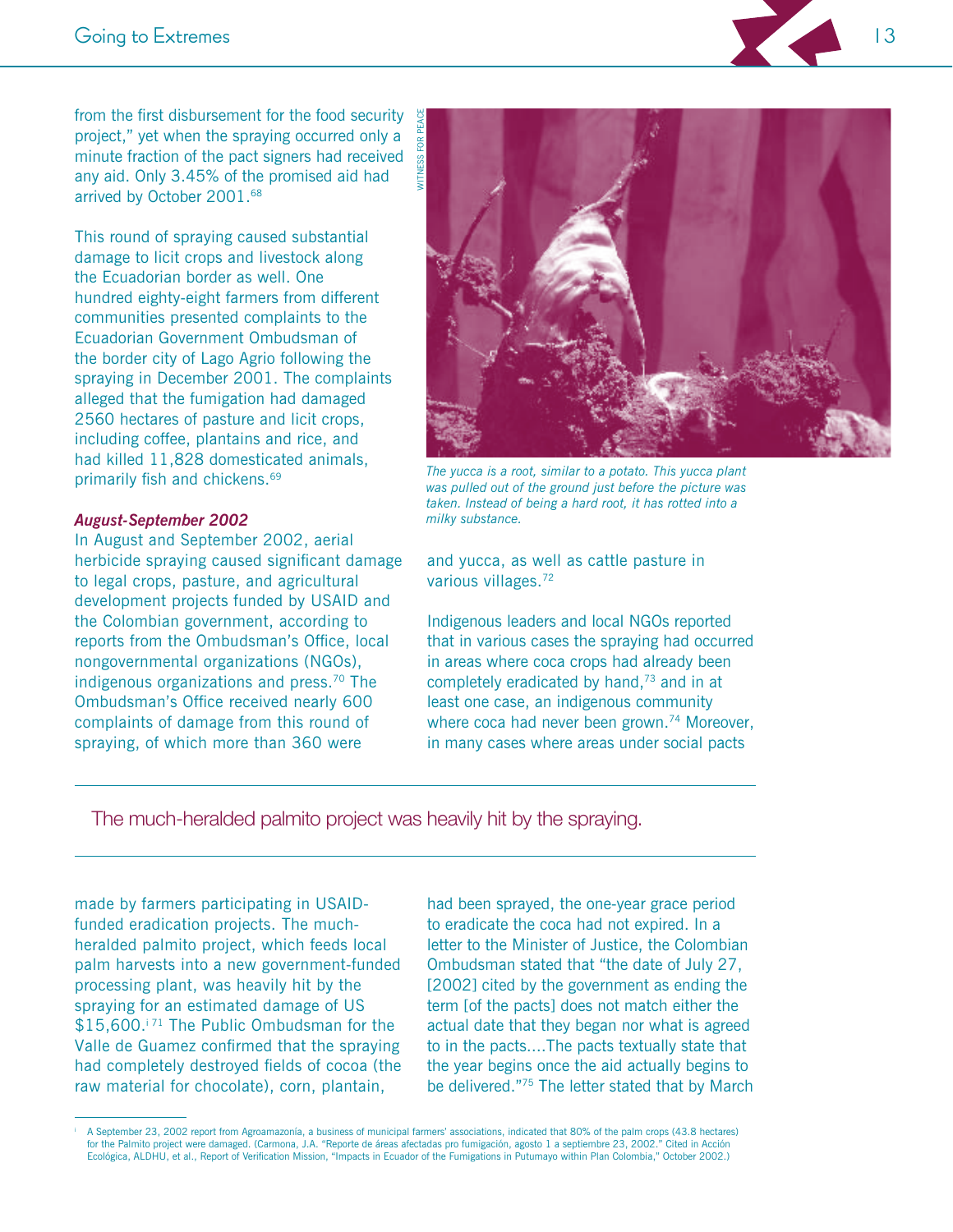# The U.S. vs. Yucca

In the town of El Campin, in Arauca, Colombia, a small farmer planted two and half acres of yucca to support this family – it would bring in about 5 million pesos  $(\$1,800)$ . He planned to harvest the crop of tubers at the end of the year. He did not plant any coca on his farm and none could be found anywhere nearby. On October 2, 2003, the farmer, his children, and his wife, who was five months pregnant, were outside on the patio of their home, located in the middle of their fields. Abruptly, they heard a low rumble in the sky and spray planes flew overhead, expelling a trail of herbicide over their heads, the house, and their fields. Shortly afterwards, the children developed skin rashes. The yucca plants turned yellow and the tubers rotted in the ground. The entire crop was destroyed.

-Testimony collected by Witness for Peace, November 2003.

2002, only 21% of the aid for food security projects had been delivered, and only 24% of the 37,775 signers of the social pacts had received full or partial delivery of promised aid.

Rural communities along the Ecuadorian border also reported substantial damage to licit crops and livestock from this round of spraying.<sup>76</sup> One Ecuadorian farmer reported that the spraying had killed 70,000 newly hatched fish in aquaculture ponds, while another cited thousands of dollars in damages to a poultry project funded by an Ecuadorian development institute.<sup>77</sup> In response to these and other damages, twenty communities along the Ecuadorian border formed a committee to address impacts of fumigation in Ecuadorian territory. Photographs taken by the committee members show damage to food crops such as vucca and plantain as well as chickens that lost their feathers following spraying.<sup>78</sup>

#### **May 2003**

Field investigations by various NGOs in the provinces of Antioquía, Bolivar, and Putumayo revealed that aerial spraying operations in late May 2003 indiscriminately affected food crops, pasture, and livestock. According to data collected by a thirteen-member commission of local, national, and international NGOs in the Valle del Río Cimitarra and southern Bolivar in early June, an average of four hectares of food crops were destroyed for every one hectare of coca in two townships.<sup>79</sup> During a field visit to Valle de Guamez, Putumayo in early June, US NGOs Witness for Peace and the Institute for

Policy Studies photographed extensive damage to food crops in areas where coca was nonexistent. The photos also document where homes and water sources, used for drinking. bathing, and washing, were sprayed with herbicide.<sup>80</sup> Likewise, in a July 2003 visit to southern Bolivar, the Colombian NGO Justapaz verified numerous instances where food crops had been destroyed by the fumigation, although located at significant distances from the nearest coca fields. For example, in Pozo Azul, three hectares of rice were destroyed by the spraying, yet the nearest coca plants were more than 500 meters away and separated by a field which did not appear to have been sprayed. Individuals interviewed also reported that springs and surface water bodies had been sprayed, small domesticated livestock had been poisoned, and a Norwegian governmentfunded rural development project lost 1,000 chickens as a result of herbicide drift.<sup>81</sup>

#### **September-November 2003**

On November 1-4, 2003, a ten-member commission of Colombian and international human rights organizations conducted a mission to verify damages caused by aerial spraying in the department of Arauca.<sup>82</sup> The commission observed that there were no coca plants on the majority of farms sprayed. They also found that on those farms that did contain illicit crops, the spraying had primarily damaged the food crops without affecting the coca plants. The commission observed that the spraying had extensively destroyed food crops and cattle pasture, even when a farmer had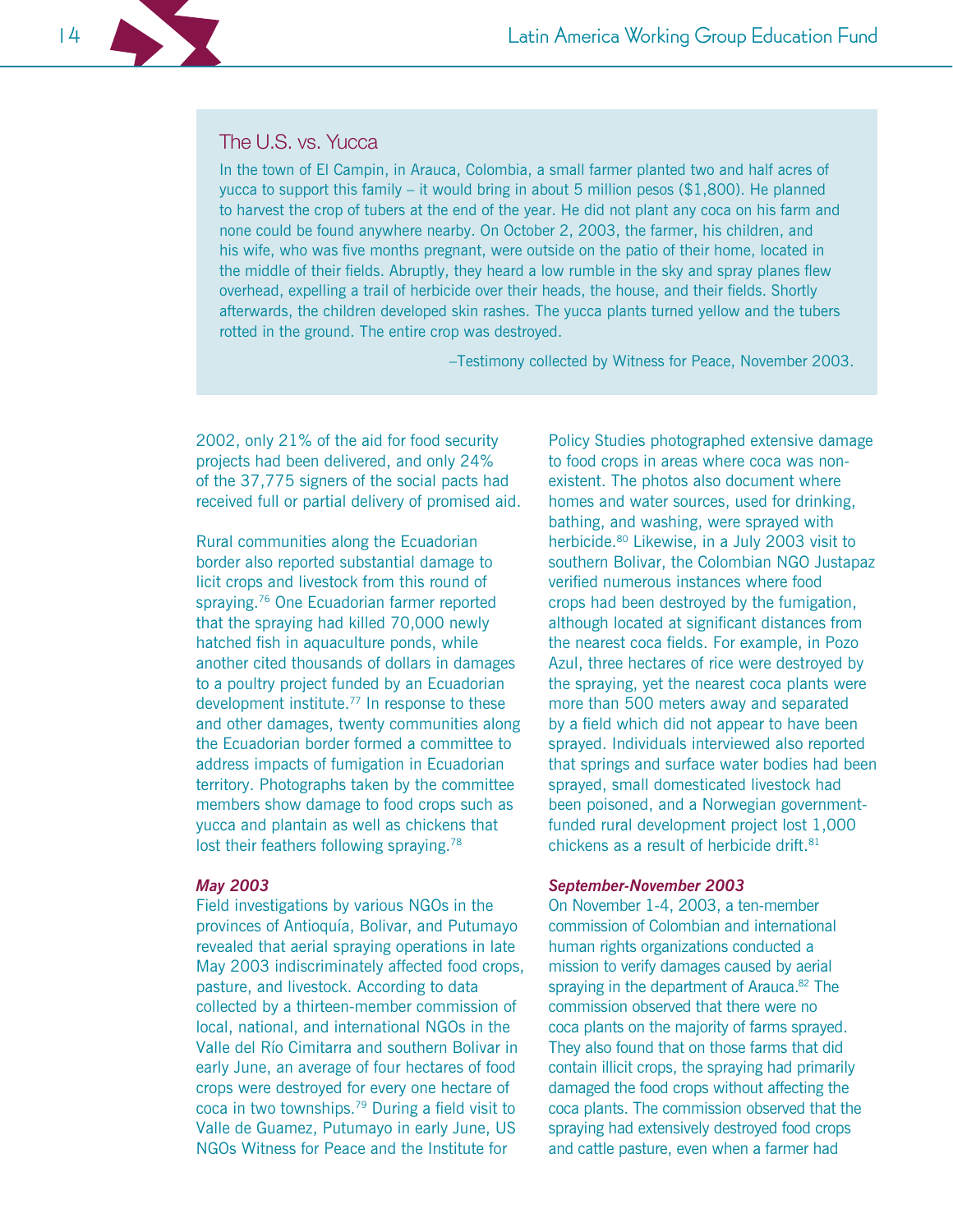

communicated with the appropriate military commander beforehand to avoid spraying. On November 2, 2003, an Antinarcotics Batallion of the Colombian National Police detained the commission and demanded that the group hand over all photo and video film. When the parties refused and went to speak with the captain in charge, the soldiers initiated an intimidating show of gunfire, purportedly directed at guerrillas, which forced the commission to run for cover.<sup>83</sup>

#### **Health Risks and Effects**

Since intensive aerial spraying began under Plan Colombia, rural residents have consistently reported to government authorities and the press that they have experienced significant exposure to the spray mixture and suffered from a variety of health ailments following the spraying. The State Department has repeatedly discounted these reports and attributed the claims to poor rural health conditions and exposure to agricultural and drug processing chemicals. DoS officials have even argued that the herbicide is as safe as "baby shampoo."84

While the more exaggerated claims of health impact from the spraying may be unfounded, DoS' assertions that the spray program is completely safe for human health are unjustified. Appropriate public health studies to determine the impact of the spraying on peoples' health have not yet been

conducted. As such the FPA has been unable to adequately assess the potential health effects of the spray program. The EPA has also recognized that some of the more consistent health claims are credible. For example, after years of the State Department discounting claims of eye and skin irritation, the EPA requested that State change the spray mixture in late 2002 because the herbicide product used at that time had the potential to cause "irreversible eye damage." 85 The agency also acknowledged that many reports of irritation to skin, eyes and mucous membranes, among the most common complaints, "are consistent with exposure to glyphosate products by the dermal route." <sup>86</sup> In addition, the EPA has described how the use of the herbicide formulation in Colombia is inconsistent with use of such herbicides in the United States. Finally, U.S. and Colombian scientists have identified major information gaps and uncertainties regarding health effects of the aerial eradication program.

# **Reports of Herbicide Exposure and Adverse Health Effects**

Many anecdotal reports indicate that Colombians have been sprayed directly by the fumigation planes or exposed to herbicide drift, despite the State Department's assertion that pilots do not spray fields when humans and animals are present.<sup>j 87</sup> In one recent instance in the town of Oasis in Arauca, a

"The poison lingered in the air... my eyes and nose burned"

"Ginny" is a 17-year old refugee from the Valle de Guamez, Putumayo. She and her family fled to Ecuador in April 2001. "We left because we had no food, they sprayed everything....," she recounted in an interview. When the planes came to spray, "[t]he poison lingered in the air for five minutes, it was strong. My eyes and nose burned, I got sick and vomited. I couldn't talk. My speech was paralyzed. And my body burned inside." In September 2002, she still complained of the symptoms, which she said she had not experienced before the spraying. "My head sometimes feels heavy, my whole body feels heavy, and I can't walk for long before getting nauseated. On some days, it's hard to get out of bed...."

This example indicates the emotional trauma, as well as other health efects, experienced by some of those affected by spraying.

- Personal testimony collected by Jim Jones, cited in "War in and Near the Borderlands: Colombia's Armed Conflict in a Context of National, Regional, and Global Security," draft version, 2003.)

Even the late Senator Paul Wellstone was sprayed while observing a fumigation operation in December 2000. ("Wellstone accidentally sprayed with herbicide during police demonstration," Associated Press, December 1, 2000.)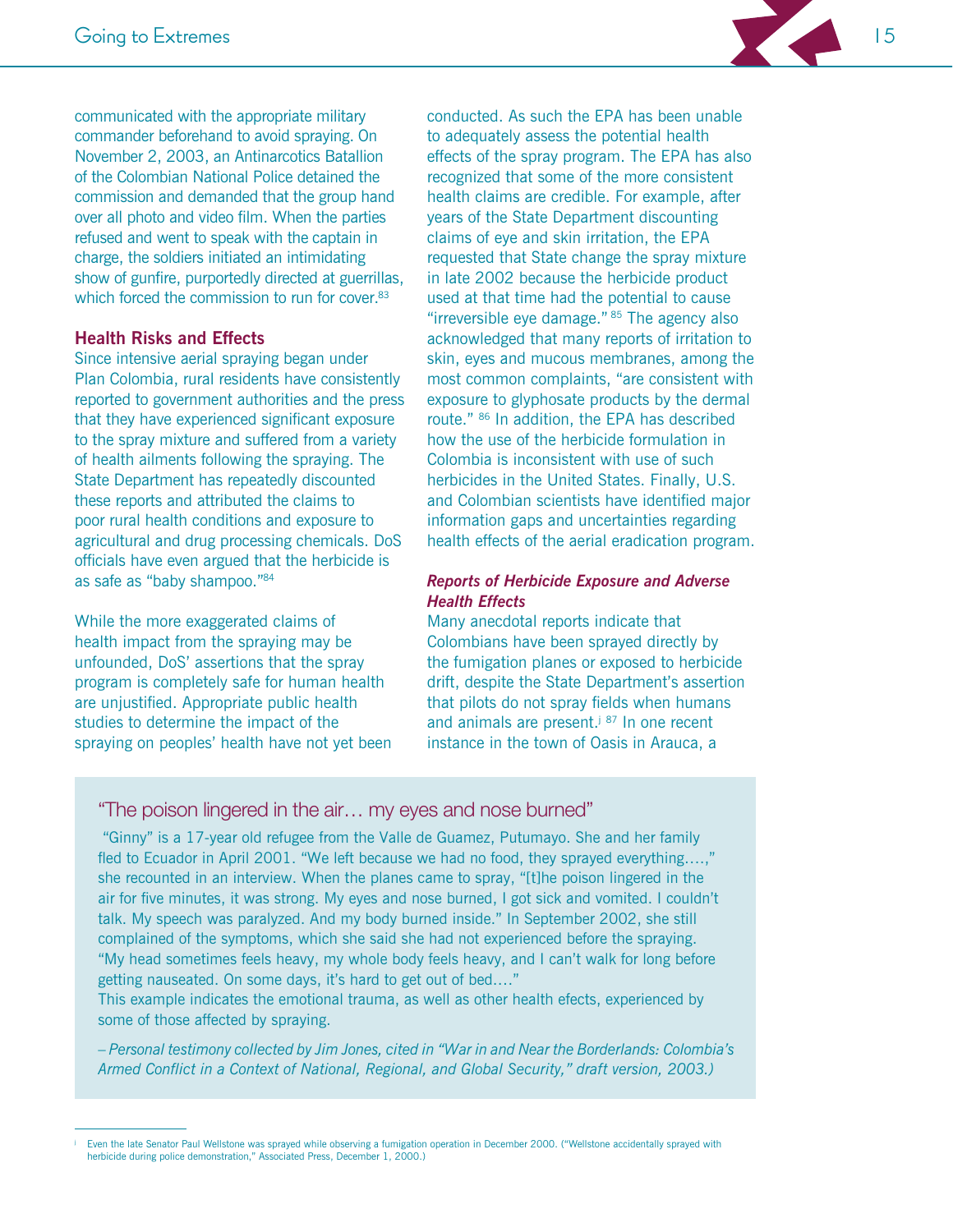school teacher described how a plane sprayed herbicide directly over the school while the children were inside.<sup>88</sup> Even one of the toxicological reports submitted by DoS for the 2003 certification cites a statement from a Colombian women who observed that "while" her husband was working in a coca field, an airplane flew overhead and sprayed the field."89 In an interview with a Colombian NGO, one farmer in southern Bolivar lamented, "I was standing in my corn fields when I saw the plane coming. Frantically I waved my arms, signaling them to not spray my crops...but soon I felt the poison running down me."<sup>90</sup>

Residents also report that planes have sprayed herbicide directly over homes, schools, and wells and other water bodies used for drinking water, bathing, and washing clothes.<sup>91</sup> Numerous photographs taken by U.S. NGOs Institute for Policy Studies and Witness for Peace show homes and streams located directly in a flight line, surrounded by fields destroyed by fumigation.<sup>92</sup> Many of the houses are simple structures with openings between slats and roofing materials where the herbicide mist can easily pass through.

Colombian regional authorities have reported hundreds of complaints of health ailments associated with the fumigation. In a December 2001 study by the Putumayo health department, researchers found that 82% of the fumigation complaints in municipalities of Orito, Puerto Asis, and Valle de Guamez, Putumayo referred to adverse health effects experienced after spraying events. In this study, gastrointestinal and respiratory problems were reported with the greatest frequency, followed by skin irritations, fever, dizziness and others. The report also indicated that the municipal hospital of La Hormiga found a statistically significant increase in fevers, diarrhea, abdominal pain, acute respiratory infection and skin infections following the spray events.<sup>93</sup>

Colombian and Ecuadorian government authorities, press, and NGOs have cited similar health complaints from residents in sprayed areas.<sup>94</sup> An Ecuadorian government commission reported in July 2001 that 90% of interviewees on the northern border in the province of Sucumbios reported unusual health effects following the spraying, including dermatitis, eye and respiratory irritation, and fatigue.<sup>95</sup> During field investigations to fumigated areas, the Ecuadorian NGO Acción Ecológica, a Colombian NGO commission in the Valle de Río Cimitarra, and the Colombian NGO Justapaz all collected numerous reports of health ailments associated with exposure to the spray mixture, including skin rashes, dizziness, fever, diarrhea, vomiting, cough, headache, burning in eyes, loss of appetite, respiratory ailments, and difficulty breathing, particularly for those sprayed directly.<sup>96 k</sup> According to some reports, infants and young children appear to have suffered more severe effects from the spraying than adults.<sup>97</sup> As of May 2003, the Colombian Ombudsman noted the increasing number of complaints of eye, skin, respiratory and digestive ailments in sprayed areas.<sup>98</sup>

#### **Studies on Health Effects of Glyphosate Herbicides**

While glyphosate herbicides are marketed as exceptionally benign, occupational surveys and medical studies demonstrate that exposure to these herbicides can cause a range of adverse health effects. According to a 2002 report by the California EPA Department of Pesticide Regulation, unintentional worker exposure to small amounts of glyphosate herbicides caused burning of eyes, blurred vision, dizziness, skin rashes, rapid heartbeat, difficulty breathing, headaches, nausea, and diarrhea, among other symptoms.<sup>99</sup> Studies of farmers and others workers exposed to glyphosate herbicides found associations with the cancer non-Hodgkin's lymphoma and increased risk of miscarriages and premature births in farm families.<sup>100</sup> Chronic toxicity studies have not been conducted for glyphosate herbicide formulations, which are known to be more toxic than glyphosate alone, and therefore no suitable data exists to predict possible long-term health effects. However,

Based on a study from November 2003, conducted at the Genetics Laboratory at the Catholic University of Quito, Acción Ecológica alleges that the spraying has caused chromosomal damage in women living in border areas where aerial spraying is conducted. "22 Women with Genetic Damages from Fumigation on the Border," El Comercio, November 11, 2003.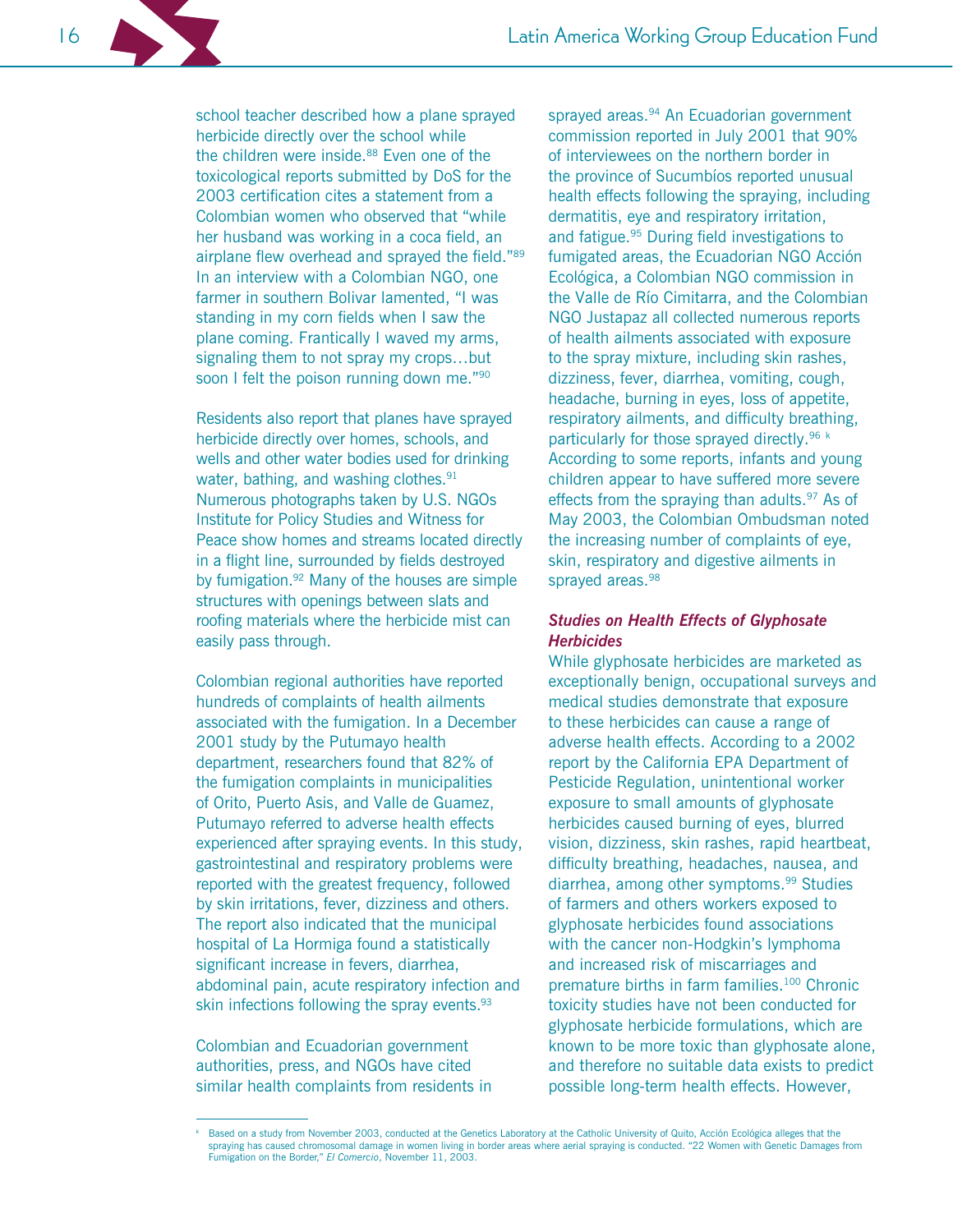



A stream that was fumigated, including the hose bringing water to a farmer's house. Note the dead grass on either side. The location of this hose is approximately 50 meters from the nearest coca. The photographs were taken on June 9, 2003 in the municipality of Valle del Guamués in the department of Putumayo, Colombia.

laboratory studies of long-term exposure to glyphosate show a variety of symptoms including decreased body weight, cataracts, salivary gland lesions, and inflammation of stomach lining.<sup>101</sup>

While the level of exposure that caused the adverse effects noted above may not reflect exposures of Colombians affected by the spray program, this data should be considered when evaluating the nature of complaints in Colombia. Because EPA hazard assessments do not consider data on long-term health effects for herbicide formulations nor do they evaluate inert ingredients for reproductive effects, carcinogenicity, or other harms, it is possible that some toxic impacts of this herbicide product, especially when sprayed at the high dose rates used in Colombia, could have been overlooked.<sup>102</sup> Also, given the lack of publicly available data on actual spray conditions in Colombia and the fact that rural residents are usually uninformed and unprepared for spray events, the potential for short-term high-dose exposures cannot be ruled out  $103$ 

#### **Health Studies and Monitoring**

Despite the risks and the flood of health complaints, neither the U.S. nor the Colombian government has conducted appropriate public health studies or monitoring to assess the potential health effects of the aerial eradication program on

Colombian citizens. Of the two studies funded by the State Department, the first study in Nariño could not be used to draw conclusions about the health effects of the coca eradication program because it was limited to impacts of poppy eradication. Compared to coca eradication, significantly smaller quantities of less concentrated herbicide solutions are used to eradicate poppy. The second study, carried out in Putumayo, was conducted too long after the spraying and the data did not permit the researchers to "confirm or refute a link" between exposure to the spray chemicals and the health symptoms reported.<sup>104</sup> As explained in court testimony by Dr. Camilo Uribe, chief toxicologist of the clinic that conducted both studies, "... the studies we conducted were retrospective, in order to measure health impacts it is necessary to evaluate health conditions both before and after the spraying..."105

The U.S. Embassy claims to investigate all major fumigation-related health complaints brought to its attention and collaborates with the Colombian government to hold Medical Civic Action Programs (Medcap) to search out health harms allegedly caused by the spraying.<sup>106</sup> However, retrospective case-bycase investigations and sporadic health care clinics obviously do not permit scientists to recognize the nature or pervasiveness of potential health effects, particularly less severe impacts such as skin rashes, eye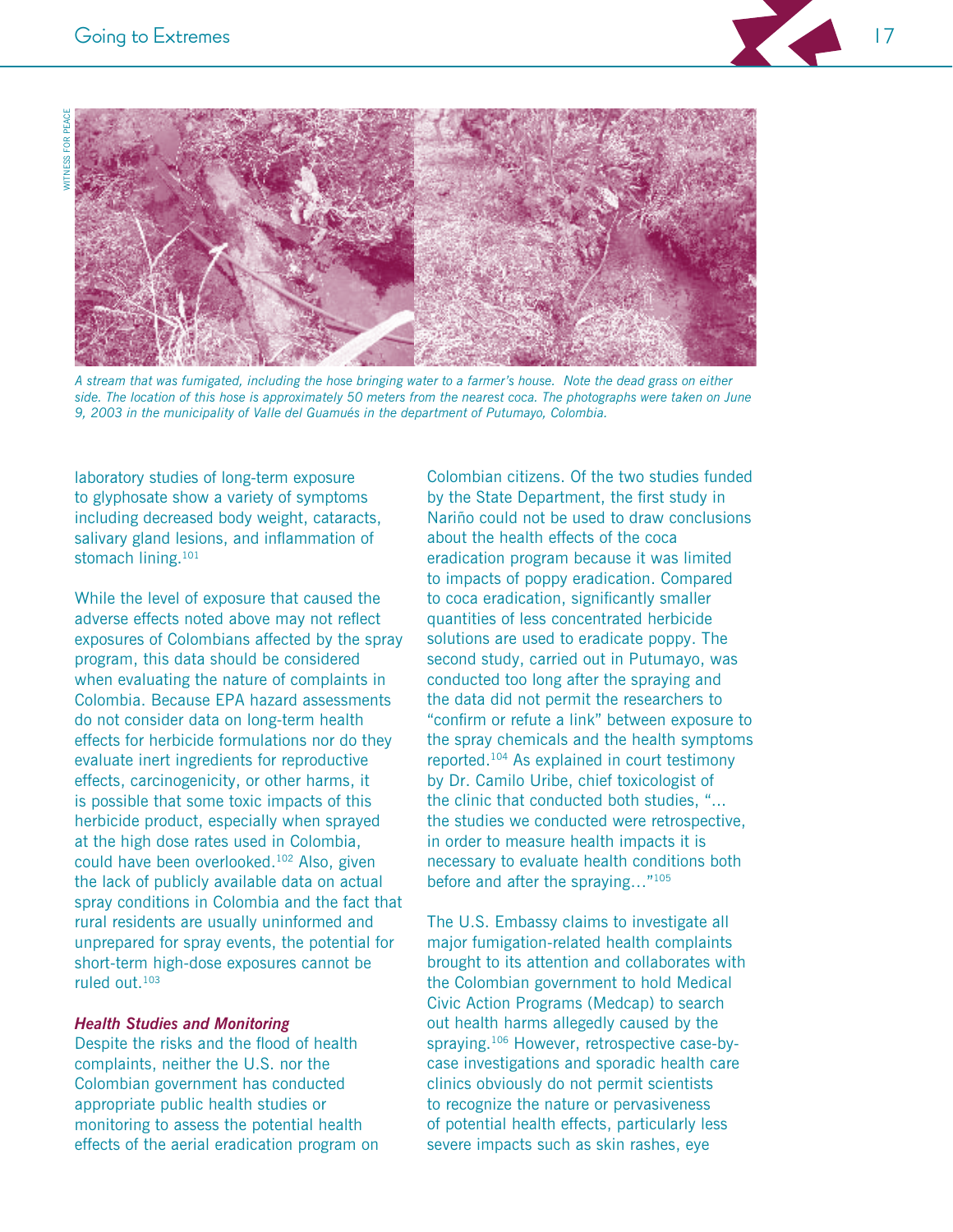

Woman in sprayed field. Note proximity of house to field.

irritation, nausea, and diarrhea. As both the Center for Disease Control and the EPA indicated to the U.S. Embassy in Bogotá, "because there are no reliable biomarkers of glyphosate exposure" it is impossible to determine whether aerial spraying is making people sick without testing subjects before and immediately after the spraying.<sup>107</sup>

Furthermore, the EPA noted in the 2003 consultation report that the State Department has not provided "a case definition for what would constitute a glyphosate-related

recommended, so that future analysis can look for patterns across patients not only to identify related cases, but perhaps identify new effects previously unsuspected and that might be associated with low-level exposure to glyphosate spray drift."108

The Colombian government has not carried out public health studies to determine the effect of aerial spraying of glyphosate formulations on human health.<sup>109</sup> Despite requirements by Colombian law and orders by three Colombian Ministers of Health in 1984, 1992, and 1994, the Colombian government failed to implement the required Epidemiological Monitoring Plan for the aerial eradication program.<sup>110</sup> In late 2003, the Colombian government removed the legal requirement to conduct this monitoring plan.<sup>111</sup>

The Inter-American Drug Abuse Control Commission of the Organization of American States is beginning a scientific assessment of the health and environmental effects of the spray program in January 2004. However, the results are not expected until 2005.<sup>112</sup>

FY2002 and FY2003 State Department/EPA **Assessment of Health Risks/Effects and Compliance with U.S. Label Laws** In September 2002, the State Department submitted a report to Congress to satisfy a condition in the foreign aid appropriations

The EPA indicated that the glyphosate formulation used in Colombia at the time could cause "irreversible eve damage."

poisoning." Without knowing what to look for, Medcap personnel are unlikely to find cases of spray-related intoxication. According to the EPA, such a definition is required to conclude, as the DoS does, that the team has "never found an instance of spray-related harm to human health." The EPA concludes that. "It would be useful to continue these efforts and further document the manner in which follow-up is performed. Standardized collection of data on patients and their symptoms is

act requiring that DoS consult with the EPA and report that the "aerial coca fumigation program is being carried out in accordance with regulatory controls required by the Environmental Protection Agency as labeled for use in the United States and....the chemicals used in the aerial fumigation of coca, in the manner in which they are being applied, do not pose unreasonable risks or adverse effects to humans or the environment." In December 2003, DoS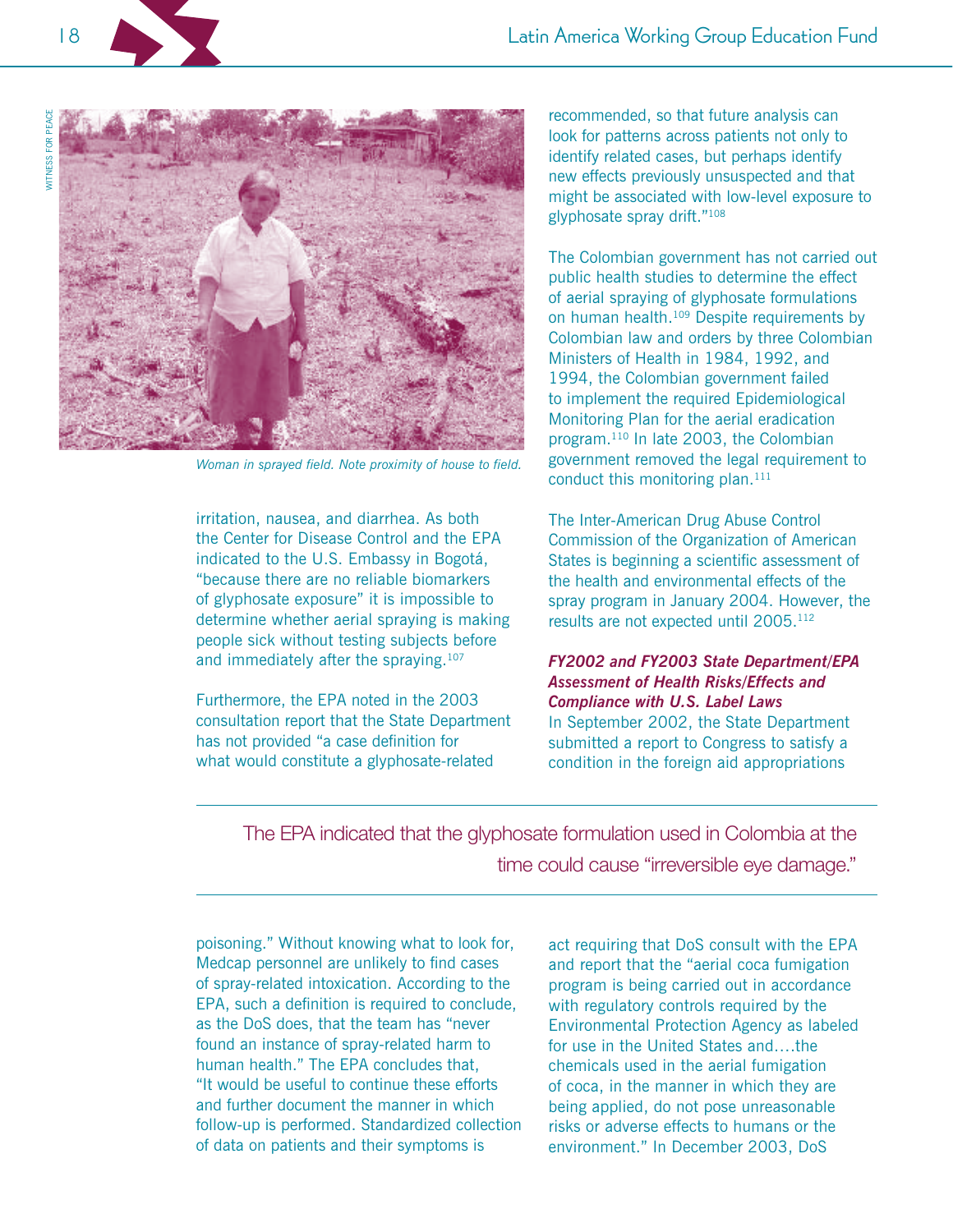

submitted a second certification report responding to a similar condition in the FY2003 foreign aid act.<sup>1</sup> In both reports to Congress, the State Department interpreted EPA's findings and concluded that the fumigation program poses no danger to human health.

However, while the EPA did not find evidence of significant health risks, in neither consultation report did the EPA conclude that the spraying program "poses no unreasonable risks or adverse effects to humans" or that the program complies with all U.S. label requirements. Rather, in 2002 the EPA

that DoS conduct "prospective tracking of reports of health complaints, documenting times of exposure and onset of symptoms" for future spray operations, as this would enable DoS to "evaluate any potential health effects and ameliorate or prevent their recurrence."116

Regarding label requirements, in 2002 the EPA stated that while the volume of herbicide sprayed in Colombia complied with U.S. label laws, it could not verify compliance with regulatory controls in Colombia, unlike in the U.S. where the EPA can assure compliance with label laws on such issues as drift and bystander exposure through state government

The EPA noted "The glyphosate formulated product is known to cause irritation to the skin, eyes, and mucous membranes which may account for some of the reports of sore throats, conjunctivitis, dermatitis and other conditions."

issued a cautious report that highlighted one potential health risk and recognized various data limitations and uncertainties. The agency indicated that the glyphosate formulation used in Colombia at the time (Roundup Export) could cause "irreversible eye damage" and recommended the use of a less toxic product.<sup>113</sup> It noted that "the potential eye effects are related to an inert ingredient, not the glyphosate itself"  $-$  a point that underscores the need to assess risks posed by the entire spray mixture.<sup>114</sup> The EPA refrained from drawing conclusions about health effects from the spray program, owing to a lack of relevant and valid data for the coca eradication program. The agency acknowledged that many of the anecdotal health reports of irritation to skin. eyes, and mucous membranes "are consistent with exposure to glyphosate products by the dermal route. So it is possible that some cases could be related to the aerial eradication program."<sup>115</sup> Finally, the EPA recommended

controls. The EPA also emphasized that in the United States "[a]pplication to forestry sites by fixed wing aircraft, if practiced at all, is extremely rare." "Most U.S. labels for forestry and right-of-way use of glyphosate suggest application by helicopter. Since application in Colombia is done by fixed-wing aircraft, it is likely conducted at a higher speed and from a greater altitude than would be typical in the U.S."<sup>117</sup> Finally, the EPA noted that small water bodies could be sprayed in a program of this size, even though the product label explicitly prohibits direct application to water.<sup>118</sup>

In the 2003 consultation, the EPA found that the concerns regarding eye damage "have been mitigated by switching to the lower toxicity product." 119 It concluded that the risks from exposure to glyphosate through different pathways are non-existent or "likely minimal." However, aside from noting the results of acute toxicity tests of the spray mixture, it did

The FY2003 foreign aid appropriations act specified that "not more than 20 percent of the funds appropriated by this Act that are used for the aerial coca and poppy fumigation programs may be made available for such programs unless the Secretary of State, after consultation with the Administrator of the Environmental Protection Agency (EPA) certifies to the Committees on Appropriations that (1) the herbicide mixture is being used in accordance with EPA label requirements for comparable use in the United States and any additional controls recommended by the EPA for this program, and with the Colombian Environmental Management Plan for aerial fumigation; (2) the herbicide mixture, in the manner it is being used, does not pose unreasonable risks or adverse effects to humans or the environment...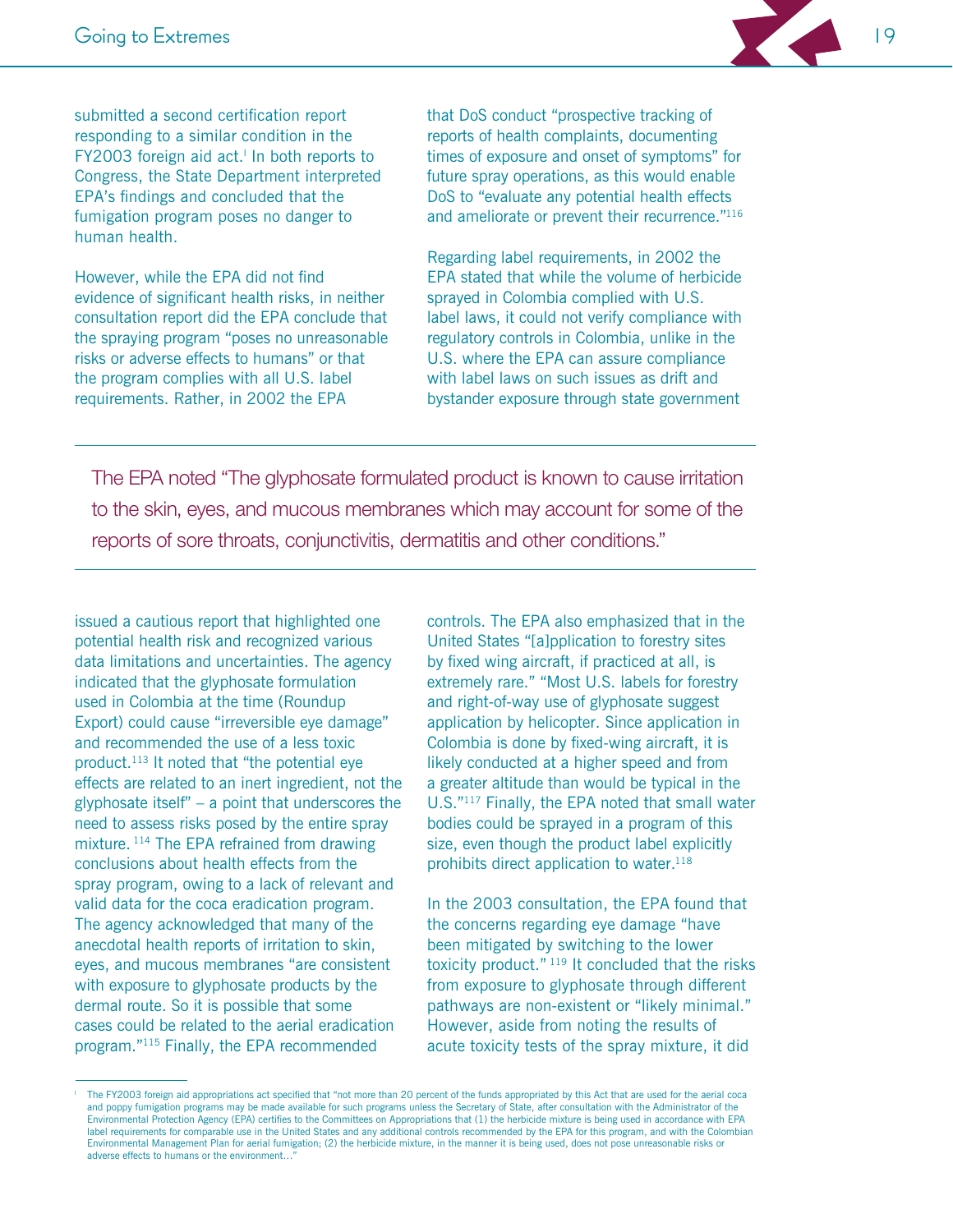not draw conclusions about the risks of inert ingredients or the spray mixture as a whole. The EPA observed that reports of health effects for coca and poppy lacked appropriate details and did not draw its own conclusion about health effects of the spray program. As discussed earlier, it recommended "standardized collection of data on patients and their symptoms."<sup>120</sup> The agency also noted that the U.S. Embassy must provide a clearly-stated definition for "what would constitute a glyphosate-related poisoning" to support the Embassy's contention that it has "never found an instance of spray related harm to human health." After reviewing a series of spray-related health complaints from Nariño, the agency reiterated, "The glyphosate" formulated product is known to cause irritation to the skin, eyes, and mucous membranes which may account for some of the reports of sore throat, conjunctivitis, dermatitis and other conditions. Many of the reports are consistent with exposure to glyphosate products by the dermal route, as reported in California and the literature. So, it is possible that some cases could be related to the aerial eradication program." 121

Regarding compliance with U.S. label laws, in 2003 the EPA stated that the application rates for coca and poppy eradication are within the parameters on U.S. labels, but provided evidence that the use of glyphosate herbicides in the spray program is not consistent with the use of such herbicides in the United States. The EPA stated that "in general, glyphosate is not applied in the U.S. to destroy or kill the raw agricultural commodity. The intended U.S. uses are for undesired vegetation in and around crop fields, forests, industrial areas, and residential areas.<sup>122</sup>" The EPA also explained that the typical application rate of glyphosate in the U.S. is much lower than in the spray program, "averaging less than one pound per acre [of active ingredient] on major agricultural sites."123 The amount of glyphosate sprayed on coca in Colombia (4.4 lbs per acre twice a year) far exceeds the dose of this herbicide sprayed on both forestlands and agricultural areas in the

United States.<sup>124</sup> This indicates that people and animals that enter the fields following spray events are exposed to much higher levels of pesticide than occurs in similar situations in the United States. Lastly, even though the product label prohibits direct application to water, the EPA once again noted that small water bodies may be sprayed in a program of this size.

#### **Outstanding Health Concerns**

Various U.S. scientists and health professionals critiqued the 2002 EPA analysis and DoS report to Congress and identified weaknesses in the assessment not noted by the  $EPA.^m$  A few of the most prominent critiques, which hold true for the 2003 assessment as well, include:

- The assessment was not based on any concrete evidence that safeguards to minimize human exposure to the spray mixture are implemented and effective. For example, DoS provided the EPA with no data regarding spray drift studies, compliance with spray parameters, onsite ground inspections, or effectiveness of pilot training.<sup>125</sup> This is particularly worrisome given that the EPA analysis estimated that spray drift could extend up to 600 feet downwind of sprayed areas<sup>126</sup> and a 2003 report by the House Government Reform Committee characterized the handling of the spray aircraft as "a maintenance nightmare."127
- The risk assessment did not adequately  $\mathbf{D}$ consider dermal, inhalation, and incidental oral exposure to the herbicide spray mixture.<sup>128</sup> Unlike in standard exposure assessments, the EPA did not refer to field data that reflected actual conditions of herbicide application, but based their assessment solely on DoS exposure scenarios.<sup>129</sup> Thus, since DoS claimed that pilots adhere to protocols to minimize drift and do not spray people, homes or water sources, the EPA did not fully examine these exposure pathways.
- The risk assessment was insufficient because the toxicological evaluation of the

For complete reviews of the State Department Report on Aerial Eradication, see http://www.amazonalliance.org/scientific/scientific1.htm. Also, see Astrid Puentes, LL.M., Thomas Ruppert, J.D. Candidate, Provisions for Aerial Eradication of Coca and Poppy in Colombia Under U.S. Law, Conservation Clinic, University of Florida College of Law, May 2003.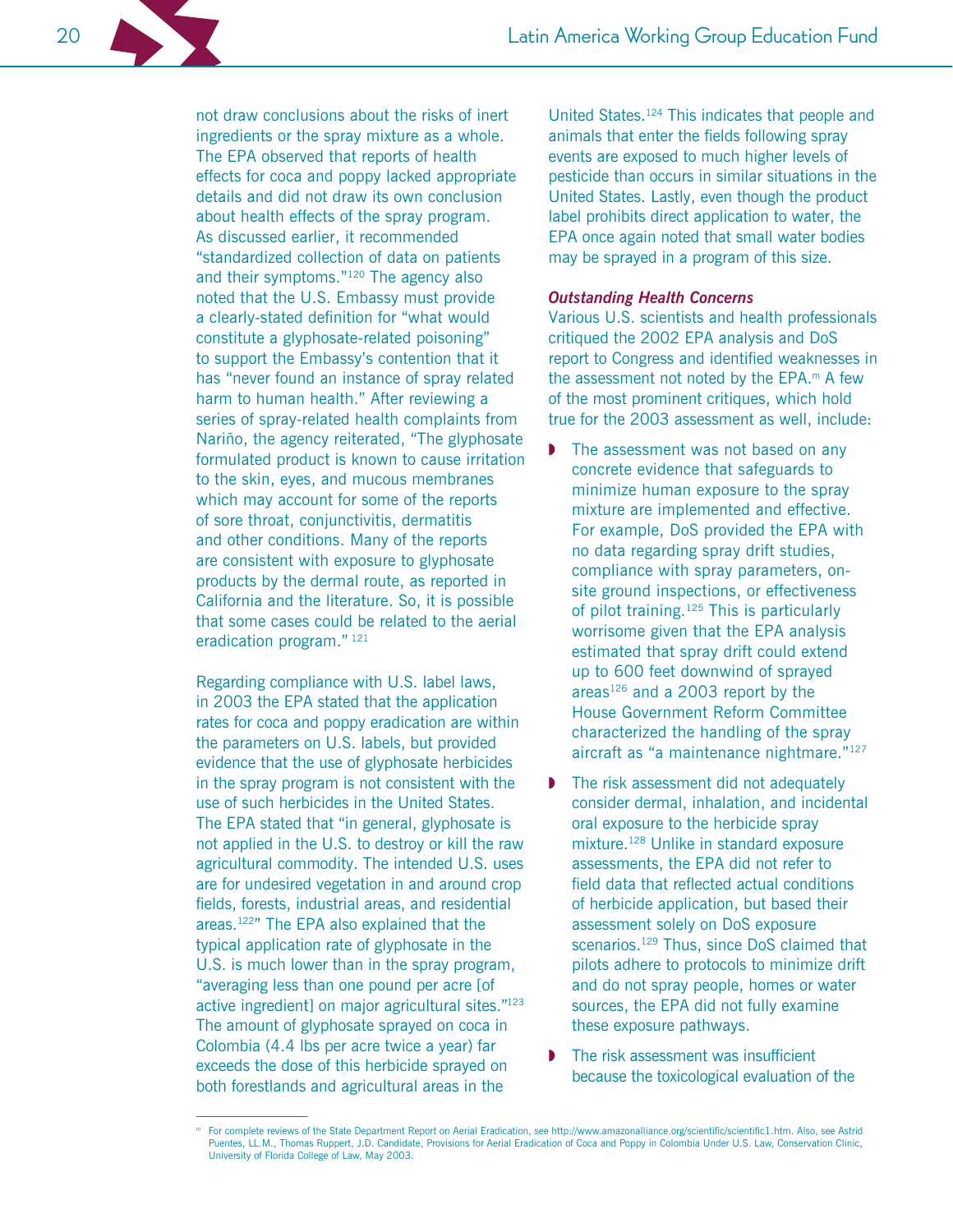

tank mixture, the spray additive, and the inert ingredients in the formulated pesticide were incomplete. For example, the analysis did not discuss any studies on the inert ingredients in the pesticide product that assess developmental toxicity, reproductive effects, sub-chronic toxicity, chronic feeding toxicity, or mutagenicity.<sup>130</sup> Nor did the risk assessment consider several recent studies that indicate exposure to glyphosate formulations can inhibit reproductive function in mammals and humans and lead to birth defects and neurodevelopmental effects.<sup>131</sup>

- The assessment failed to provide information on the effectiveness of the educational program to warn citizens of the spraying and inform them of actions to take in the event of pesticide exposure.  $132$  Many rural Colombian families do not own radios (over which warnings are broadcasted) and some indigenous families may have limited understanding of announcements made in Spanish.<sup>133</sup> The Colombian NGO Justapaz reported that in southern Bolivar none of the farmers interviewed had received specific warnings about the timing or location of the spraying or precautions to take to minimize health effects.<sup>134</sup>
- The assessment was inadequate because it did not consider the health or cultural impacts that may result from food destruction and displacement caused by the spraying.<sup>135</sup> Since poverty, geographic isolation, security risks, and roadblocks by armed actors often limit rural Colombians' access to food, destruction of food crops could have serious adverse impacts on nutrition levels.<sup>136</sup> The effects of displacement would also be particularly severe for indigenous communities since indigenous culture is tied to territory and thus forced displacement from their land results in the breakdown of cultural identity.<sup>137</sup>

As is evident from these critiques, without unimpeded access to data on spray operations and real-life application conditions from authorities and external parties in the United States and Colombia, the EPA and other official bodies will be unable to accurately determine the health risks posed by the spray program.

#### **Compensation for Damage** to Legal Crops and Health

In the FY2002 foreign aid act, Congress required that funds be made available to purchase spray chemicals only if, "procedures are available to evaluate claims of local citizens that their health was harmed or their licit crops were damaged by such aerial coca fumigation, and to provide fair compensation for meritorious claims." The compensation provision in the FY2003 foreign aid bill went beyond simply requiring DoS to show that compensation procedures exist and required DoS to show that "complaints of harm to health or licit crops caused by such fumigation are evaluated and fair compensation is being paid for meritorious claims." However, an examination of the State Department's 2002 and 2003 reports to Congress on compliance with the aerial spraying conditions suggest that these procedures may exist on paper, but they barely function in reality.

#### **Claims of damage to licit crops**

Of the thousands of claims filed since the start of Plan Colombia, the State Department's 2003 report cited that only five cases had been ruled valid since the start of the compensation process in October 2001 and a total of \$18,500 had been paid for damages. This outcome does not seem credible given the substantial anecdotal reports available about damage to food crops and alternative development projects (described earlier) and the thorough reports prepared by the Colombian government's own Ombudsman's office, discussed below.

The State Department reports that claims of damage are sent to municipal representatives who refer them to a local agricultural agency to be verified in a field visit. If the complaints are verified, the municipal representatives submit the complaint and a record of preliminary verification to the Antinarcotics Police (DIRAN) and the National Directorate of Dangerous Drugs (DNE). The DIRAN is then required to certify within five days whether spraying took place in the vicinity of the complaint. If the claim is certified. DIRAN makes a field visit within ten days to evaluate the veracity of the claim and the potential amount of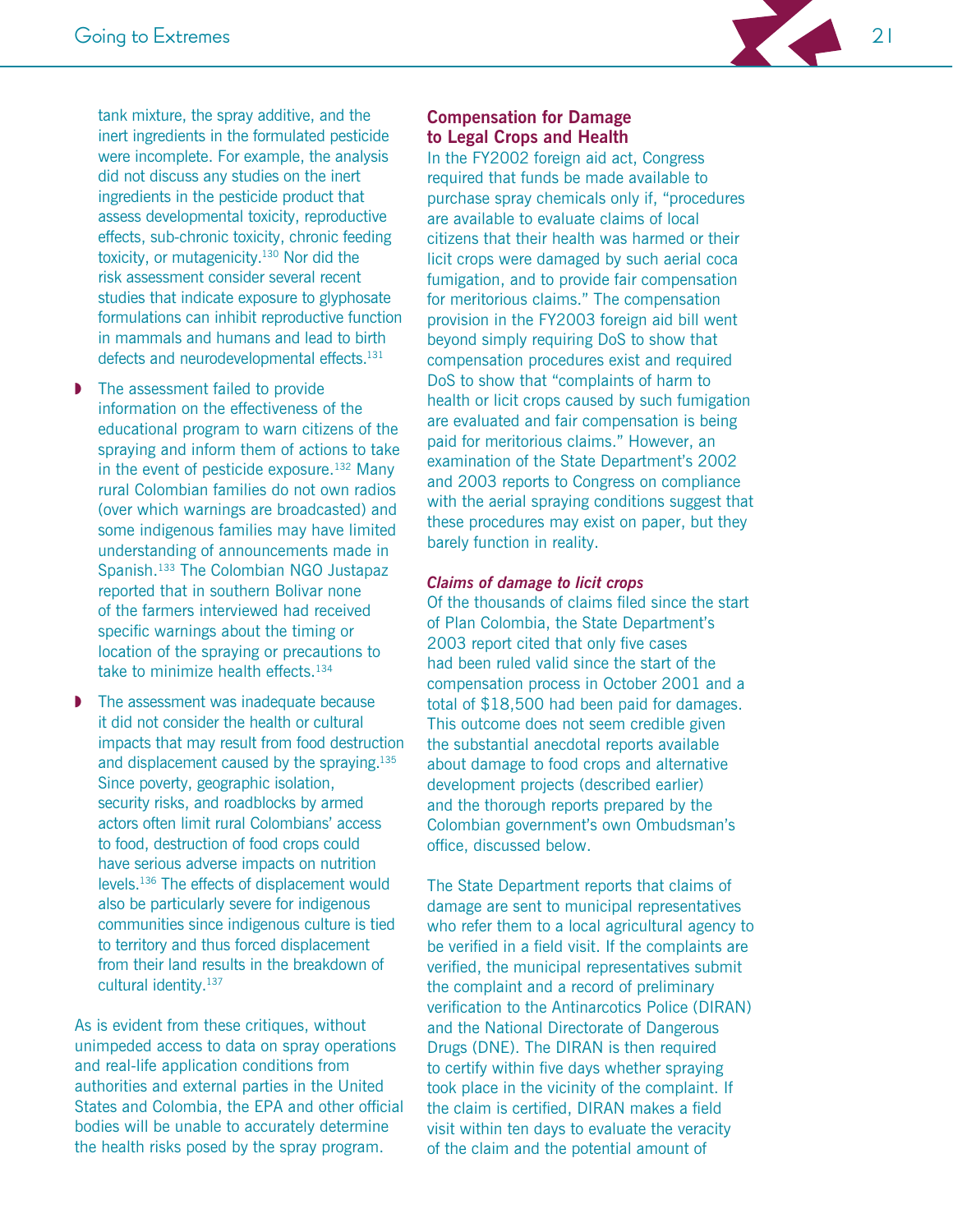compensation to be paid. It is important to note that the agency responsible for the spraying operation is the agency in charge of verifying claims, and it has no incentive to admit to spraying errors.

As of December 2003, the State Department claims that the Colombian Government received 4,329 complaints, of which 63% were investigated. Of these, 44% were denied because the crop damaged was coca or food interspersed with coca; 52% were denied because there was allegedly no spraying at the time of the complaint; and 5 cases were ruled valid.<sup>138</sup>

The Colombian Ombudsman's office undertook a review of cases of damage to legal crops in 2002. The office claims that 6,533 claims were received by the national and local offices of the Ombudsman as of October 2002 alone -a substantially greater universe of claims than the 4,329 claims the DNE has reportedly received according to the December 2003 State Department report. The Ombudsman's office did not confirm all these claims in a systematic way

the social pacts were fumigated before the year expired;<sup>140</sup> they received no compensation.

It is very dubious that thousands of claims would be filed where there was no spraying at all, given the substantial security risks, time, and expense involved in farmers traveling to town and filing claims. The Ombudsman's office indicated some of the problems with the claims process that may have led to the rejection of so many claims for this reason. It observed that the DNE was rejecting claims if the complainant could not specify the precise hour of the spraying and location of his farm in terms accepted by the DNE, and that municipal representatives who were to register claims had not received the maps, forms and training to do so.<sup>141</sup> Finally, the fact that the Antinarcotics Police was responsible for both conducting spraying and investigating claims of damage suggests that the entire compensation procedure was likely compromised by a conflict of interest.<sup>142</sup>

Moreover, there are undoubtedly many cases in which farmers who had no coca crops had their legal crops destroyed and did not

"I tell them it's a lost cause, because they don't compensate anyone." - Official in charge of receiving claims in La Hormiga

but did confirm, through site visits, numerous cases of damage to legal crops and development projects where no coca was present.<sup>139</sup>

It is quite credible that some of the claims did indeed involve food mixed with coca crops. Some farmers, outraged by the loss of their food crops, assumed that if there was a compensation process, it would cover the loss of food crops, whether or not they also planted coca. However, some of these farmers were participating at the time in "social pacts" in which they agreed to eradicate all coca crops within one year. According to written, signed agreements with the Colombian government, the one-year grace period for eradication began after the promised aid began to be delivered. According to the Ombudsman's office, a significant number of farmers participating in

file claims, much less have them adequately evaluated. According to some reports, the claims process was not advertised in many areas, and in parts of the country with traditionally poor government service and low trust in government, many farmers would assume they had no recourse. For example, in July 2003, most peasants in the southern Bolivar region interviewed by the Colombian NGO Justpaz indicated that they were largely uninformed about procedures for applying for compensation. Those who had attempted to file claims reported that officials were unprepared and took notes on scraps of paper.<sup>143</sup> The incredibly low rate of claims that receive compensation - a total of five cases nationally in three years of heavy spraying -would also discourage farmers from bothering to file claims. As the Ombudsman of La Hormiga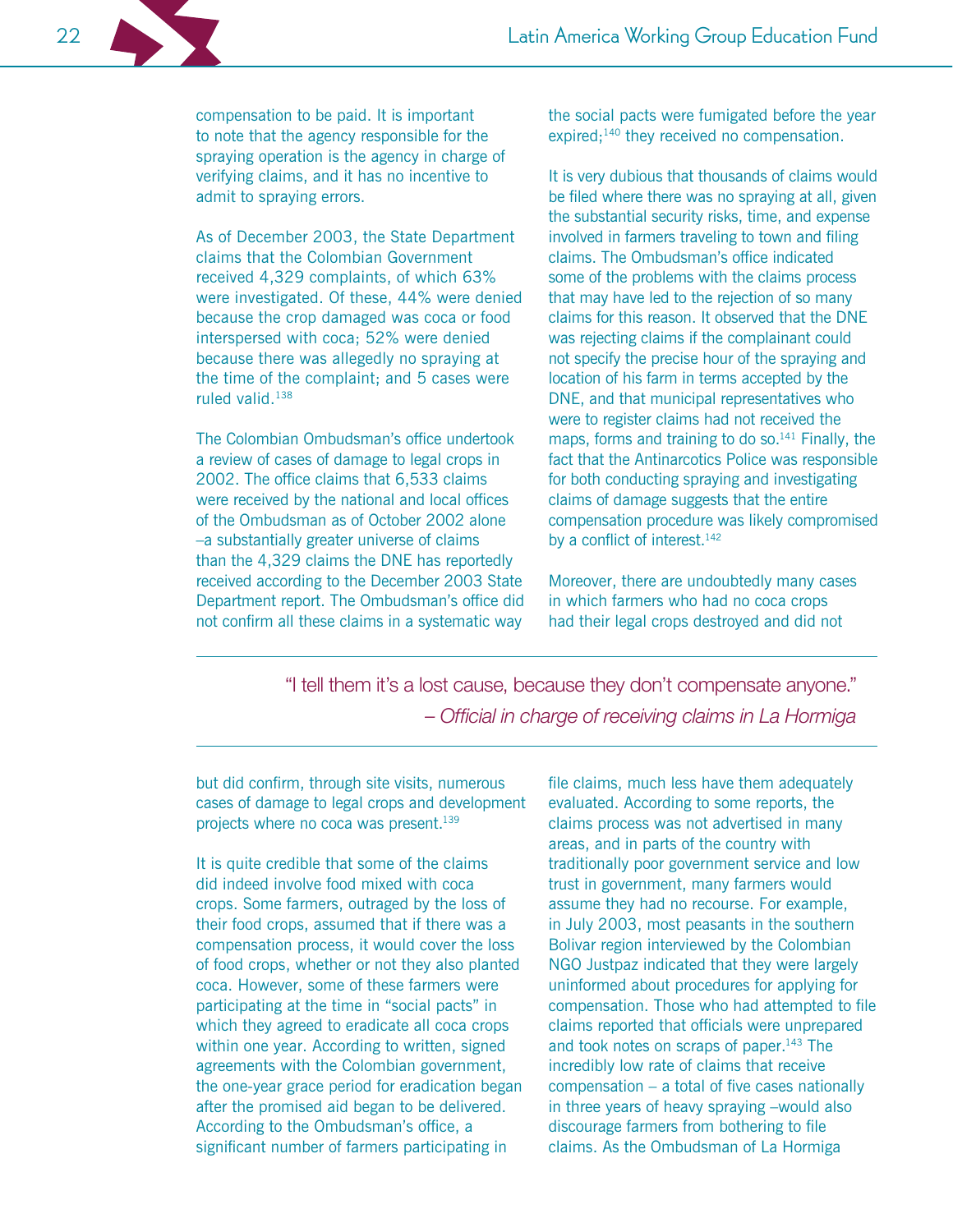

explained to Witness for Peace, "I receive the complaints from farmers but I tell them that it's a lost cause, because they don't compensate anyone."<sup>144</sup> While additional pilot training on how to avoid drift reported by DoS in 2003 may have reduced the damage to legal crops from recent spray operations, the lack of a viable compensation process doubtless is diminishing the number of claims that are filed.

#### **Health claims**

Regarding procedures for claims of health harm, the situation appears even grimmer. In both the 2002 and 2003 certification reports, the State Department did not indicate that any special procedures for filing health complaints exist. DoS asserts that the U.S. Embassy investigates all serious claims of alleged health harms, but that in order to obtain compensation, citizens must file a legal complaint or a lawsuit against a Colombian government agency. Obviously, the scant economic resources, limited formal education, and remote location of farmers affected by the fumigation, would prevent most individuals from filing a legal complaint or lawsuit to seek compensation. Furthermore since the U.S. Embassy only investigates cases "upon notice to the U.S. Embassy of a problem," this mechanism cannot be construed as an effective claims procedure.<sup>145</sup> Therefore essentially no formal procedures to evaluate and provide compensation for claims of health harm are yet available.

#### **Alternative Development**

"[T]he problems of drugs and violence [in Colombia] will not be solved on a sustained basis unless the fundamental causes of these problems are also addressed;...unless [the government] is better able to provide jobs and services to the rural poor and give them a stake in the future and improve the quality of  $life...$ "

Michael Deal, Acting Assistant Administrator of the Bureau for Latin America and the Caribbean, US Agency for International Development<sup>146</sup>

"If the idea is to root out coca, give us an incentive, a reason, or establish new circumstances in which we can work and sustain ourselves."

Parish priest, Miraflores, Colombia<sup>147</sup>

To achieve sustainable reductions in illicit crop cultivation, it is obvious that farmers must have viable economic alternatives to coca and poppy production. Providing alternative sources of income for farmers whose crops have been destroyed is also necessary to prevent human suffering. Yet despite its importance, the U.S. and Colombian governments have dedicated insufficient resources and attention to alternative development programs implemented under Plan Colombia. Initial development programs were poorly planned and executed. Programs have improved and are making progress in the limited geographic areas that receive sufficient investment. However, serious concerns about the scope and sustainability of the efforts far overshadow these gains.

Alternative development programs do not cover more than a subset of the small farmers whose crops are targeted for aerial fumigation. USAID, which funds the majority of alternative development programs in Colombia, set targets of promoting 65,042 hectares of legal crops from 2001 through 2005. As of February 2004, AID had supported a total of 38,563 hectares of legal crops.<sup>148</sup> Yet the spraying reached 220,000 hectares in 2001 and 2002 alone with similar rates predicted for the remaining years, likely to surpass 500,000 total hectares by 2005. While as explained below, these figures are not directly comparable, they suggest the immense gap between fumigation and alternative development programs.

Skeptics of alternative development correctly point out that no crop will provide nearly as much profit as coca will provide. Yet as small farmers in Colombia will quickly tell you, "coca brings violence."<sup>149</sup> The negative social impact of coca production-violence and the destruction of communities and familiesserve as a major incentive for small farmers to abandon coca production if provided some assistance. See for example this teaching tool used by the Putumayo government in its anti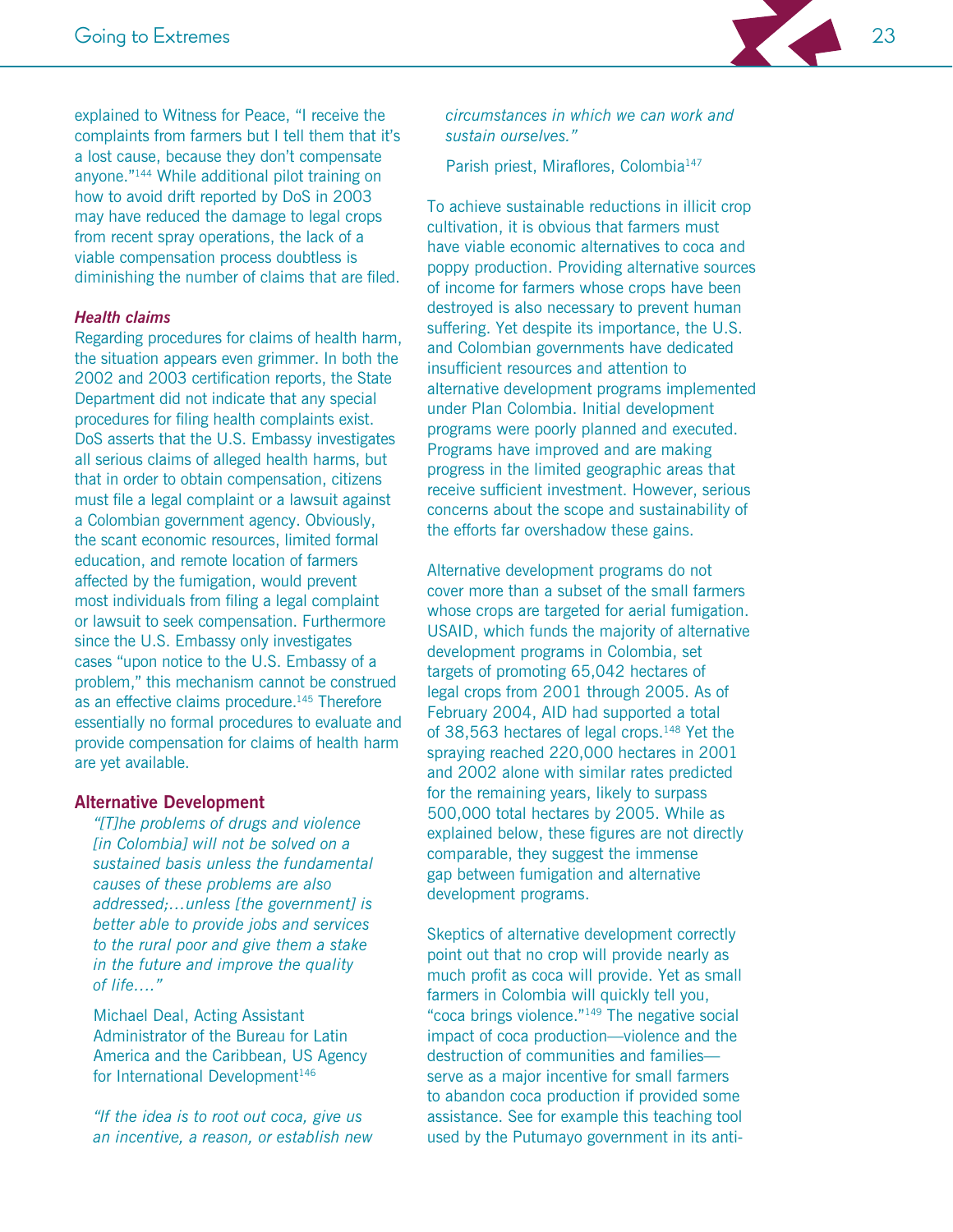coca campaign, weighing the benefits versus costs of growing coca.

#### Teaching Tool Used in Putumayo Province<sup>150</sup>

| <b>COCA</b>             | <b>NO COCA</b>   |
|-------------------------|------------------|
| <b>Resources</b>        | Fewer resources  |
| Paramilitaries          | More tranguility |
| <b>Guerrillas</b>       |                  |
| <b>Displacement</b>     |                  |
| <b>Deaths</b>           |                  |
| Human rights violations |                  |
|                         |                  |

#### **The Need for Alternative Development**

Beyond coca and opium poppy production, Colombian farmers have few options for earning sufficient income to meet their basic needs. The farming sector is hobbled by small landholdings, poor marketing, and the absence of credit. The security, roads and transport needed to support substantial agricultural trade do not exist in most rural areas. Among the attractions of drug crop cultivation is that traffickers offer rural credit programs and deliver crops to market.

nine municipalities in Putumayo.<sup>154</sup> According to the pacts, farmers agreed to eradicate their coca in exchange for short-term food aid and aid for agricultural production projects. When originally proposed by the communities in Putumayo, these pacts included various components to ensure integral sustainable development of the region. However, the government failed to incorporate many of these components, such as agricultural and environmental assessments, training, and technical assistance. It also imposed a oneyear deadline for eradication that made it necessary to focus on immediate food security rather than long-term sustainable development. 155

In addition, the government failed spectacularly to deliver the aid in a timely fashion. For example, it took fourteen months to deliver the food security aid to just 4.86% of the farmers who signed the first social pact in December 2000.<sup>156</sup> More than two years later, only 21% of the aid for food security projects had been delivered, and only 24% of those participating

The development programs only offered economic alternatives to a fraction of the farmers affected by the fumigation program.

In 2000, 51% of the rural labor force was unemployed or earned less than half of the daily minimum wage. 151 Consequently, more than 40% of Colombian farmers live below the poverty line.<sup>152</sup> Official figures indicate that 77% of the population in Putumayo is "unable" to satisfy their basic needs" and 12% "live in misery," whereas nationwide, the averages are 26% and 8% respectively.<sup>153</sup>

#### **Alternative Development Programs: 2000-2002**

Despite this great need, initial alternative development programs for farmers affected by the fumigation were poorly designed and coordinated. From December 2, 2000 to July 31, 2001, the Colombian government developed and signed thirty-three "Social Pacts for Voluntary Eradication and Alternative Development" involving 37,775 families in

in social pacts had received all or a portion of the promised aid.<sup>157</sup> Food security projects were also hampered by poor planning, such as when industrial chickens with no beaks were delivered without the special feed required to keep them alive.<sup>158</sup>

The implementation of alternative development programs was also frustrated when crops, pasture and livestock purchased with development funds were damaged and destroyed by herbicide from the fumigation program, as detailed earlier. Communities also reported that aerial herbicide spraying had damaged or destroyed pastures where cattle purchased with aid money were to graze.<sup>159</sup>

The alternative development programs implemented through 2002 only offered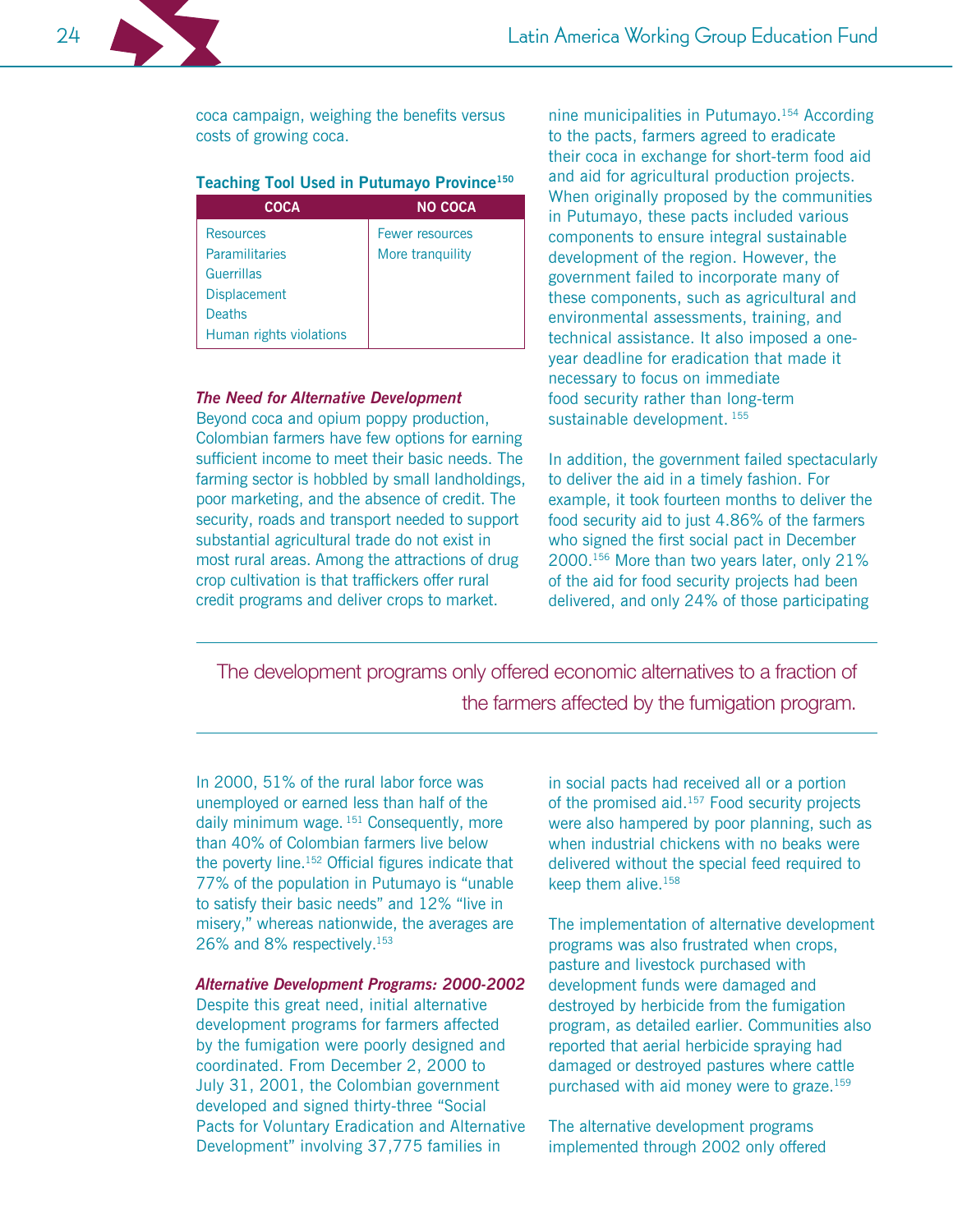economic alternatives to a fraction of the farmers affected by the fumigation program. While the governments sprayed 94,000 hectares of coca in 2001 and 122,965 hectares of coca and 3,043 hectares of poppy in 2002, the US Agency for International Development (USAID) provided aid to small farmers for only 11,842 hectares of legal crops from 2000 to 2002.<sup>160</sup> Granted, the amount of hectares sprayed would logically be more than hectares served by alternative development. Some areas sprayed would not merit alternative development funding; for example, areas owned by large landholders and farmers who reject eradication agreements. Some plots are sprayed two to three times. And some small farmers are served by infrastructure development even if they receive no direct aid.<sup>161</sup> Even so, it is abundantly clear that fumigation far outpaced alternative development programs for smallscale farmers, and that many of these farmers, who would have likely chosen to eradicate with development aid, were not offered this choice.

Partly as a result of this imbalance between fumigation and alternative development programs, as well as the continuing violence. farmers and their families left Putumayo by the thousands. According to a Colombian government survey, an estimated 50,000 people, roughly 15% of the population, left Putumayo in 2002.<sup>162</sup> The State Department reported to Congress in February 2003 that the local economy in Putumayo had suffered a significant downturn and that business leaders in four towns in key coca-producing regions complained that commerce was dying. "The fumigation has done away with everything: the town, the business, the people," lamented a community leader from El Topacio, Putumayo.<sup>163</sup> While some would argue that the large population involved in coca production could not be sustainably supported by agriculture or other productive ventures in Putumayo, no known development programs were initiated in other regions to provide for the economic needs of those displaced.

#### **Alternative Development Programs: 2002-2003**

In response to criticisms and difficulties encountered with initial programs, the U.S. and Colombian governments made various changes



Bananas rot as they hang from a dead tree. Villa Nueva, October 2003.

in alternative development programs in 2002-03. Some of the Colombian nongovernmental agencies working with the Putumayo programs were eased out, being accustomed to providing disaster relief in other parts of the country and unsuited to providing rural development in southern Colombia. Under pressure from the U.S. government, which had opposed offering farmers a one-year window to eradicate crops gradually under the "social pacts," the Pastrana Administration moved towards "early eradication" programs in which crops were destroyed prior to any aid being delivered. The Uribe Administration promoted a new "forest guardian" program that involves paying farmers to leave forests intact for the purpose of environmental conservation. The Colombian government widely publicized this program but offered little in the way of specifics about how it would be implemented, and USAID has been skeptical about its practicality.<sup>164</sup> USAID-funded alternative development programs have expanded to a total of nine Colombian provinces and now include a variety of programs focusing on crop-substitution, product marketing and credit, forest conservation, and social infrastructure.<sup>165</sup> They remain, however, relatively small in scope in areas outside Putumayo province.<sup>166</sup>

The amount of funding spent on alternative development is somewhat less than it appears in the State Department's budget presentations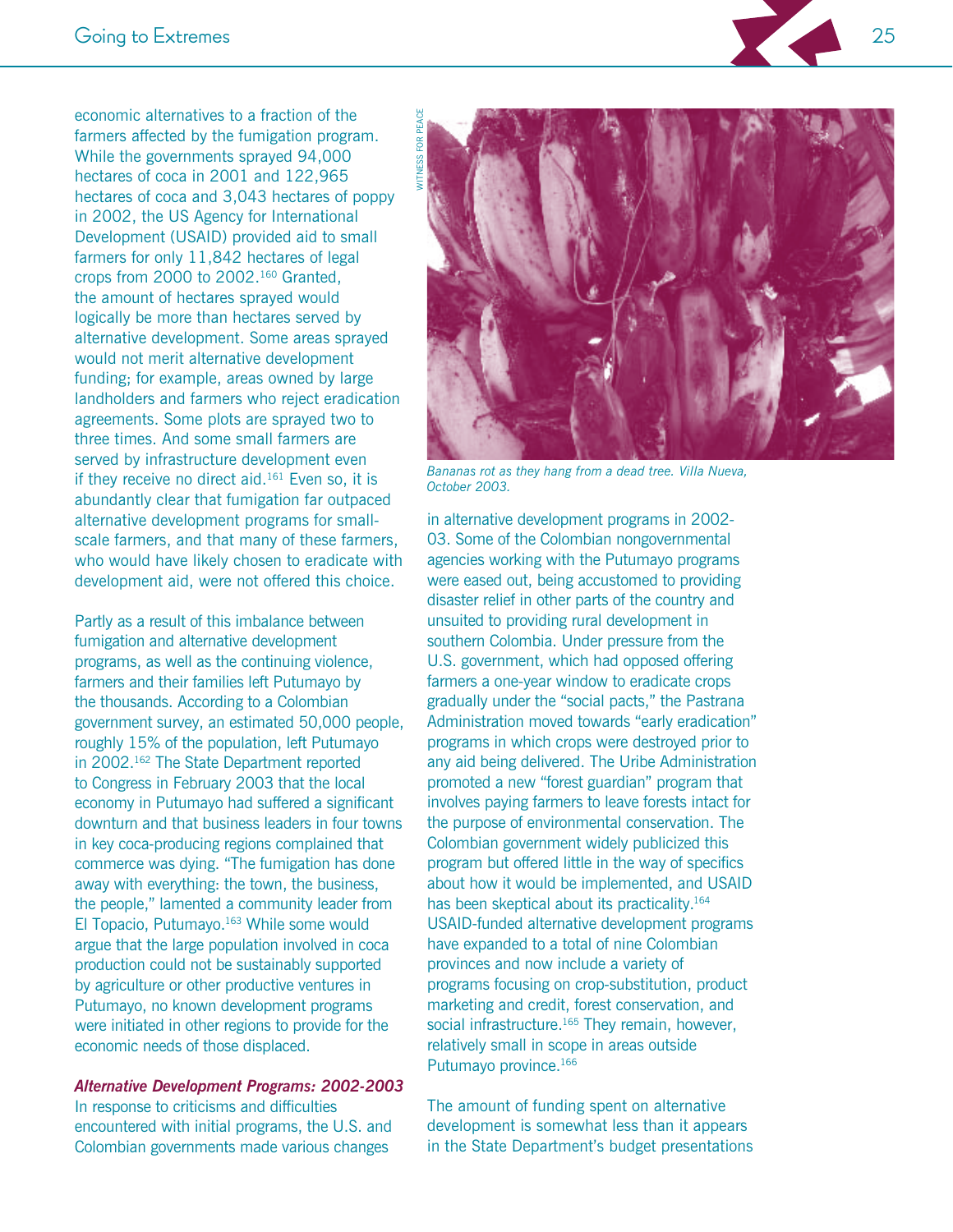to Congress. The budget category, "Alternative development and institution building," is used for a variety of purposes besides alternative development, including almost all other funding for social programs and human rights, as well as some security assistance. USAID personnel acknowledge considerable pressures from the counternarcotics section of the U.S. Embassy in Bogotá to transfer funds out of alternative development, considered the less important stepchild to the fumigation program and interdiction efforts.<sup>167</sup>

#### FY2002 and FY2003 State Department **Reports on Alternative Development**

According to the FY2002 appropriations act, prior to receiving funds to purchase chemicals for the spray program DoS was required to report that "alternative development programs [had] been developed, in consultation with local communities and

about the extent of the programs or the status of implementation. Nor did it address the requirement that alternative development programs be developed in consultation with local communities. The U.S. and Colombian governments could spray thousands of small farmers, and a single alternative development project, covering an insignificant number of farmers, would satisfy the requirement.

To tighten this loophole, in the FY2003 legislation, Congress changed the word "department" to "area." However, in the 2003 report to Congress, the State Department once again said that "for the purposes of this report, the Department of State interprets the term 'area' as a Colombian department." Once again, the 2003 report to Congress simply lists each department and asserts that some development projects are taking place, without mention of the numbers of farmers served. In

"Right now, the plan in Guaviare is just to spray them." - U.S. official

local authorities in the departments in which such aerial coca fumigation [was] planned, and in the departments in which such aerial coca fumigation [had] been conducted such programs [had been] implemented." This provision was placed in the law to ensure that alternative development programs kept pace with fumigation. However, in the 2002 report to Congress on the aerial spraying conditions, the State Department took a legalistic interpretation of the provision to mean a single development project in a given department -i.e. province-of Colombia satisfied the law.

Thus the 2002 report simply listed one or several alternative development projects in each department subject to spraying, including preexisting programs of the Colombian government, the UN, and European governments. Even so, not a single development project was being carried out in one province, and spraying there had to be temporarily suspended until programs could be initiated. DoS provided no information

a number of cases, the projects are extremely minimal. For example, Guaviare programs are limited to two Colombian government road projects totaling \$4.2 million, yet Guaviare, an area with high FARC guerrilla presence, is targeted for intensive spraying. "Right now, the plan in Guaviare is just to spray them," said one U.S. official.<sup>168</sup>

The State Department argues that the security situation does not permit alternative development to be carried out in many places and that some locations are not suited for production of crops other than coca and poppy. Yet while it is true that some areas are impossible for USAID personnel to enter, most of these areas contain local and regional government authorities and small farmer and indigenous associations that would be willing to carry out alternative development programs if given the opportunity. For those areas where farming and other forms of development are not suitable, the Colombian government has the obligation to consider how the local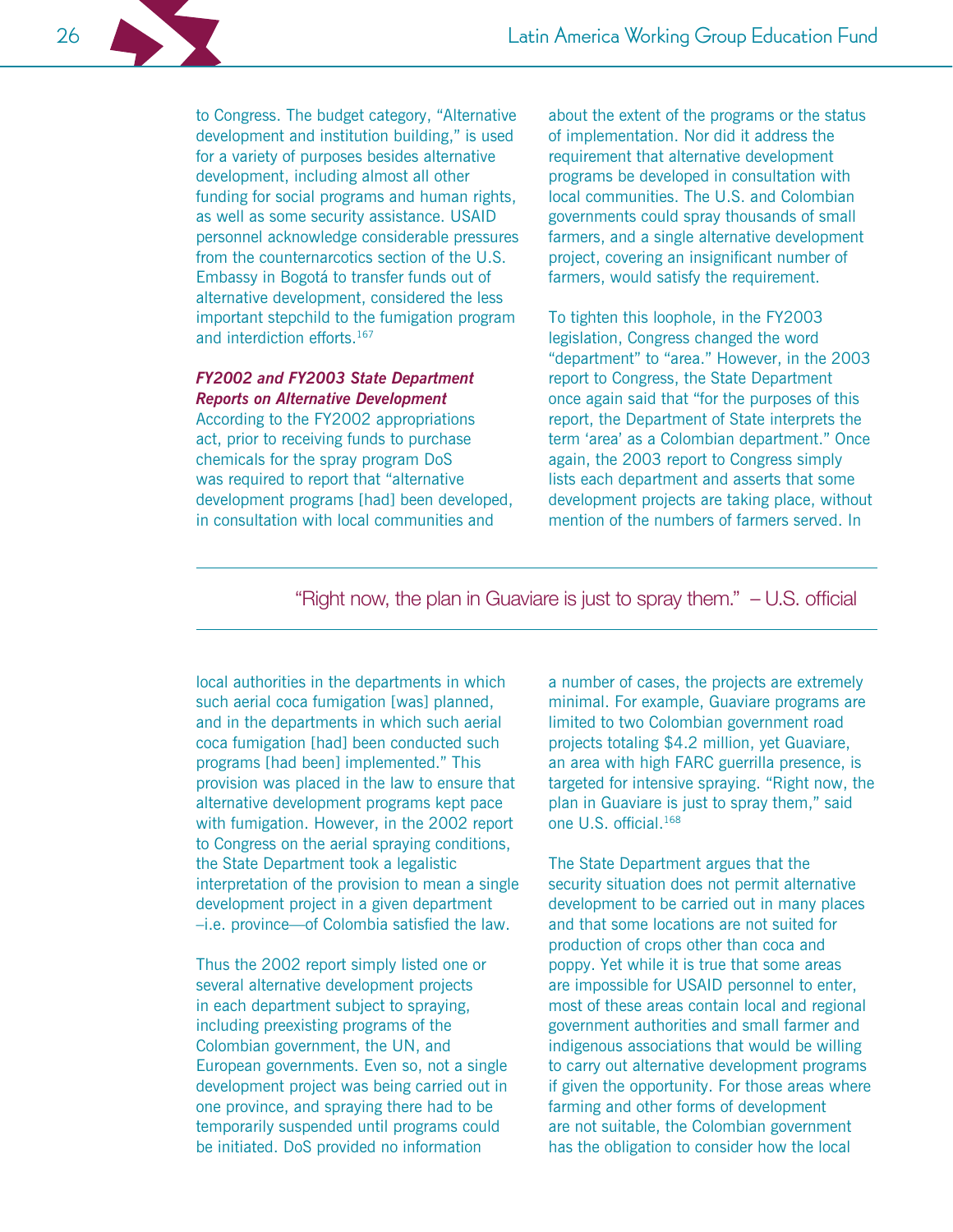

populace should survive, whether through planned resettlement or other options.

Much doubt exists in Colombia and the United States that the Colombian government will be able to sustain the alternative development programs long enough to ensure their success. Some residents and local officials in Putumayo have expressed concern that programs like the "forest guardians" are only temporary solutions and will leave farmers in poverty once the aid dries up. Jesús Fernando Checa, advisor to former Putumayo governor Iván Guerrero and current governor Carlos Palacios, expressed fear that USAID plans to withdraw support too quickly for the small farmers benefited by the early eradication programs, preferring to emphasize agroindustrial projects.<sup>169</sup> Many expect that when other areas are targeted by the fumigation, those who fled Putumayo will return, and begin replanting coca because sufficient job opportunities do not exist.<sup>170</sup> Families in isolated rural areas have yet to see the Colombian government maintain a presence and remain skeptical that the government will uphold its promises and provide development aid once their coca has been eradicated.<sup>171</sup>

According to the U.S. General Accounting Office (GAO), the Colombian government faces major obstacles in implementing successful alternative development programs, such as the inability to maintain security in coca-growing areas, limited capacity to carry out sustained interdiction operations, and questionable ability to effectively coordinate eradication and alternative development activities.<sup>172</sup> The GAO also reports that current funding for the Colombian government's alternative development agency is weak and not ensured. As a point of comparison, the U.S. has provided two decades of alternative development aid to Peru and Bolivia, and yet both countries continue to depend heavily on U.S. support to maintain their development programs. $173$ 

If alternative development programs are not sufficient to counter the impacts of the fumigation, the lack of sufficient economic alternatives may further alienate citizens

from the Colombian government and promote guerilla recruitment.<sup>174</sup> According to the GAO, in the 1980s and early 1990's, poor coordination between U.S.-supported eradication operations and alternative development projects in Peru led farmers to sympathize with guerrilla forces opposed to the spraying.<sup>175</sup> Based on anecdotal reports, a large number of young farmers in Colombia have already joined the guerilla or paramilitaries out of economic necessity after their crops, both licit and illicit, were destroyed.<sup>176</sup> According to one small farmer from a community in La Hormiga that was heavily fumigated in August 2002, "There is no work, nothing to do since the fumigations. Some have left to find work or to look for another place to farm. A lot of the young people joined the guerrilla. Of course this was going to happen. With no work, the young people looking for work and money join the guerrilla."177

#### **Displacement**

Reports from Colombian authorities and NGOs indicate that aerial eradication under Plan Colombia has led to significant displacement of rural communities. According to figures from the Colombian human rights organization CODHES, there is a direct relationships between the number of persons displaced and the number of hectares sprayed in an area.<sup>178</sup> In official reports, the Department of State has ignored the social costs of this forced migration and even callously described displacement from Putumayo as a sign of Plan Colombia's progress.<sup>179</sup> Yet depriving people of the right to their land and their culture is a violation of the one of the basic human rights.

Displacement as a result of aerial eradication was first documented a few months after the spraying began. In February 2001, the Colombian Ombudsman recognized reports from various sources that families affected by the spraying in Putumayo had moved to nearby townships and municipalities, the neighboring provinces of Nariño and Cauca, Bogotá, and across the border into Ecuador. The Colombian Consulate in the Ecuadorian border town of Lago Agrio reported that various Colombian families had sought refuge in Ecuador from the spraying.<sup>180</sup>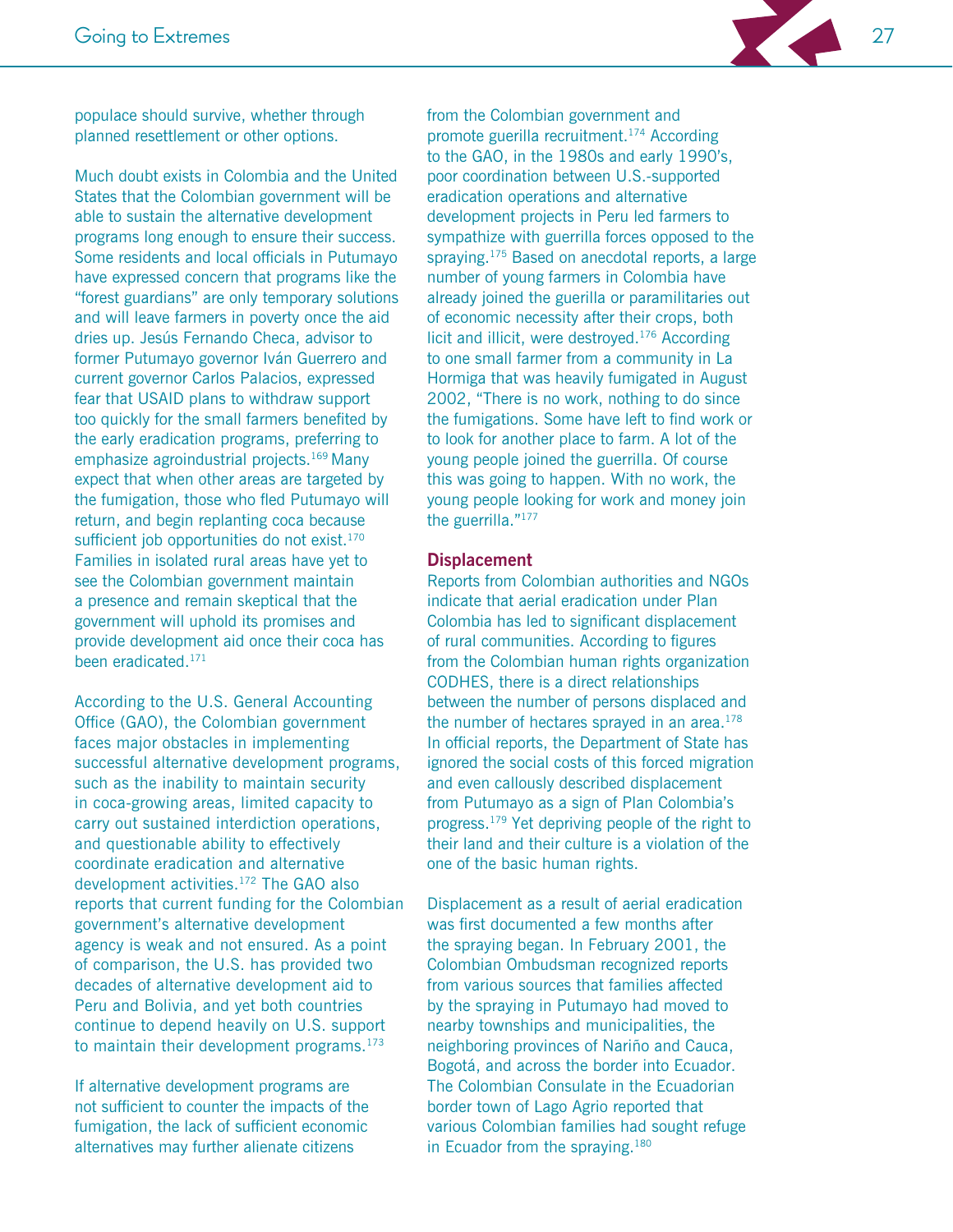Although it is extremely difficult to document the reasons for displacement, reports indicate that the number of persons displaced by the fumigation has since grown to considerable proportions. CODHES calculates that fumigation displaced over 75,000 persons nationwide in 2001 and 2002<sup>181</sup> and 35,000 Colombian families since 1999. The NGO reported that the greatest displacement from fumigation occurred in the heavily sprayed provinces of Putumayo, Caquetá and Arauca. From interviews with the local population in these regions, CODHES

not possible to document cause and effect, enhanced Colombian military presence in the Putumayo region as Plan Colombia was implemented appeared to be accompanied by expanded paramilitary control. According to a paramilitary commando in the Guamez Valley, "'Plan Colombia would be almost impossible without the help of the [paramilitary] selfdefense forces. If we did not take control of zones ahead of the army, the guerrillas would shoot down their planes."<sup>186</sup> A Colombian refugee in Ecuador explained that when the

"Put yourself in our shoes. We just had everything fumigated. Now they say they are going to fumigate again. Would you plant food crops just to have them fumigated again? People are fleeing the region."

estimated that eight to ten families fled their homes in every township that was sprayed during the second half of 2002. 182

According to the Colombian Ombudsman and anecdotal reports from press and local NGOs, many individuals have fled Putumayo because spraying threatened their food supply and they could no longer depend on coca for sufficient income to meet their basic needs.<sup>183</sup> As stated by a small farmer from La Hormiga municipality in November 2002, "Put yourself in our shoes. We just had everything fumigated. Now they say they are going to fumigate again in two months. Would you plant food crops again just to have them fumigated again? What else can we do? People are fleeing the region, looking for other places to go."<sup>184</sup> A priest in the highly conflictive Arauca province indicated that many farmers would abandon their farms because the Colombian army would secure the area prior to the arrival of the spray planes, and they feared how the army would treat them given their illegal production.<sup>185</sup>

According to testimonies collected by CODHES in sprayed regions, many have also abandoned their homes in southern Colombia because fumigation has spurred violent battles for coca producing territory by both guerrilla and paramilitary forces. While it is

paramilitary came in 2000 "[t]hey fought with the guerrilla and killed all the people. And then the planes came to spray."187 Although there are no official statistics on the number of Putumayo residents displaced from fumigation alone, statistics on persons displaced by political conflict are a revealing indicator of the social upheaval caused by Plan Colombia's counternarcotics and military operations. According to the Social Solidarity Network, the Colombian government agency that attends to the displaced population, prior to the implementation of Plan Colombia in 1999 the number of people displaced by political conflict from Putumayo was 415. By August 2003, the population displaced from Putumayo had risen to  $55,717^{188}$  – approximately 16% of the province's total population.<sup>189</sup>

The social cost of this displacement is high. Abandoning their homes, property and livelihood, displaced families are typically forced to live in extreme poverty and constant insecurity.<sup>190</sup> Since many peasants do not possess land titles, they lose their right to the land when they abandon their homes.<sup>191</sup> Children are uprooted and must forego their schooling.<sup>192</sup> According to a Colombian Secretary of Education official, approximately 8000 youth aged 5-17 left Putumayo between January and June 2002, forcing twenty-eight schools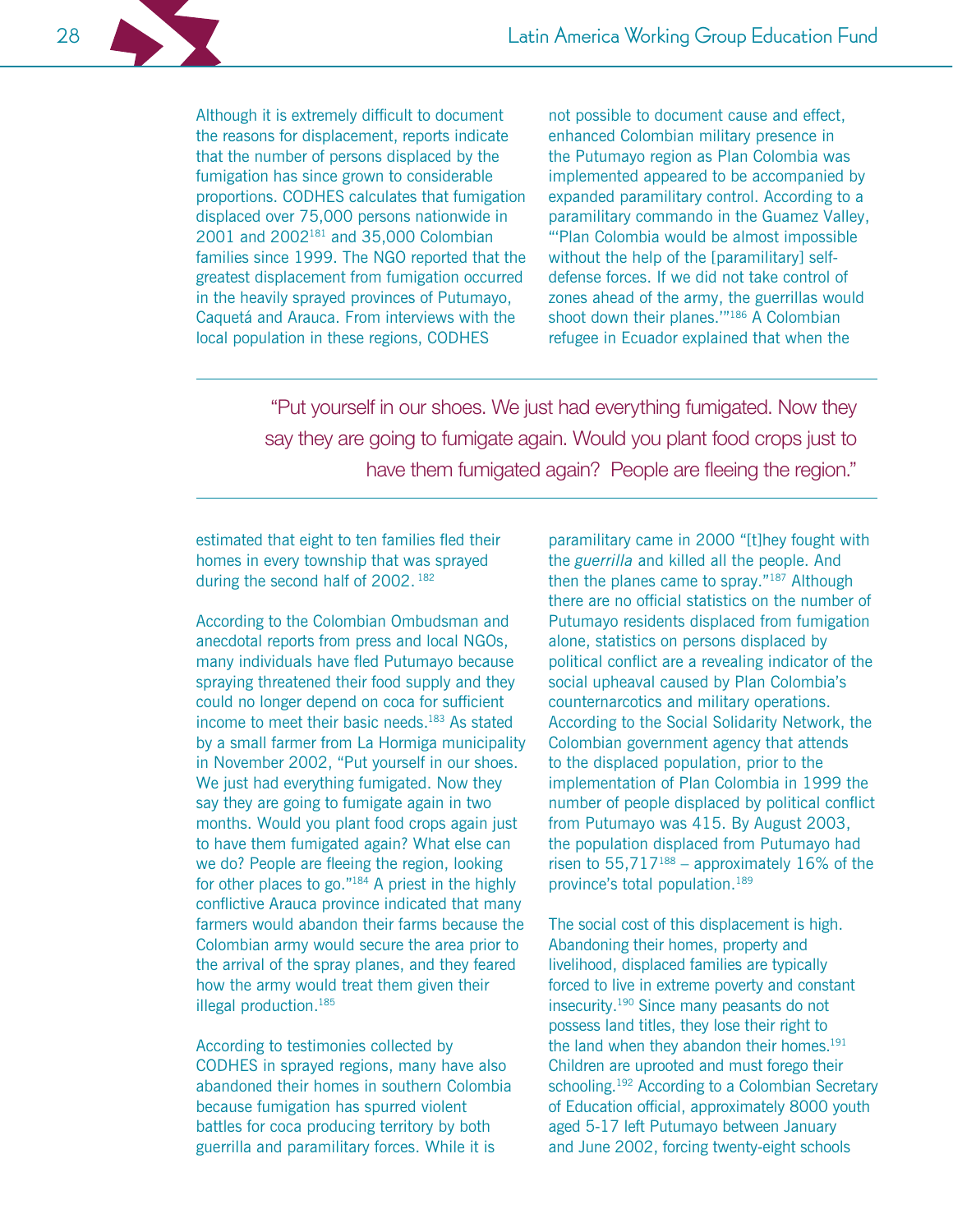

Displacement also severely taxes the infrastructure of the cities and towns that receive the migrant populations. Bogotá and other major urban centers in Colombia are

already overwhelmed by massive numbers of displaced persons and cannot provide adequate services such as education, health care, water, electricity, and sanitation. Pressure from the displaced population also inevitably leads to an increase in crime, social tensions and violence, 195 such as occurred in Lago Agrio, Ecuador in early 2001 following a major influx of Colombian refugees.<sup>167</sup>

The situation in Colombia is made worse by the fact that families displaced by fumigation are not eligible for emergency food aid and other benefits from the Social Solidarity Network for those displaced by political violence.<sup>197</sup> According to the Colombian

#### **Risky Experiments**

Since the early 1970s, the U.S. government has experimented with various herbicides to eradicate drug crops in foreign countries. In many instances, the use of these herbicides was discontinued because of concerns about health and environmental impacts. In the late 1970s, fear about the contamination of Mexican marijuana with Paraguat created a panic in the U.S. and led the U.S. Congress to ban the use of federal funds to apply chemicals prohibited in the United States in other countries.[1] Later the U.S. Department of Health, Education and Welfare concluded that the fumigation of marijuana with Paraquat could cause serious health damage to consumers.[2] In 1986, Dow Chemical Corporation refused to continue supplying Triclopir, or Garlon-4, to the U.S. government to eradicate coca in Colombia for fear of being sued over damages. [3] In May 1988, following protests by Peruvian ecologists and peasants, U.S. Ely Lilly Co. decided to stop selling Tebuthiuron, or "Spike," to the U.S. government for the coca eradication program in Peru, on the basis that it had not been tested for use in Peru's environment.[4] Likewise, in the late nineties, a U.S. proposal to begin using Spike to eradicate coca crops in Colombia was strongly opposed by environmental groups and the manufacturer, Dow Chemical. According to Dow, "...it is our desire that this product not be used for illicit crop eradication. It can be very risky in situations where the territory has slopes, rainfall is significant, desirable plants or trees are nearby, and application is made under less-thanideal circumstances."[5] In July 2003, the British company Imperial Chemical Industries (ICI) requested that authorities stop using the additive Cosmo-flux in the spray mixture in Colombia. According to ICI, which manufacturers one the key ingredients in Cosmo-flux, the additive had not been properly tested for use in eradicating illicit crops. [6] The question remains what other manufacturers of the Colombian herbicide mixture will do and whether impacts of glyphosate herbicides for large-scale eradication will also prove unacceptable.

(1) In 1981 the U.S. Congress annulled the 1978 law and newly appropriated funds for use in the international drug control program. Rosa del Olmo, Prohibir o domesticar? Politicas de drogas en América Latina, Editorial Nueva Sociedad, Caracas, Venezuela, 1992. p. 95-108; Juan Gabriel Tokatlian, The United States and Illegal Crops in Colombia: The Tragic Mistake of Futile Fumigation," The Center for Latin American Studies Working Paper Series, University of Berkeley, Paper No. 3, June 2003. <http://www.clas.berkeley.edu:7001/Publications/workingpapers/pdffiles/ Tokatlian.pdf>.

(2) Del Olmo. 1992

(3) Tokatlian, 2003.

(4) Del Olmo, 1992.

(5) Phillip O. Coffin, "The Curse of Coca: the move to use a new herbicide to eradicate the coca plant spells trouble for South America's rainforests," Down to Earth, July 31, 1998, 7(5) pp. 22-23. Site visited July 2003, <http://www.drugpolicy.org/library/ curse2.cfm>. [6] Paul de la Garza and David Adams, "U.S. to study spraying risks in Colombia," St. Petersburg Times, August 12, 2001.

29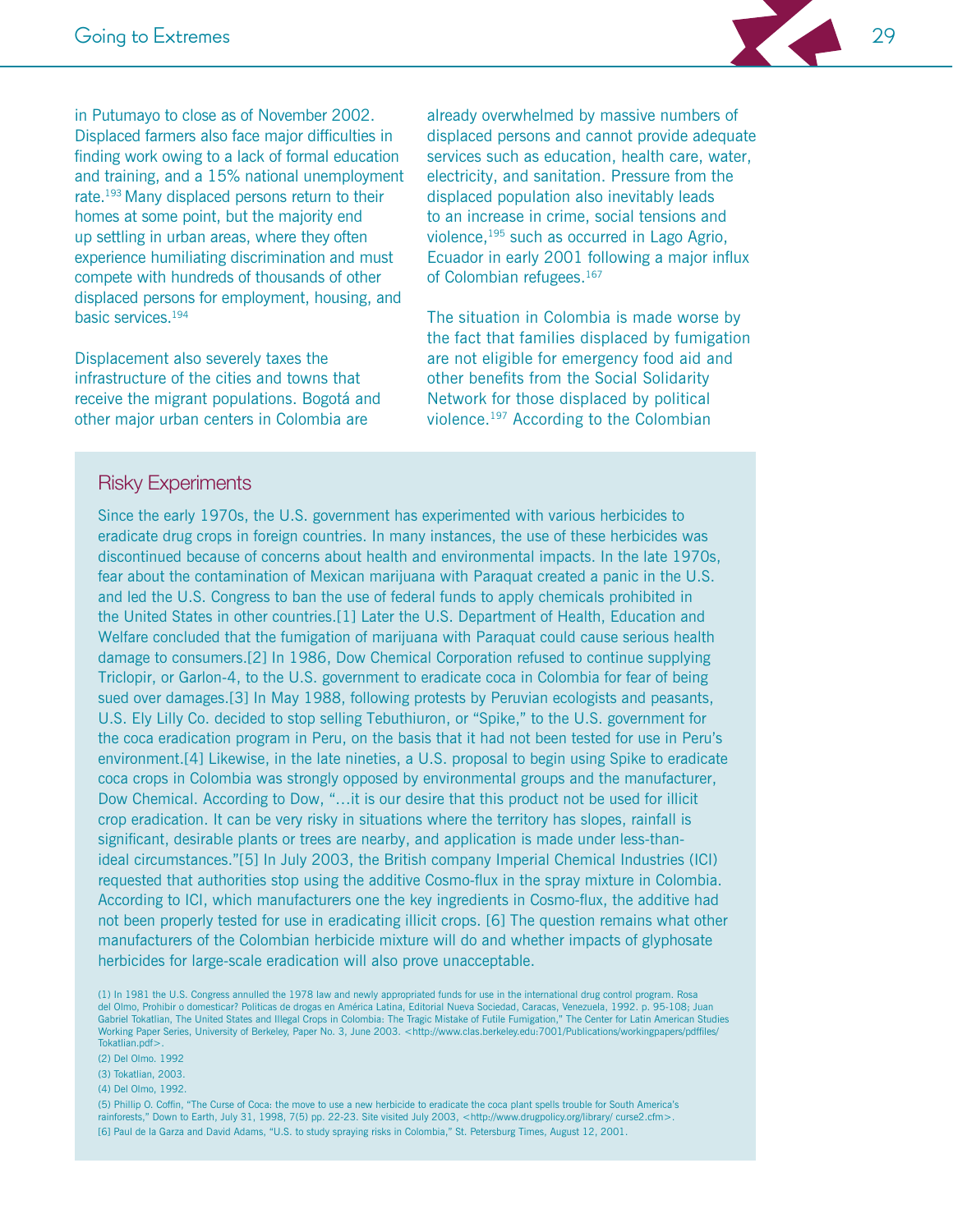Ombudsman, the law doesn't consider those displaced by fumigation as forcibly displaced, but rather views them as criminals.<sup>198</sup> Some local and regional governments, as well as indigenous councils, have sought to provide assistance, but lack resources.<sup>199</sup> Local governments are often not given advance warning of fumigation and so are hard pressed to provide food aid.<sup>200</sup> USAID provides support to various Colombian NGOs that serve the displaced, but their capacity and willingness to serve those displaced by fumigation is unclear.<sup>201</sup>

# V. Environmental Risks

Scientists have warned that the aerial eradication program may cause significant environmental damage to Colombian ecosystems. According to David Olson,

becomes clear that the U.S. government is gambling with the environmental resources of one of the most ecologically rich countries on the planet.

#### **Natural Environment of Colombia**

Colombia is endowed with an incredible array of landscapes, from the Caribbean and Pacific coastal regions to the towering Andean mountain ranges, from the tropical plains at the foothills of the Andes to the vast rainforests of the Amazon Basin. Rivers are plentiful, especially in the Pacific lowlands and plains east of the Andes. In the south, the Putumayo, Caquetá and Guaviare rivers drain into the Amazon watershed. Precipitation is very high in the Pacific lowlands and the Amazon region, where rain falls almost every day.<sup>203</sup>

Colombia is extraordinarily rich in biodiversity

"The continual displacement of coca farms with the increase in deforestation and opening of new forest regions to settlement is possibly the greatest adverse impact of the aerial eradication program." - Anna Cederstav, AIDA/Earthjustice

previous Director of Conservation Science at the World Wildlife Fund, "[f]rom a global biodiversity perspective, defoliating and poisoning vast areas of Colombian forests - an area equivalent to over 3 national parks each year  $-$  is like dynamiting the Taj Mahal, a global jewel of humanity's cultural heritage."<sup>202</sup> The State Department has countered such criticisms by pointing to the environmental devastation caused by illicit crop production as a much greater threat. However, based on trends in illicit crop production, it appears that fumigation is hardly the panacea for environmental destruction caused by illicit crops; it encourages a shift in coca production to new areas, including remote forests in the Amazon. Moreover, when considering the lack of research and environmental monitoring, ecological studies on glyphosate herbicides, concerns raised by the EPA and informed scientists, and the recent weakening of environmental safeguards in Colombia, it

with the second highest number of species in the world. The country contains on average one in every ten species of flora and fauna on the planet. It is home to between 45,000 and 55,000 species of plants, of which approximately one third are found nowhere else. One-third of all known vertebrate species live in Colombia, including 20% of bird species and 7% of mammal species worldwide. Colombia has 6% of total reptile species, and about 10% of total amphibian species.<sup>204</sup>

#### **Illicit Crops vs. Aerial Eradication**

Colombia's enormous biodiversity is severely threatened by habitat destruction from deforestation and pollution.<sup>205</sup> Although the total and relative degree of damage is not documented by empirical research, the production and processing of illicit crops is responsible for much of this environmental destruction. Growers cause extensive harm by clearing intact forests for fields and drug processors pollute waterways and soils with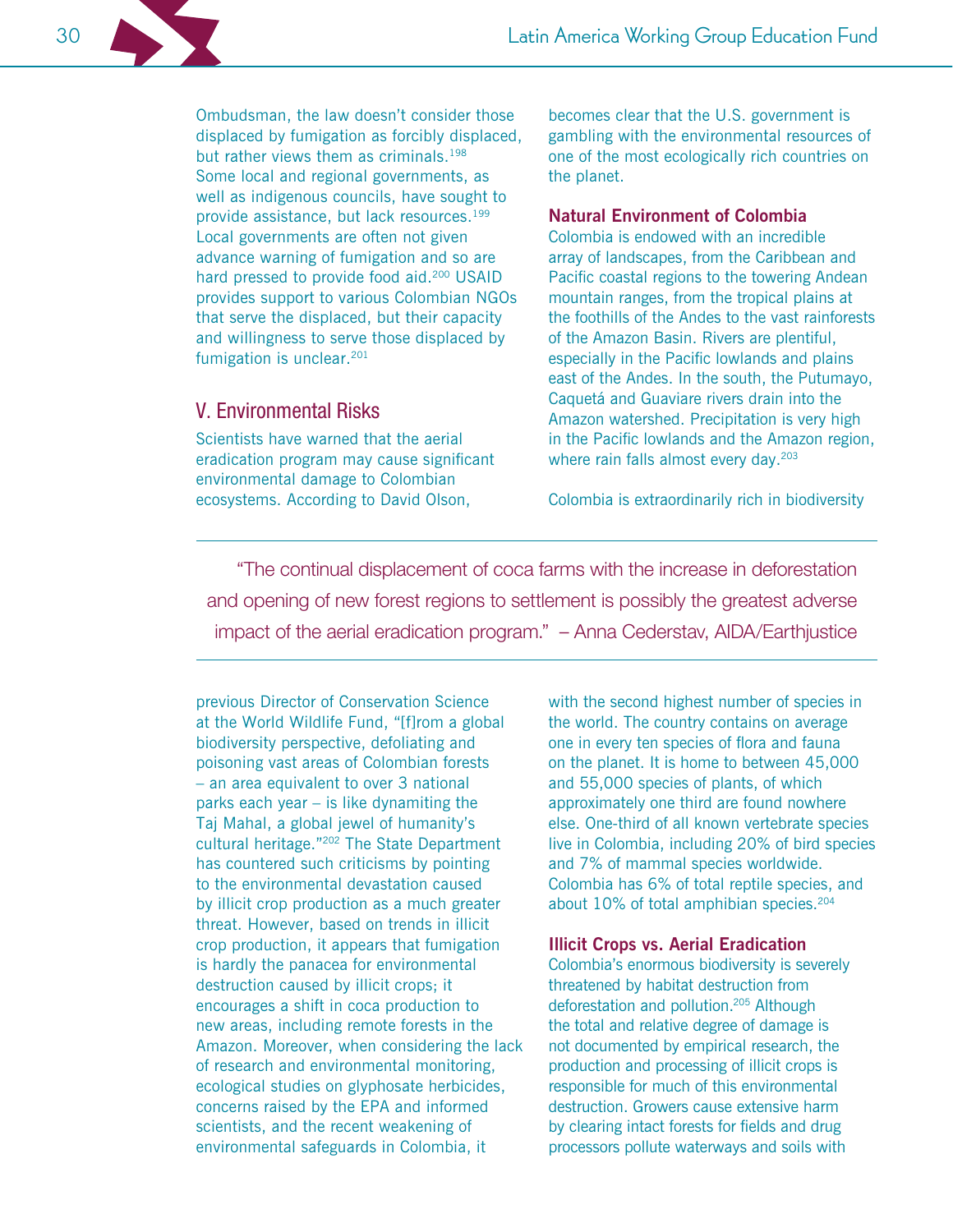

millions of liters of chemical processing agents. Illicit crops have wrought damage to the diverse forest ecosystems of the Andes, the Chocó region of the Pacific Coast, and the Amazon, including numerous protected national parks and indigenous reserves. In the Chocó and the fragments of Andean forests remaining in the Serrania del Perijá, the Macizo Colombiano Cauca, and Nariño, illicit crop production has greatly increased the risk of extinction for many bird and plant species.<sup>206</sup>

Given the threats posed by drug production, it is imperative that any efforts to eradicate illicit crops focus on reducing these environmental harms, not exacerbating them. Spraying a million gallons of a broad-spectrum herbicide over Colombian forests and fields could only be justified for environmental purposes if it was the most benign eradication method available. and would permanently halt drug production. Fumigation does not satisfy either criterion. It is not the most benign method available and historical research indicates that it will not permanently halt drug production, but rather lead to its displacement to more remote areas of Colombia and the region.<sup>207</sup> Thus fumigation does not serve to prevent environmental destruction but rather to increase it. Moreover, given that fumigation encourages drug cultivation and processing in remote areas that are relatively pristine, such as national parks and undeveloped forest areas, it is escalating the magnitude of environmental damage to a new level.<sup>n</sup> According to Dr. Anna Cederstav, staff scientist with AIDA<sup>°</sup> at Earthjustice, "The continual displacement of coca farms with the concomitant increase in deforestation and opening of new forest regions to settlement is possibly the greatest adverse impact associated with the aerial eradication program." 208

#### **Ecological Effects of Glyphosate Herbicides** Studies show that exposure to glyphosate,

and more importantly, glyphosate

formulations<sup>p</sup> can have a significant adverse impact on wildlife. Roundup, a variant of the commercial glyphosate formulation used in Colombia, is acutely toxic to fish at concentrations ranging from 2ppm to 55ppm.<sup>209</sup> Based on EPA calculations, direct overspray of a 1-acre 2-foot deep pond would result in Roundup Ultra concentrations of 1.68ppm.<sup>210</sup> At these concentrations, Roundup contamination of small water bodies could conceivably cause acute toxicity to some fish species, which may explain the many reports of fish kills associated with the spraying. Studies also show that at low concentrations, glyphosate exposure to fish has been shown to cause erratic swimming and labored breathing, which can affect feeding, migration, and reproduction. Glyphosate formulations are also acutely toxic to frogs and tadpoles. One study found that a concentration of glyphosate herbicide less than 1ppm caused 45% mortality to frog tadpoles. Another study showed toxicity to adult frogs at 8ppm and 40ppm - concentrations that might be possible for frogs exposed to direct overspray in Colombia according to the EPA.<sup>211</sup> In field and laboratory studies, exposure to glyphosate formulations caused a significant decline in various populations of insects and arthropods that kill agricultural pests, supply food to birds and small mammals, and build healthy soils. Typical and low application rates of glyphosate and glyphosate formulations have been shown to significantly affect the growth and survival of earthworms, substantially reduce nitrogen-fixation by soil bacteria, and kill mycorrhizal fungi that help plants absorb nutrients and water. Several studies have shown that glyphosate treatment increases the susceptibility of crop plants to a number of diseases. Finally, glyphosate indirectly impacts birds and mammal populations by destroying vegetation that they depend on for food, shelter, and reproduction.<sup>212</sup>

Interamerican Association for Environmental Defense

For example, spraying in the department of Norte de Santander in 2000 led to the cultivation of coca in the Motilón-Bari National Park and the Catalaura and Motilón reserves, according to the Colombian Ombudsman. (Colombian Government Ombudsman Office, Amicus brief, Legal Case of the Organization of Indigenous Peoples of the Colombian Amazon (OPIAC), May 2002.)

<sup>&</sup>quot;Ecological toxicity studies submitted to EPA for some of the formulations of glyphosate products that EPA has registered have shown them to be more toxic than glyphosate alone." (U.S. EPA, Office of Pesticide Programs, "Details of the Consultation for Department of State Use of Pesticide for Coca Eradication Program in Colombia," Section 4, III Ecological Risk Assessment, August 19, 2002.) Studies indicate that Roundup is approximately 5 to 20 times more toxic than glyphosate in fish and over 700 times more toxic to frog embryos than the glyphosate formulation not containing surfactants. (World Wildlife Fund, "Comments on Glyphosate," March 20, 2002.)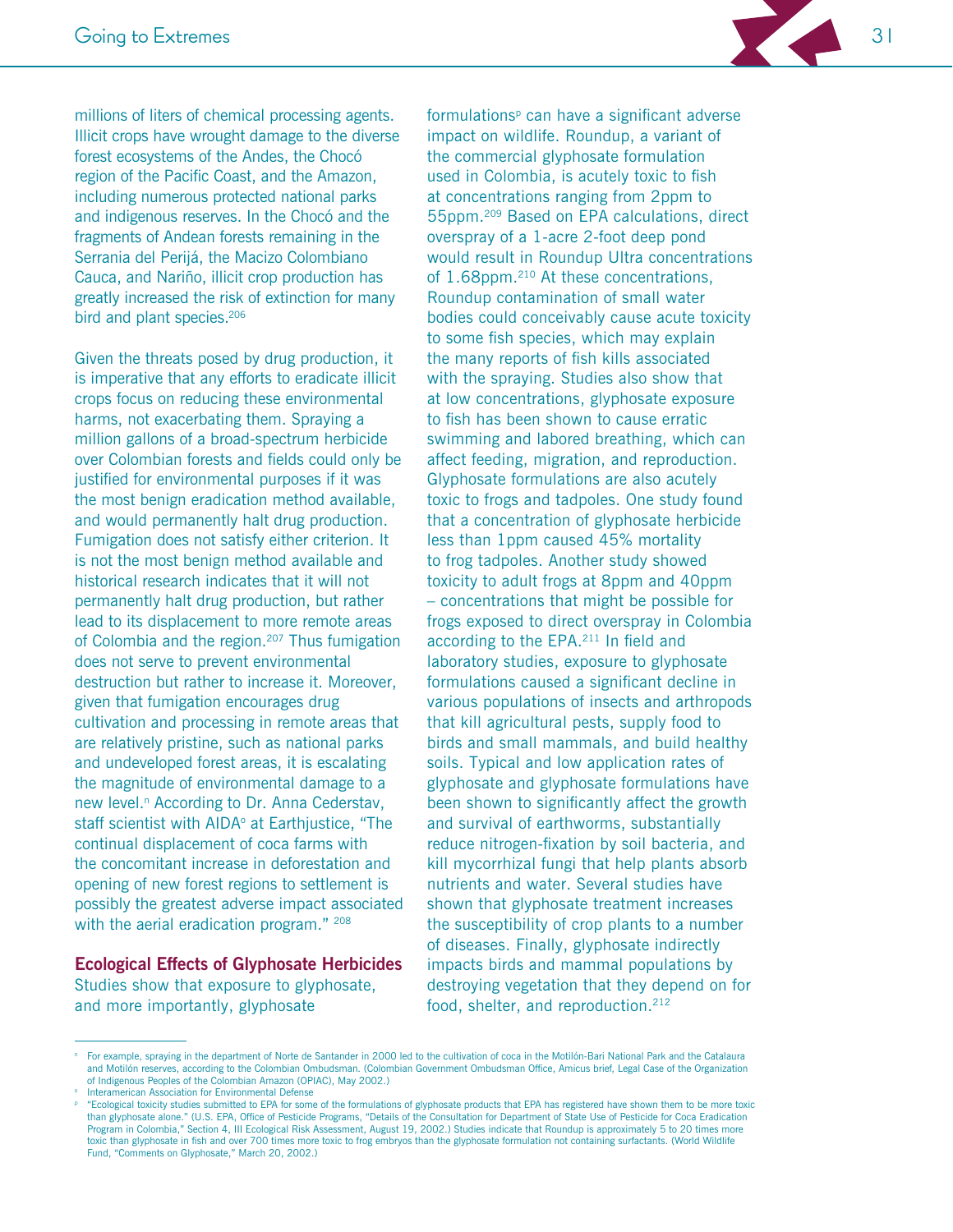

32

#### **Lack of Environmental Testing** and Monitoring

Despite the known risks of glyphosate herbicides and the potential for non-target impacts, neither the US nor the Colombian government carried out any studies to determine the potential effects of the aerial eradication program on Colombian ecosystems prior to initiating the spray operations under Plan Colombia.<sup>213</sup> In fact, according to one scientist's 2002 literature review of 200 citations, "(t)here have been NO scientific investigations on the past or present formulations being used in Colombia.<sup>214</sup> The Department of State reports that it is now working with the Colombian government to conduct soil and water analyses to determine the persistence of glyphosate and its byproducts in the Colombian environment, as required by the Colombian Environmental Management Plan for the spray program.<sup>215</sup> According to the Colombian Ministry of Environment, other studies to verify environmental impact are also underway.<sup>216</sup> However, based on conversations with EPA personnel, Earthjustice and AIDA state that, "[f]or widespread spraying campaigns to eliminate pests in the United States, the responsible agency would conduct comprehensive environmental impact assessments that go far beyond the limited studies performed in Colombia."<sup>217</sup> "Such U.S. assessments include an evaluation of potential long-term ecological impact, and consider risks

towildlife and sensitive flora in national parks [and] ... non-target organisms such as fish; ...among others."218

The State Department reports that the Colombian government has contracted an independent environmental auditor who is conducting environmental monitoring of the spray program.<sup>219</sup> However, the Ministry of Environment stated that the environmental auditor is not capable of carrying out the audit of the spray program in an "independent" and "autonomous" manner, nor does the environmental auditing process guarantee "transparency," the "transfer" of information, or citizen participation, among other things.<sup>220</sup> In June 2003, the Ministry also noted that the environmental auditor's reports were focused on evaluating the effectiveness of the spray mixture at killing coca, and not on evaluating the effectiveness of measures to protect the environment, as required by the Colombian Environmental Management Plan.<sup>221</sup> Most recently, in September 2003 the National Council on Narcotics (CNE) issued a resolution removing the requirement for an independent external audit from the Environmental Management Plan, requiring instead that an auditing team monitor the program. The resolution does not specify who the team should be composed of, which aspects of the program are to be reviewed or other critical details.<sup>222</sup>

As mentioned previously, the Inter-American Drug Abuse Control Commission of the Organization of American States is preparing to conduct a scientific assessment of the health and environmental effects of the spray program.<sup>223</sup> However, the results of this study are not expected to be released until 2005. 224

#### FY2002/03 State Department/EPA Assessment of Environmental Risks and Effects

In September 2002 the State Department submitted a report to Congress to satisfy a condition in the FY2002 foreign aid appropriations act requiring that DoS consult with the EPA and report that the "chemicals" used in the aerial fumigation of coca, in the manner in which they are being applied, do not pose unreasonable risks or adverse effects to humans or the environment." In December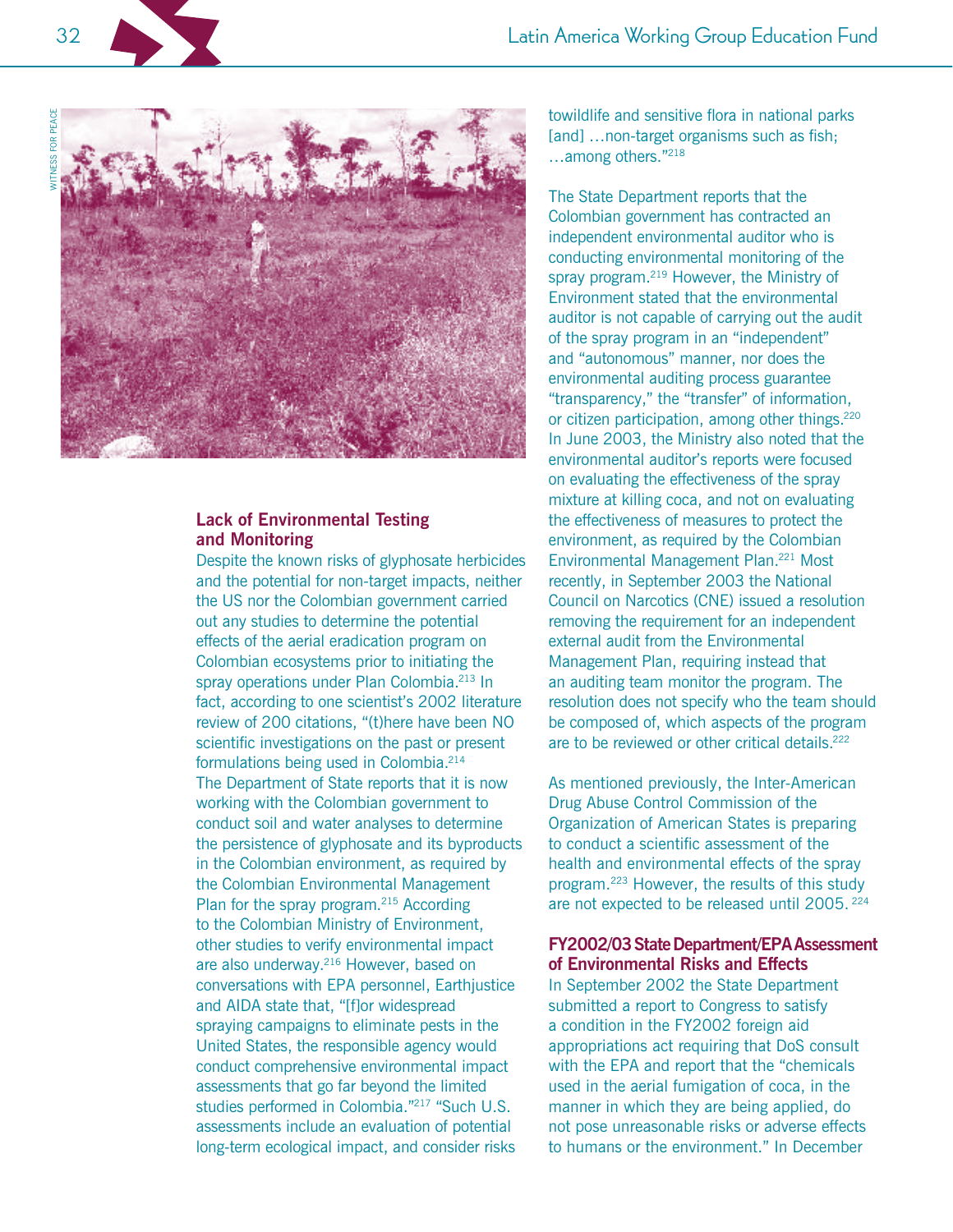

However, the EPA did not assert that the fumigation program "posed no unreasonable risks or adverse effects to the environment" in either the 2002 or 2003 consultation report. On the contrary, in 2002 the EPA concluded that, "[t]he ongoing use of a glyphosate spray for coca eradication is likely to pose a risk to non-target plants."<sup>225</sup> According to EPA modeling, spray drift could damage or kill 50% of non-target vegetation from 150 to 600 feet downwind of sprayed areas. The EPA noted that "secondary adverse effects [to terrestrial] or aquatic species] from the temporary loss of habitat in the spray area could occur."226 It stated that glyphosate does have the "potential to contaminate surface water as a result of residues suspended in runoff water."227 It noted that "some ecologically important water bodies too small to appear on maps could be sprayed directly in a project as large as the coca eradication program."<sup>228</sup> According to the EPA, such direct overspray of small water bodies could lead to "much greater exposure" to the herbicide than would occur with larger bodies of water.<sup>229</sup> The EPA expressed uncertainty about assessing environmental risks of the spray program because the agency's studies are based solely on North American species and ecosystems and it has "little experience with tropical flora and fauna."<sup>230</sup> Finally, the agency concluded that it could not make a "more refined assessment" due to "uncertainty regarding the exact formulation of the spray

solution," namely that the agency did not review any ecological toxicity studies for the specific formulation used in Colombia or the adjuvant, Cosmo-Flux 411F.<sup>231</sup> The agency noted that this was perhaps the greatest uncertainty given that "[t] oxicity studies indicate that US formulations of glyphosate are more toxic to non-target animals than the technical product alone, but not toxic at levels of expected exposure."<sup>r 232</sup>

In the 2003 consultation report, the EPA reiterated its concerns about destruction of non-target vegetation from drift and uncertainties in the data. According to EPA modeling, with a 10mph wind, spray drift would be expected to kill or damage half of young plants up to 200 feet downwind of poppy spraying, and up to 550 feet downwind of coca spraying."<sup>233</sup> It stated that "As with coca eradication, application to poppy fields will require application at speeds and application heights greater than might be desirable for drift control... [t]he added factor of steep slopes make it likely that spray drift from the lower rate poppy sprays could extend a greater distance than that from the coca eradication sprays which are understood to occur on more level terrain."<sup>s</sup> <sup>234</sup> The agency noted that adverse effects to terrestrial or aquatic animals "from the loss of habitat in the spray area are likely." Once again the EPA emphasized that while the spraying of large water bodies would likely not pose a substantial risk to aquatic species, "much greater exposure could occur from direct overspray of water bodies much smaller than a 1-acre, 6-foot deep pond... [and] it is possible that some ecologically important water bodies too small or ephemeral to appear on maps could be sprayed directly."235 The agency reiterated that while available data indicate that the use of the spray mixture on coca and poppy poses negligible harm to wildlife, this assessment is based on data for North American species and environmental conditions, and cautioned that the EPA has little experience with tropical flora and fauna.

See 2003 conditions in footnote I.

It is important to note that when the EPA states "not toxic at levels of expected exposure," it is drawing this conclusion based on toxicity studies for North American species and ecosystems. For a detailed discussion of the relative toxicity of glyphosate and its inert ingredients, specifically POEA, see World Wildlife Fund "Comments on Glyphosate" March 2002.

Despite the concern that slope affects spray drift, DoS apparently did not provide information to the EPA regarding the degree of slope on mountainsides in Colombia where poppy grows. According to the EPA assessment, this information was "not available" to consider when modeling drift from poppy and coca spraying.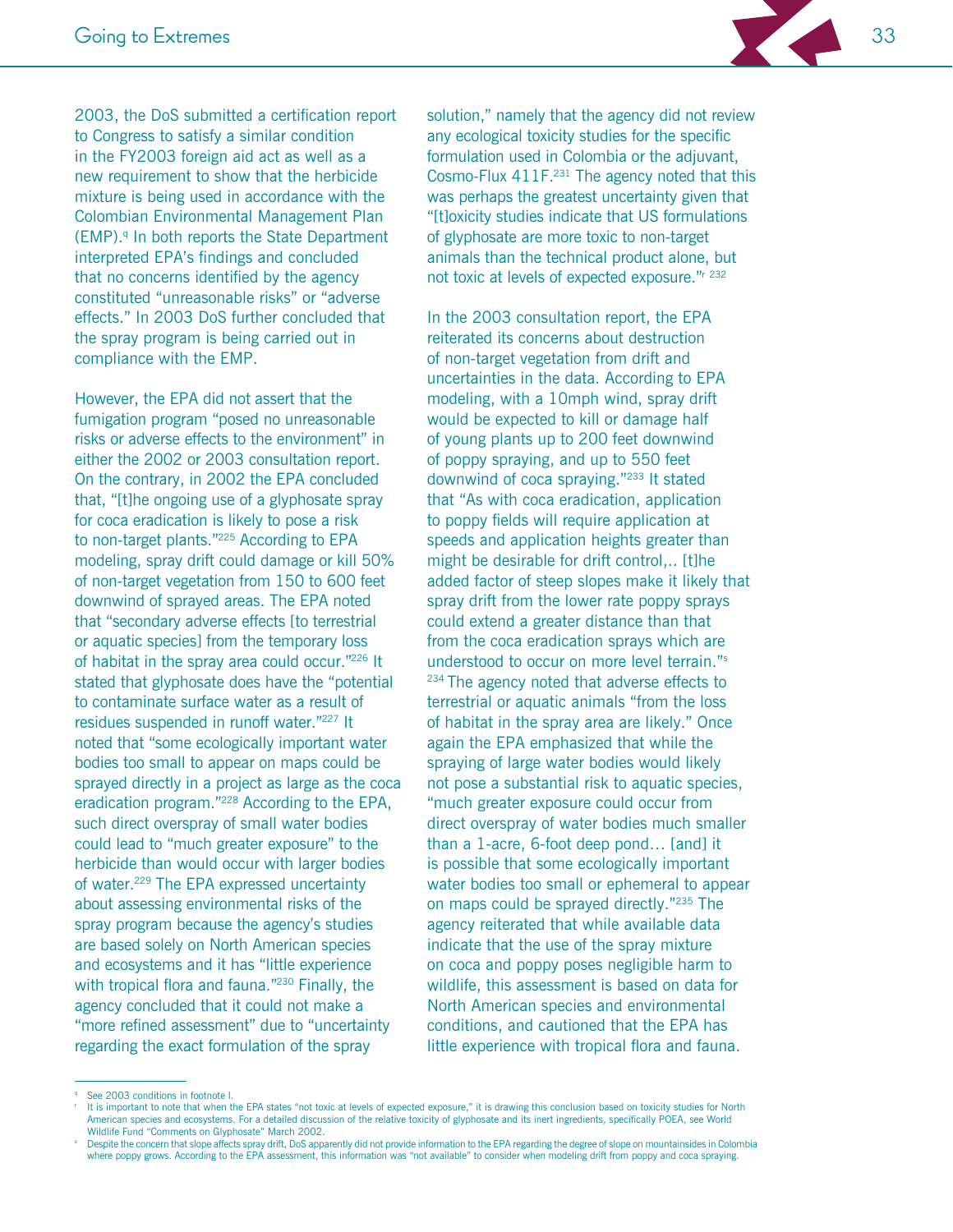Finally, contrary to DoS's assertion of compliance with the Colombian Environmental Management Plan, the letter submitted to DoS from the Colombian Vice-Minister of Environment does not certify that the spray program is being carried out in compliance with the EMP. Rather, the letter says that the mixture is being used according to a concept in the EMP that refers only to the permitted dose of glyphosate. Regarding other components of the EMP, such as the requirement to conduct environmental zoning of spray areas and to prepare contingency plans in the event of emergencies, the Vice-Minister simply reports that they are "being" verified and followed up periodically."236 It is noteworthy as well, that as of June 2003, the Ministry of Environment had fined DNE for violating requirements in the EMP.<sup>237</sup>

#### **Outstanding Environmental Concerns**

In addition to the problems and uncertainties identified by the EPA, various U.S. scientists and analysts critiqued the 2002 EPA assessment and DoS report to Congress, and identified serious flaws in the analysis.<sup>t</sup> Among the more prominent concerns, which are relevant for the 2003 analysis as well, are the following:

- The assessment did not consider the overall environmental impacts of the aerial eradication program. It did not address impacts such as deforestation in remote areas due to the relocation of coca fields or cumulative impacts to biodiversity, endemic species (found only in Colombia), critical habitat, and fragile ecosystems.<sup>238</sup>
- The assessment did not consider any ecological information specific to Colombia or the tropics.<sup>"</sup> It did not include "one single study that examines the potential impacts on fragile tropical ecosystems such as those in Colombia or other nations with similar environmental and climatic conditions. The DoS provide[d] no information regarding the fate of the pesticide in this environment. The DoS provide[d] no information regarding plant

re-growth rates or impacts on ecosystem composition in this environment. The DoS provide[d] no information regarding impacts on endangered or endemic species in Colombia."239

- The assessment failed to examine a large body of literature showing adverse effects to aquatic species, amphibians, and soil biota from glyphosate formulations. The EPA cited a report prepared for the Ministry of Environment of Ecuador that presents more than 150 studies that indicate that ingredients in the herbicide formulations used in Colombia can have deleterious effects on aquatic life, soil ecosystems and insect life. However the agency failed to obtain or review any of the cited literature.<sup>240</sup>
- The assessment of spray drift was not based on field data that reflected actual application conditions. Since DoS did not provide the EPA with quantitative spray drift studies, measurements of droplet size under application conditions, offtarget exposure assessments that show measurements of wind speed and altitude at the site of pesticide application, or data on the height and diversity of vegetation in coca cultivation areas, the EPA could not adequately assess the ecological risks from herbicide spray drift.<sup>241</sup>

These critiques make clear that while the EPA assessments have been helpful, most notably in prompting the switch to a herbicide formulation with lower potential for acute eye toxicity, the current parameters for the EPA's role are extremely limited. Without a stronger legislative mandate that enables the EPA to obtain accurate information about application conditions and Colombian ecosystems, the EPA will be unable to accurately assess the environmental risks and effects of the spray program and to recommend implementation of appropriate safeguards. One serious limitation, as a high-level EPA official asserted, is that the EPA can only base its analysis of the aerial eradication program on information that is submitted to it by the

For complete reviews of the State Department Report on Aerial Eradication, see http://www.amazonalliance.org/scientific/scientific1.htm. In June 1988, the director of a U.S. government project searching for effective herbicides for coca eradication renounced his position because the Department of Agriculture refused to adequately examine the environmental impact of the herbicides on tropical and subtropical ecosystems. (Rosa del Olmo, Prohibir o domesticar? Politicas de drogas en América Latina, Editorial Nueva Sociedad, Caracas, Venezuela, 1992. p.103)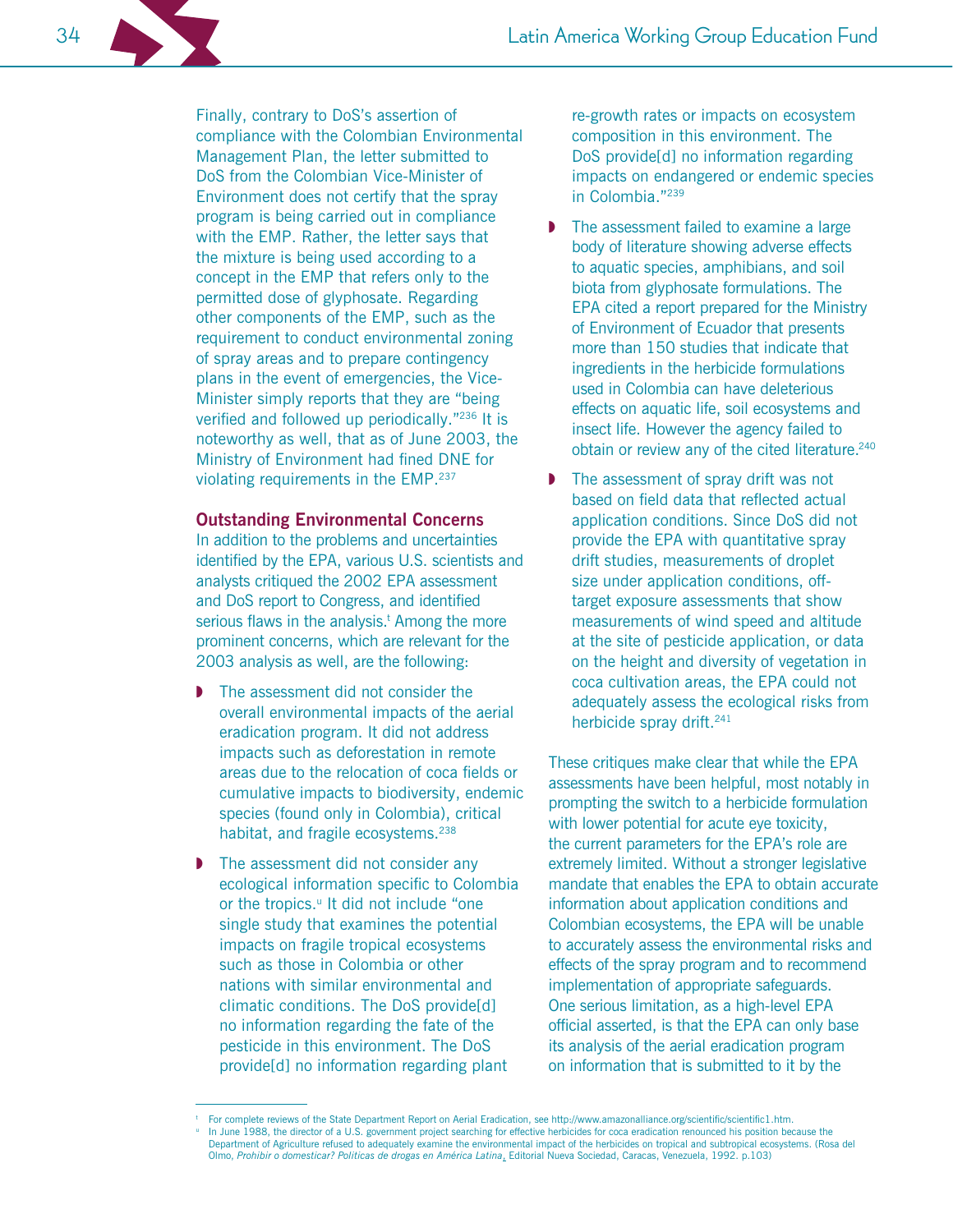State Department.<sup>242</sup> The agency cannot give equal weight to information from other sources, nor can it collect primary data in Colombia or contact independent organizations for additional reports.<sup>243</sup> For example, the EPA should be able to factor into its analysis a November 2003 letter from the former Director of National Parks in Colombia indicating that planes have sprayed watersheds close to National Parks, including rivers and wetlands.<sup>244</sup>

In addition to these critiques, new concerns about environmental impacts have emerged since the State Department worked with

the Colombian government to conduct spraying in a much expanded, sensitive area with fewer precautions and oversight, significantly increasing the environmental risk.

Among the changes in the EMP, the lifting of the prohibition on spraying in Colombian National Parks is particularly alarming. For the first time the FY2004 foreign aid act will allow U.S. funds to be used for spraying "in Colombia's national parks or reserves if the Secretary of State determines that it is in accordance with Colombian laws and that there are no effective alternatives to reduce

Spraying in Colombia's national parks is "a threat to the Colombian heritage." - Juan Mayr, former Minister of the Environment

the Colombian government to remove and weaken many of the strict environmental measures contained in the Environmental Management Plan (EMP) for the spray program approved in 2001. In late 2003, following consultation with the U.S. Embassy and Colombian government agencies, the Colombian government modified the 2001 EMP to allow aerial spraying in Colombian national parks and to dramatically reduce the buffer zones to protect environmentally and socially sensitive areas such as water bodies and settlements.<sup>v</sup> Among other changes, the government also deleted or postponed firm deadlines for environmental reporting, removed the requirement for an independent external audit, permitted higher flight altitudes for spray planes, and eliminated flight speed limits.<sup>245</sup> In the 2003 certification report to Congress, DoS did not acknowledge any of these changes, much less provide justification for them. The elimination of these and other protection measures, deemed mandatory by the previous Ministry of Environment,<sup>w</sup> will allow DoS and

drug cultivation in these areas." Given that the legislation does not indicate how DoS should demonstrate that there are no effective alternatives, it is likely that the agency will assert that the size of the parks and the security situation does not permit manual eradication. Although previously prohibited under the EMP and other Colombian laws, reports indicate that authorities were already spraying in national parks.<sup>246</sup> Now, with expressed approval from Congress to use U.S. funds for this purpose, it is expected that the spraying in national parks will greatly increase.

The question of aerial spraying vs. manual eradication in national parks has ignited significant controversy in Colombia. According to Juan Mayr, former Minister of the Environment, "This is one of the most serious situations that could happen with respect to the environment in this country. It is a threat to the Colombian heritage."<sup>247</sup> Julio Cesar, president of the Organization of Indigenous Peoples of the Colombian Amazon, stated that spraying in

According to AIDA and Earthjustice, "DoS has argued that the buffer zones were changed to make the spraying parameters consistent with those for agricultural spraying. If this were true, one might expect the Ministry to also reduce the flight speeds, altitudes, and herbicide concentrations permitted for the Plan Colombia eradication program to make these consistent with regular crop dusting parameters. No such changes have occurred." (Interamerican Association for Environmental Defense, "The Plan Colombia Aerial Eradication Program for Illicit Crops-An Analysis of the 2003 Department of State Certification to Congress," February 25, 2004, p. 12)

The major changes to the 2001 EMP were approved after President Uribe selected the former Presidential Advisor on Plan Colombia, Sandra Suarez, to become the new Minister of the Environment, Housing and Land Development (Presidency of Colombia official website http://www.presidencia.gov.co/ ministerios/ambiente.htm cited in Interamerican Association for Environmental Defense. The Plan Colombia Aerial Eradication Program for Illicit Crops-An Analysis of the 2003 Department of State Certification to Congress, February 25, 2004.)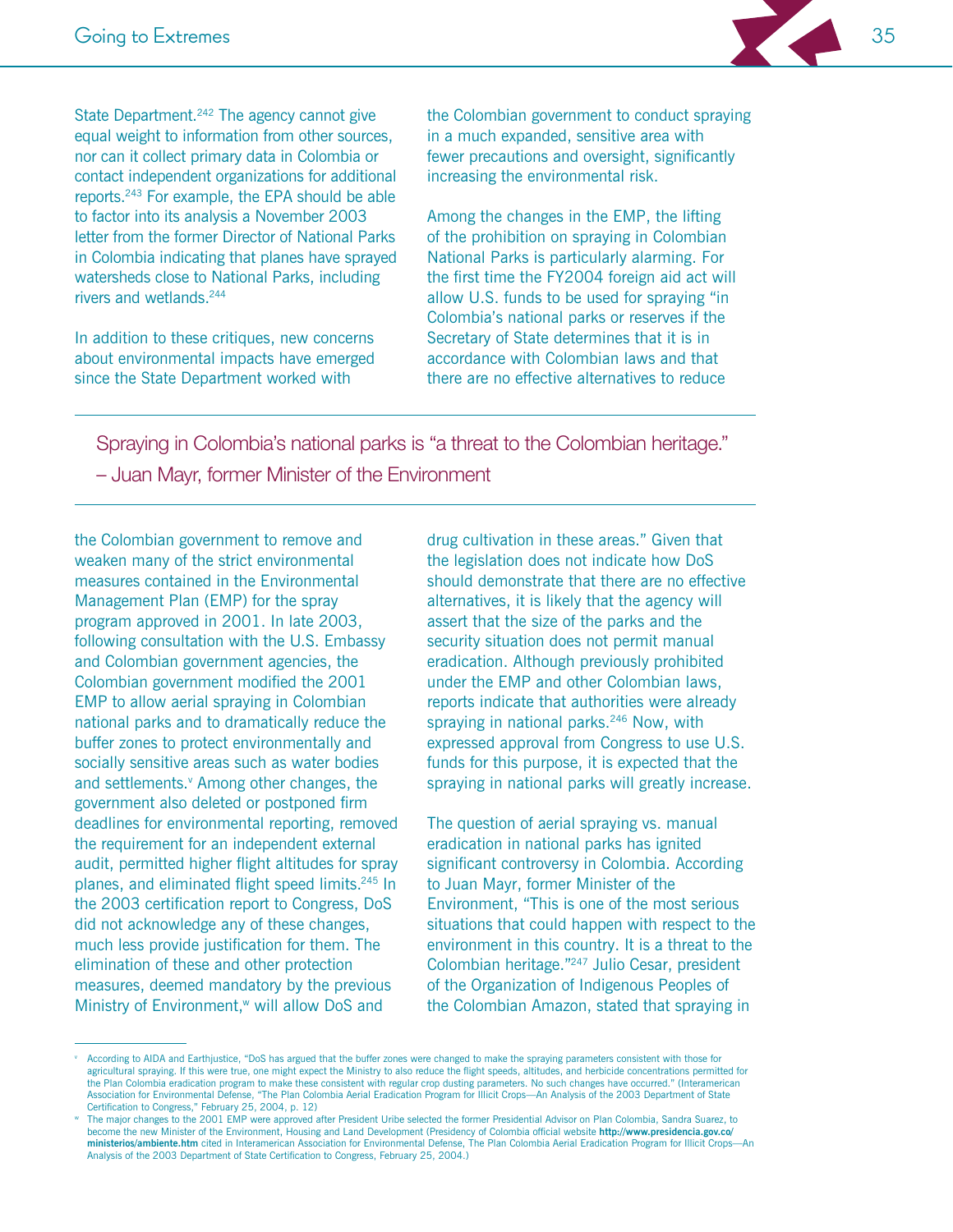the parks would be particularly grave because much indigenous territory lies within their boundaries.<sup>248</sup> As of February 2004, more than 3000 citizens and civil society organizations had signed a petition urging the suspension of spraying in Colombian national parks.<sup>249</sup> On March 30, 2003, a televised congressional hearing on the issue will take place in the Colombian Senate.<sup>250</sup> The Colombian Ombudsman, the Colectivo de Abogados José Alvear Restrepo, and the legal clinic of the Rosario University are also challenging the resolution allowing spraying in national parks before the Colombian Constitutional Court.<sup>251</sup>

# VI. Opposition to a Radical Tactic

Since chemicals were first used for illicit crop eradication in the 1970s, large-scale aerial application of herbicides has remained an extremely rare and radical approach to drug crop control. Opposition to the current aerial eradication program in Colombia extends to diverse sectors of Colombian society, other governments, international organizations, and civil society groups around the globe.

According to the State Department, "Colombia is at this time the only country that allows aerial spraying of coca and opium poppy."252 Several drug-producing countries have condemned or banned the use of chemicals or biological agents to eradicate illicit crops out of concern for health and environmental hazards<sup>x</sup> During the March 1989 Conference of the Inter-American Drug Abuse Control Commission of the Organization of American States, Peru and twenty-one other nations condemned the use of herbicides to eradicate coca.<sup>253</sup> Bolivian Law No. 1008, Article 18, explicitly states that only manual and mechanical methods can be used to reduce or eradicate coca crops and prohibits the use of "chemical means, herbicides,

biological agents, and defoliants."<sup>254</sup> Thailand has likewise banned the use of chemicals for crop eradication.<sup>255</sup>

The Colombian government and society resisted the massive use of chemicals to eradicate drug crops until the mid-1990s. When the U.S. government proposed the use of chemicals for crop eradication in 1978, the Colombian government rejected the proposal because of concerns in Colombia and internationally about health and environmental impacts. Faced with continuing pressure from the United States, in 1984 the Colombian government convened a scientific commission to examine the health risks of aerial eradication. The commission advised against the aerial use of glyphosate and other herbicides for crop eradication and recommended restrictions and permanent epidemiological monitoring if aerial spraying was to occur.<sup>256</sup> When the government decided to initiate spraying anyway, affected communities and Colombian environmentalists protested fiercely, indigenous communities fled the spray area in a major exodus, and demonstrations stirred up debate for six months. In subsequent vears, numerous official and non-official reports of adverse impacts from the spraying,<sup>y</sup> vigorous protests by affected peasants, and disputes over environmental mitigation measures all worked to bring the spraying to a halt. In 1995 when the Samper Administration opted to renew the coca and poppy fumigation programs on a massive scale,<sup>257</sup> an estimated 241,000 peasants in the department of Guaviare organized major demonstrations and marches for three months in protest.<sup>z 258</sup>

Regional Colombian government officials continue to oppose the aerial eradication program because of its questionable

36

Out of concern for health and environmental impacts, on July 18, 2000 the Colombian government rejected a proposal to use the fungus fusarium oxysporum to eradicate illicit crops. Ecuador and Peru have likewise banned the use of fusarium oxysporum for illicit crop eradication. On September 6, 2000, the Andean Committee of Environmental Authorities also rejected the use of fusarium for eradicating illegal crops in the member countries of the Andean Community. (Personal communication, Luis Gomero, RAÁA-RAPAL Andino, Lima, Peru, December 8, 2003; Andean Community General Secretariat, "Environmental authorities rule out use of Fusarium oxysporum fungus in Andean Community countries,"Site visited December 2003. September 7, 2000. <http://www.comunidadandina.org/ingles/press/np8-9-00.htm>)

A 1988 study by Ecoforest, Ltd., commissioned by the Colombian National Narcotics Council, concluded that chemical eradication via fixed-wing aircraft should be prohibited because of anticipated environmental impacts, including water contamination, damage from drift, and "great danger to humans and wildlife." (Ruling of the Administrative Tribunal of Cundinamarca, Reference No. 01-0022. Bogotá D.C., June 13, 2003. P. 32.) For studies on the effects of eradication, also see Juan Gabriel Tokatlian, "The United States and Illegal Crops in Colombia: The Tragic Mistake of Futile Fumigation," The Center for Latin American Studies Working Paper Series, University of Berkeley, Paper No. 3/ June, 2003, P. 11, Footnote 16.

<sup>&</sup>lt;sup>2</sup> Their efforts forced the government to agree to a program of alternative development and manual eradication, but no lasting change to Colombian policy resulted.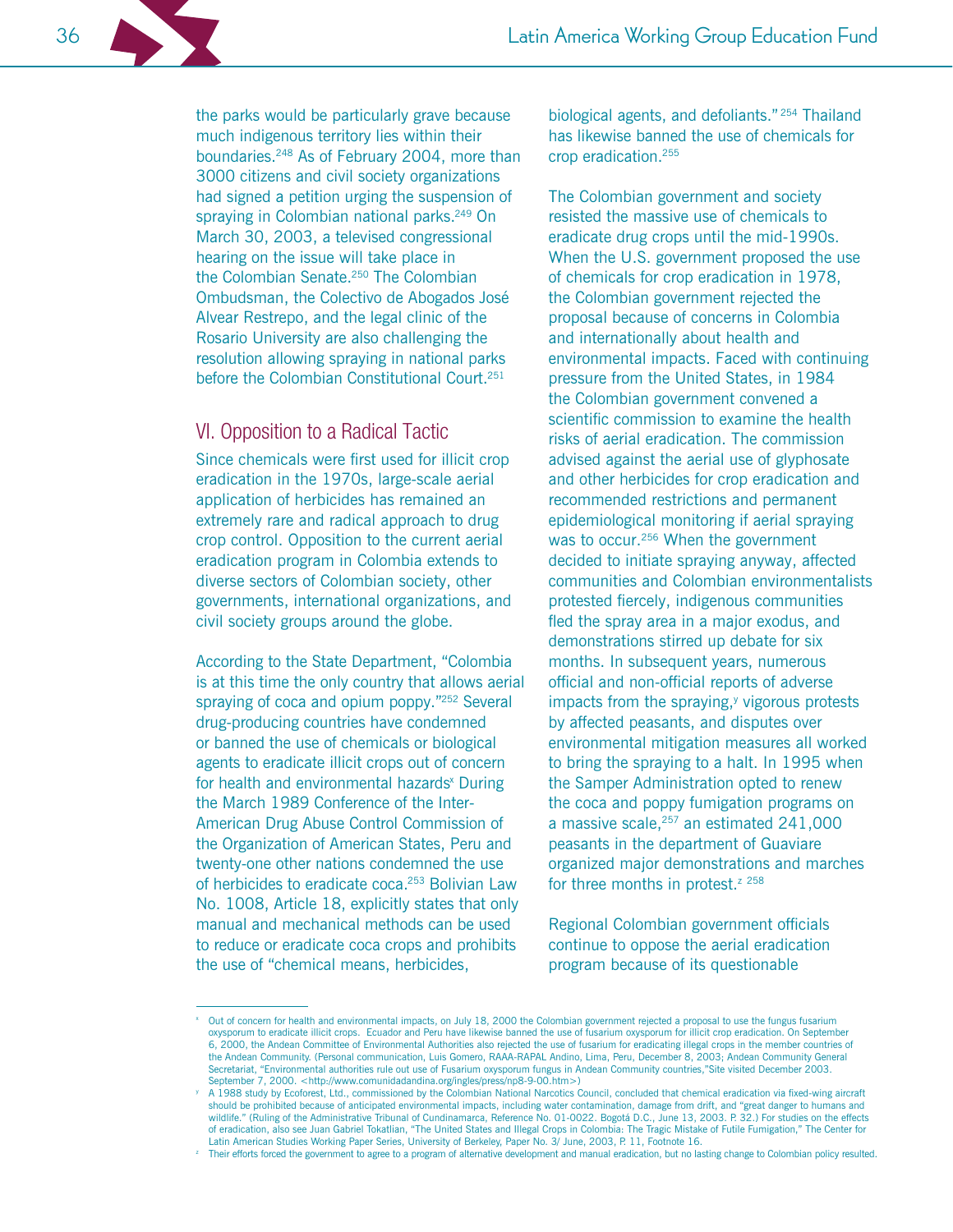

effectiveness and its adverse social and environmental costs. In 2001, the four governors of the southern Colombian provinces of Putumayo, Nariño, Cauca and Tolima together visited Washington to meet with the U.S. Congress, the State Department and the Office of National Drug Control Policy. They asked the U.S. government to suspend the aerial fumigation program and instead permit them to carry out manual eradication of coca with increased alternative development assistance. These governors, along with the governors of neighboring Huila and Caquetá, warned that aerial spraying alienates farmers without addressing the economic needs that drive them to cultivate illicit crops.<sup>259</sup>

National Colombian government officials and congressional lawmakers also maintain opposition to the fumigation program. Both the

2003, some three thousand Colombian women marched to Putumayo to manifest their opposition to aerial eradication of illicit crops and to advocate for more just drug and development policies.<sup>264</sup> On May 11, 2002, some three thousand Colombians at the National Congress for Peace and Country demanded that the spraying be suspended because it "violates our sovereignty, increases the war, and has high human costs, above all on poor peasants and indigenous peoples." <sup>265</sup>Ecofondo, an environmental coalition of more than 200 nongovernmental and governmental organizations, has criticized the spraying for "gravely affecting the biodiversity and critical regional and national ecosystems."<sup>266</sup> Indigenous and peasant farmer organizations have issued numerous declarations against the spraying, such as the following passionate statement by the

"Colombia is at this time the only country that allows aerial spraying of coca and opium poppy." - the State Department

Comptroller General of Colombia (Contraloría) and the Colombian Government Ombudsman have requested that the spraying be suspended on technical, legal, and economic grounds.<sup>260</sup> In an August 2002 evaluation of Plan Colombia, the Comptroller General reported that, "Forced eradication has not only yielded few results, it has been carried out in such a way that the negative externalities exceed the benefits."<sup>261</sup> A diverse group of Colombian members of Congress has objected to the program for violating principles and rights encoded in the Colombian Constitution and disregarding mandates intended to protect human health and the environment.<sup>262</sup> In the Colombian Senate, three new legislative proposals were launched by 2001 to prohibit aerial spraying of illicit crops and decriminalize small farmers growing illicit crops.<sup>263</sup>

Diverse nongovernmental organizations and affected indigenous and peasant farmer organizations also ardently oppose the fumigation program. As recently as November Organization of Indigenous Peoples of the Putumayo Zone (OZIP).

Aerial spraying is death ... it is genocide. Glyphosate does kill ... it kills communities through death by hunger, because they spray our daily sustenance: food, pastures, and water. Aerial spraying is terrorism: its damage and effects are irreparable, they remain etched in the memory and conscience of the land and its people. We the indigenous peoples of Putumayo reject crops for illicit use, but we equally reject the violent methods that are used to combat them.<sup>267</sup>

Numerous countries and international government bodies have also criticized the Colombian aerial eradication program and called for its suspension. In February 2001, the European Parliament voted 474 to 1 to condemn Plan Colombia and recommended that the European Union (EU) take action to "secure an end to the large-scale use of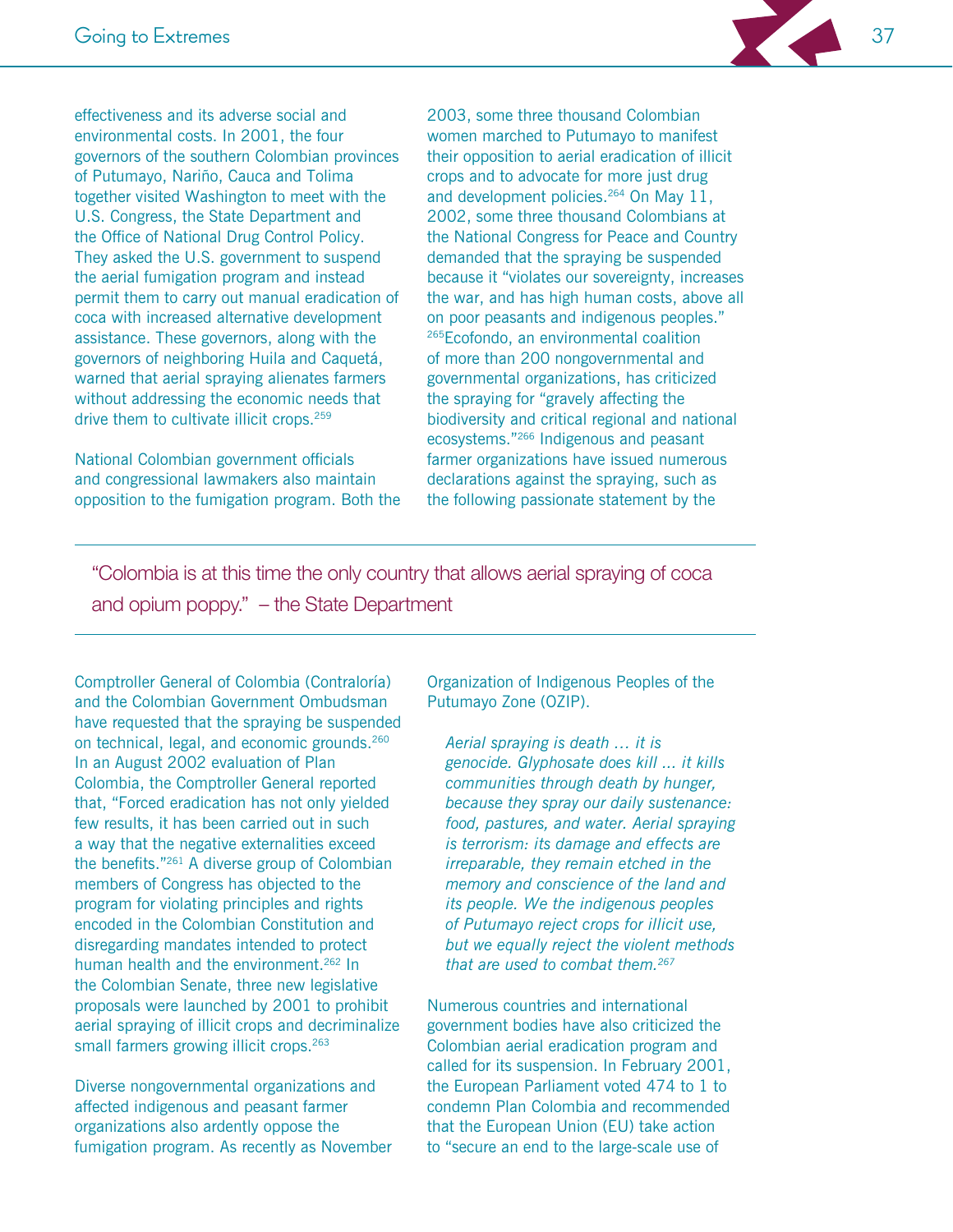

# "It's Not Enough to Fumigate," Editorial, El Tiempo, Bogotá, Colombia, March 3, 2003

"But the idea was to destroy coca production, not to destroy the small farmers who grow coca. And very little is being done for the small producers who, in their poverty, chose to grow illegal crops. The alternative development projects, hard to carry out in areas dominated by armed groups, give a poor showing, and the plans for financial aid, education and social aid progress at a snail's pace. The result is... more displaced people, greater instability and more violence. And what happens is that the production is redistributed. According to the governors of Nariño and Cauca, with eradication in Caquetá and Putumayo, coca is increasing in their provinces. When they tried in Peru and Bolivia, cultivation moved to Colombia. And now, with fumigation in Colombia, illicit crops grew in Peru by 28% while in Bolivia, farmers' protests exploded which left more than 30 dead. As long as a few hours' flight away the voracious markets of consumers thrive, there will always be someone to provide the drugs. It doesn't matter how aggressive the fumigation is and how much we congratulate ourselves for pouring glyphosate on the Colombian countryside."

chemical herbicides... given the dangers of their use to human health and the environment."268 In April 2003, the European Commission reiterated its opposition to the aerial spraying of illicit crops out of concern for adverse impacts to social and economic welfare, human health, and the environment.<sup>269</sup> The Andean Parliament, an inter-governmental body representing Colombia, Venezuela, Ecuador, Peru, and Bolivia, unanimously agreed in August 2001 that the Colombian government should temporarily suspend aerial spraying until technical studies on the impact of glyphosate can be completed.<sup>270</sup>

Based on complaints from border communities<sup>aa</sup> and concerns about health and ecological impacts, in July 2001 the Ecuadorian government also requested that the Colombian government enforce a 10-kilometer no-spray zone along the Ecuadorian border.<sup>271</sup> Despite an initial verbal confirmation that the buffer zone had been established,<sup>272</sup> the Colombian government has refused to comply with the request. The matter is currently being addressed by a binational technical committee.<sup>273</sup> Meanwhile, Ecuadorian

President Lucio Gutierrez continues to openly criticize the program.<sup>274</sup>

Finally, nongovernmental organizations and networks from around the globe have criticized and called for a suspension or ban on the fumigation out of concern for social and ecological impacts.<sup>275</sup> Among such organizations in the United States are the World Wildlife Fund,<sup>276</sup> Earthjustice,<sup>277</sup> the National Congress of American Indians,<sup>278</sup> the U.S. Conference of Catholic Bishops,<sup>279</sup> the Washington Office on Latin America, and numerous U.S. scientists and health professionals.<sup>280</sup> In July 2001, the National Environmental Justice Advisory Council (NEJAC), a federal advisory committee to the EPA, also expressed serious concern about the adverse impacts of the fumigation policy on poor marginalized communities and biodiversity in Colombia. The Council called for greater scrutiny and public disclosure of the eradication program. As the NEJAC stated, "... we cannot imagine that the serious scope" of the environmental harms and threats to the health and livelihood of the poor and Indigenous people in Colombia were foreseen and intended by Congress in authorizing Plan Colombia."281

On December 10, 2002, farmers and indigenous communities along the Ecuadorian-Colombian border filed a lawsuit against the Ecuadorian government for failing to protect the health and welfare of border residents from aerial spraying along the Colombian border. In January 2003, the Court of Administrative Disputes ruled on the plaintiffs behalf and ordered the Ecuadorian government to take urgent measures to attend to those affected and to prevent continued spraying along the border region.<sup>28</sup> On July 11, 2003 the Ecuadorian Constitutional Tribunal overturned the decision in a 9-3 vote, reportedly basing their decision in large part on the pending report of the Binational Technical Commission that is currently evaluating the potential health and environmental risks of spraying near the border. (Interinstitutional Committee on Aerial Eradication, Quito, Press Release, January 24, 2003.)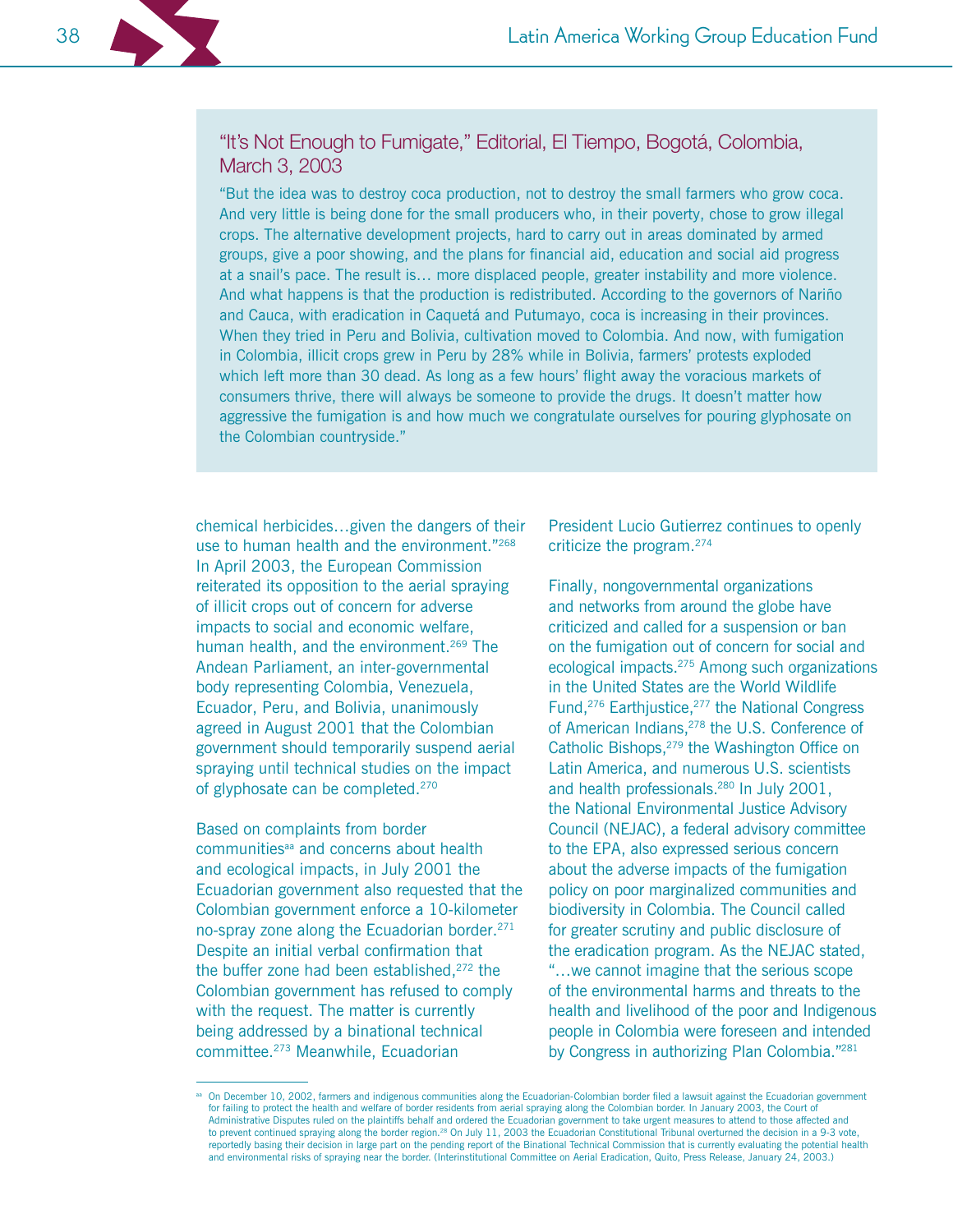

# VII. Violations of Colombian, U.S., and **International Law**

Contrary to assertions by the State Department that the U.S. government is promoting the rule of law and democracy in Colombia, reports from Colombian government agencies and rulings by Colombian courts indicate that the aerial eradication program is being conducted in direct violation of numerous Colombian laws. Various nongovernmental organizations have also presented legal complaints before U.S. and international legal bodies, alleging violations of U.S. and international law.

# **FY2002 State Department Report on Compliance with Colombian Law**

The FY2002 foreign aid act required that the State Department consult with the Colombian government and report that "the fumigation is in accordance with Colombian laws." To this end, in the State Department's 2002 report to Congress, it submitted a brief letter from the Colombian Ministry of Foreign Affairs confirming that the eradication program complied with "each and every applicable Colombian law on the matter."<sup>282</sup> Aside from stating that an environmental management plan was being implemented, the letter did not specify any of the laws that apply to the program, or provide any substantiating data to show that these laws are enforced.<sup>283</sup>

# **Violations noted by Colombian Government Agencies**

At the time this letter was submitted, the Colombian Government Ombudsman and the Office of the Comptroller General had expressed strong concerns that implementation of the aerial eradication program was violating various Colombian laws.<sup>284</sup> As summarized by Earthiustice in a memo to the Department of State, these concerns included claims that the eradication program violated:

- The Constitutional rights to life, health, a healthy environment, and public participation.
- 2 Law 30 of 1986, article 91 (Anti-drug Act) requiring authorization from the environmental and health authorities prior to the implementation of eradication activities.
- 3 Law 21 of 1991, ratifying ILO Convention 169 regarding the right to prior consultation of indigenous communities.
- 4 Law 99 of 1993, and Decree 1753 of 1994, (recently replaced by Decree 1728 of 2002), requiring environmental licenses or the implementation of an Environmental Management Plan for activities that can harm the environment.
- **D** Decree 1843 of 1991, regarding the use and management of pesticides.
- **6** Law 472 of 1998, protecting the collective right to a healthy environment, the right to conserve the equilibrium of ecosystems, and public health."285

The Ombudsman and the Comptroller General were particularly emphatic regarding the relevant Colombian authorities' failure to comply with the Environmental Management Plan for the eradication program approved in 2001. For example, they reported that the DNE and other governmental agencies had systematically failed to implement the epidemiological monitoring plan, to conduct an environmental impact assessment, to develop contingency and mitigation plans, to comply with spray buffer zones, and to refrain from spraying sensitive environments such as water bodies and protected areas. 286

# **Violations Recognized by the Colombian Constitutional Court**

In addition to these concerns, a major legal case regarding the fumigation program was pending at the time the Colombian Minister of Foreign Affairs submitted the letter of compliance to the Department of State for the 2002 certification report. In July 2001, the Organization of Indigenous Peoples of the Colombian Amazon (OPIAC) brought a lawsuit again the Colombian government arguing that fumigation of their territories violated their rights to life, communal existence, a healthy environment, self-determination, due process, and participation in decisions that affect them. After two lower courts ruled against OPIAC, the organization appealed the decision to the Colombian Constitutional Court. The Uribe Administration was extremely concerned that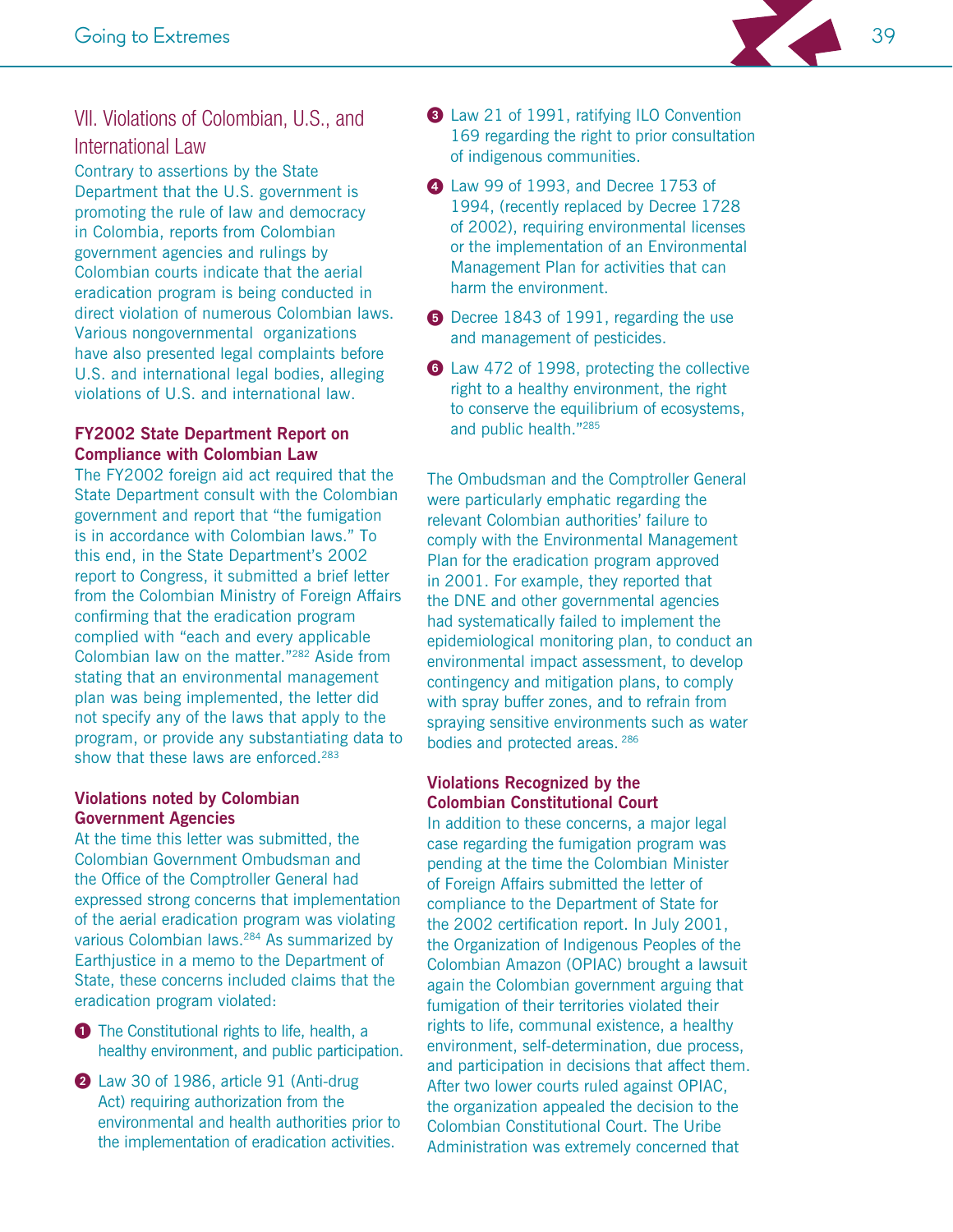the court would prohibit spraying on indigenous territories, which comprise 28% of the national territory,<sup>287</sup> and pressured the judges to reach a "favorable" decision.<sup>bb</sup> In May 2003, the Colombian Constitutional Court affirmed the decision of the lower courts on most counts, but ruled that the government had violated the indigenous communities' rights to be consulted regarding fumigation in their territories, encoded in Colombian law and in Convention 169 of the International Labor Organization.<sup>288</sup> The court ordered that the government consult in an "effective and efficient manner" with Amazonian indigenous peoples within the following three months in order to reach an agreement regarding the aerial eradication of illicit crops on their territories.<sup>289</sup> In November 2003, the Amazonian indigenous leaders and the government finished the consultation and signed an agreement that permits the fumigation to continue but establishes a permanent forum to address drug policy and development issues with indigenous communities in the region.<sup>290</sup>

# **Violations noted by the Colombian Administrative Court of Cundinamarca**

In response to a lawsuit brought by two independent Colombian lawyers, on June 13, 2003 the Administrative Court of Cundinamarca ruled that the aerial eradication program violates citizens' rights to public health, security, and a healthy environment, protected in the Colombian Constitution. The court declared the Colombian government to be in violation of numerous laws and administrative acts, including the Environmental Management Plan (EMP) for the aerial eradication program. The court ordered the Colombian National Directorate of Narcotics (DNE) to suspend the aerial eradication program completely until it has complied with all requisites of the EMP and conducted rigorous health studies to determine the impacts of the spray chemicals on the health of Colombian citizens and the environment. The court further ordered the DNE to identify damages caused by the spraying and implement the necessary correction, mitigation,

and compensation measures required by law, particularly in national parks, highland plains, indigenous reserves, and other protected areas.<sup>291</sup> Nonetheless, following the decision. President Uribe promptly denounced the ruling and declared, "While I'm president and there are drugs, I can't stop spraying.<sup>292"</sup> The Colombian government appealed the ruling and in the interim, is violating Colombian law by refusing to comply with the court order suspending the spraying.<sup>293</sup> Faced with an appeals process of uncertain duration and a government that is refusing to comply with the order of the lower court, the Colombian population has no legal recourse.

# **Alleged Violations of U.S.** and International Law

In addition to the concerns and rulings regarding Colombian legal violations mentioned above, several nongovernmental organizations have filed legal motions alleging violations of U.S. and international law. The legal charges in these cases should be considered carefully when assessing the legality of the aerial eradication program.

# **DynCorp Case in U.S. Court System**

On behalf of ten thousand Ecuadorians living along the Colombian border, the Washington, D.C.-based International Labor Rights Fund filed a class-action lawsuit against the DynCorp Corporation on September 11, 2001, charging the company with reckless spraying of a toxic herbicide over people, their homes, and lands. The U.S. government contracts the Virginiabased company to carry out the spraying in the aerial eradication program. The lawsuit alleges that Dyncorp's spraying damaged the Ecuadorians' health, crops, and environment, in violation of the Alien Tort Claims Act, the United States Torture Victim Protection Act. international human rights law, and common tort law of the District of Colombia.<sup>294</sup>

#### **Submission to the UN Commission** on Human Rights

On January 15, 2002, the U.S. public interest environmental law firm, Earthjustice,

40

bb The Minister of Interior, Fernando Londoño Hoyos, sent a letter to each of the nine judges on the Court indicating the inconvenience of suspending the spraying. The judges reacted quite negatively ("Revision of Injuncti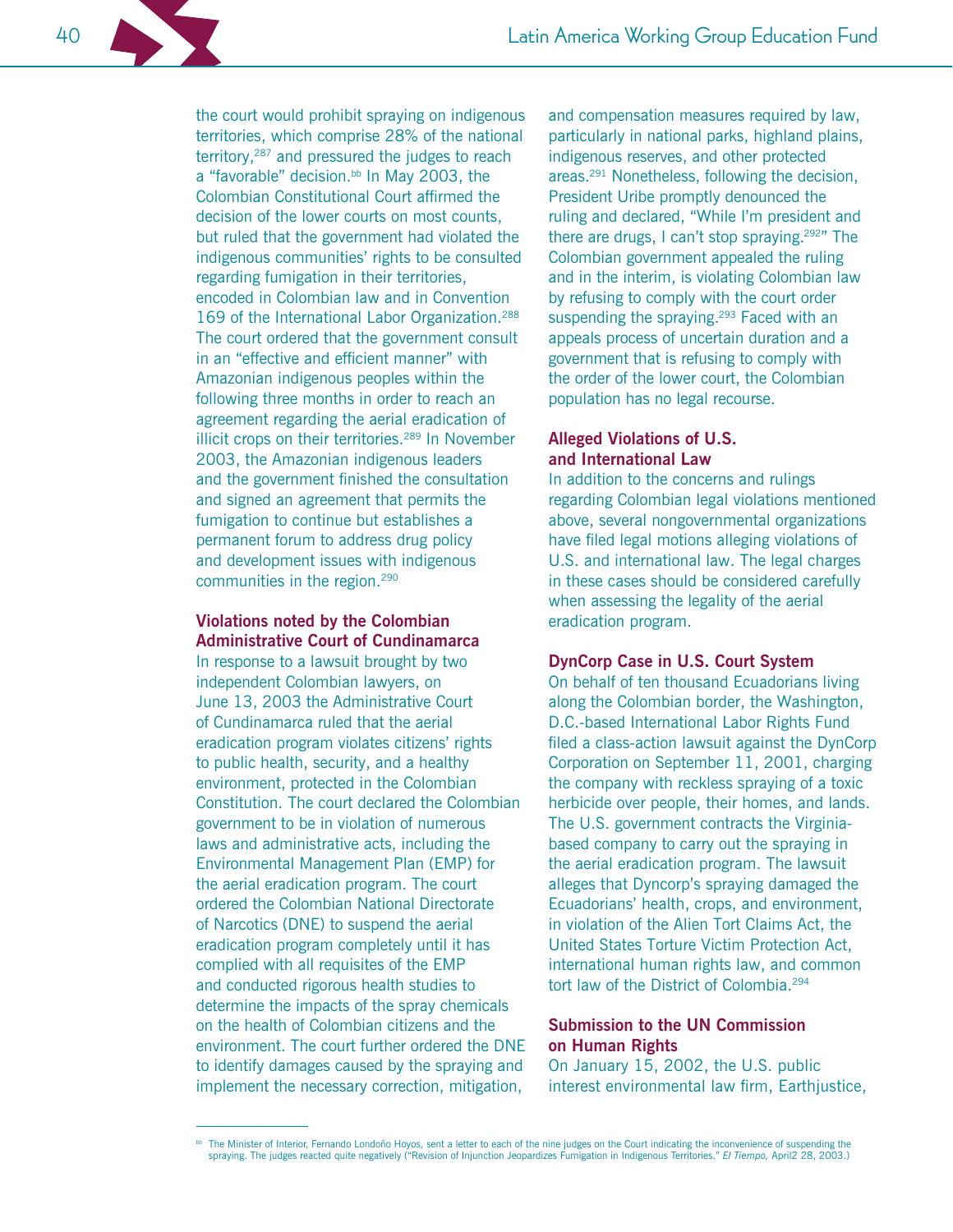



submitted a written statement to the United Nations Commission on Human Rights alleging that the U.S.- supported aerial eradication program in Colombia violates "the rights of Colombians and Ecuadorians to a clean and healthy environment, health, life, sustenance, property, privacy, and access to information." To substantiate the claim, the statement mentions the adverse impacts from the spraying to human health, food resources, and environment; the failure of the U.S. and Colombia to instruct sprayers to observe health and environmental safety recommendations; and the failure of the US and Colombia to conduct sufficient health and environmental assessments, among other factors. The organization called upon the UN Commission to urge the United States and Colombia to discontinue the aerial herbicide application program and seek alternative eradication methods.<sup>295</sup>

#### **Legal Complaint with the Inter-American Commission on Human Rights**

In December 2000, the Permanent Assembly of Human Rights (APDH), an Ecuadorian public interest law firm, submitted a formal legal complaint to the Inter-American Commission on Human Rights of the Organization of American States against the U.S. and Colombian governments. The complaint alleges that the U.S. and Colombian governments, through the implementation of Plan Colombia, have violated the human rights of Ecuadorian citizens, including the right to peace, compensation, and reparations. The complaint cites violations from the invasion of Ecuadorian air space by spray planes and

helicopters and the displacement of illicit crops to Ecuador, among others.<sup>296</sup>

# **VIII.** Alternatives

The preceding assessment makes it clear that aerial eradication is an ineffective and blatantly inhumane approach to reducing drug production and abuse. Faced with this reality, U.S. policymakers should redirect attention and resources towards alternative approaches that safeguard human rights, protect the environment, and minimize social conflict while building the social and economic infrastructure needed to achieve lasting reductions in drug production and abuse. Some alternative approaches that merit strong consideration are detailed below.

- Provide greater resources and attention to treatment of drug addiction in the United States, and to lessening the harms of drugs through education and prevention. An extensive and growing body of literature provides evidence that such treatment and harm reduction strategies are effective and show promise for expansion.<sup>297</sup> No supply reduction method, not the humane alternative development approach nor the inhumane tactic of fumigation, will do nearly as much to address the drug abuse problem in the United States as improved and expanded drug treatment programs.
- Promote drug supply reduction strategies that minimize harm to small-scale drug producers. Just as we recognize that attending to the problem of drug abuse requires treatment and not simply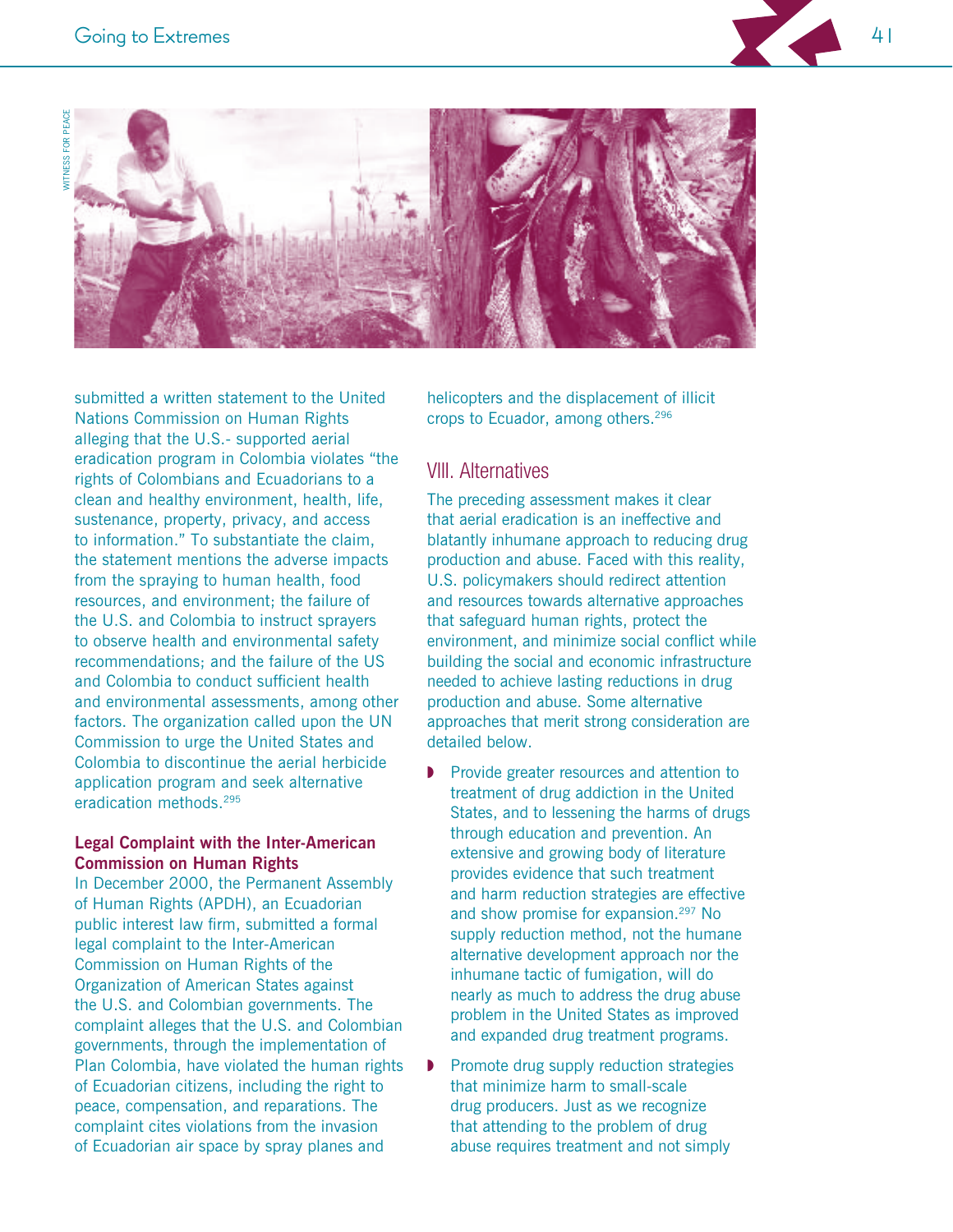incarceration, we must recognize that small-scale cultivators are also "addicted" to an illegal economic system to meet their basic needs. Harm reduction strategies to reduce supply include: community-based manual eradication, greater access to viable alternative income sources, and increased emphasis on prevention and strengthening social networks.<sup>298</sup>

- Promote greater market opportunities and access to credit for farmers involved in drug production but committed to switching to legal crops. Economic analyses suggest that policies that increase farmers' net income from legal crops could be more effective than eradication policies at reducing coca cultivation.<sup>299</sup> Various efforts in Thailand, Bolivia, and Pakistan have illustrated that alternative development with crop substitution and diversified cropping patterns can offer higher returns than coca and opium poppy production.<sup>300</sup> Build the capacity of small farmer associations to participate in regional and international markets.<sup>301</sup>
- Support open dialogue with drugproducing communities to allow them to identify their own problems with illicit crop production and develop communitysupported initiatives for reducing economic dependence on illicit crops.<sup>302</sup> Work with community organizations to stress the social strains caused by illicit crop production. Use participatory methods that strengthen local community organizations and social cohesion.
- Promote greater dialogue among policymakers at the national and international level on the results of drug policy, placing greater emphasis on the findings of scientific studies. 303
- Promote drug policies that seek to reduce harm to the environment by preventing growers from clearing new fields in remote forested areas, apprehending and controlling access to supplies of precursor chemicals, and properly disposing of chemical agents when dismantling drug labs.<sup>304</sup>

Redirect punitive law enforcement efforts away from the millions of drug producers and consumers, whose repression has little effect on drug abuse, and towards the comparatively small number of intermediaries in the drug trade, who generate the majority of profit that maintains the trade. For example, law enforcement efforts should focus principally on apprehending those who provide drug crop seeds and credit to farmers, suppliers of precursor chemicals necessary for drug manufacturing, money-launderers, etc.<sup>305</sup>

# Conclusion

Spraying massive amounts of herbicide on the Colombian countryside in an attempt to eradicate illicit crops is a perilous and futile tactic. Incidents of adverse health effects and contamination of livestock and water resources continue to be reported. According to EPA modeling, the spraying is significantly damaging non-target vegetation, and likely causing adverse impacts to wildlife from loss of habitat  $-$  in one of the most biodiverse countries in the world. Without having conducted comprehensive health and environmental assessments, such as those that would be completed for a spray program of this magnitude in the United States, the U.S. government is carrying out an experiment on Colombian soil with unknown human health and ecological repercussions. The human impacts of this program, however, are abundantly clear – thousands of farming families are losing food and cash crops as well as their livelihoods, the majority of whom are not offered short-term aid, compensation, or viable alternative sources of income. The brutal effects of this policy are even more tragic when considering that the spray program will, in all likelihood, have no sustained impact on global coca production and cocaine use in the United States. U.S. funding for the aerial eradication program in Colombia should be suspended and redirected towards drug treatment programs at home and alternative development and other more humane and effective drug policies abroad.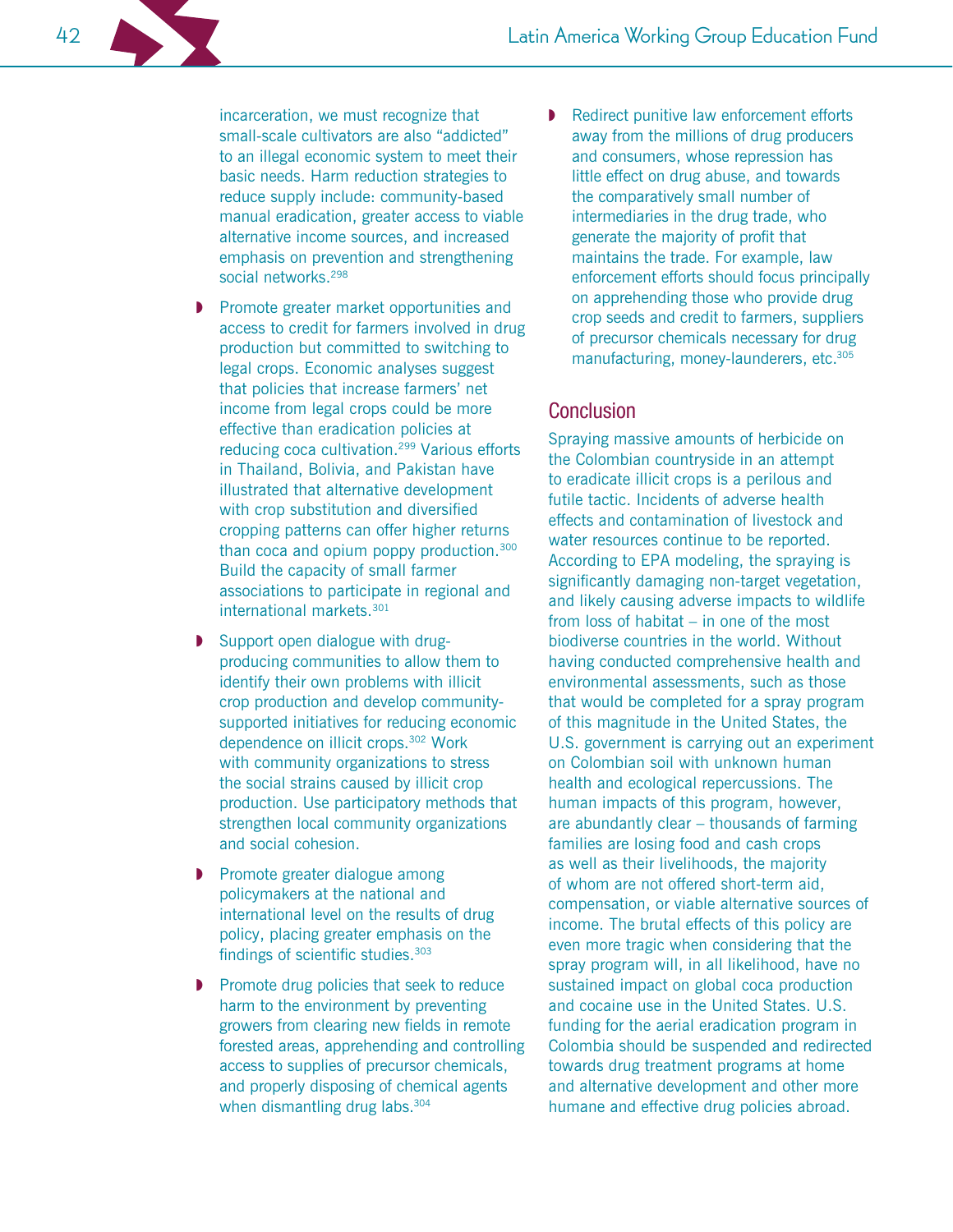# 43

# **Endnotes**

<sup>1</sup> Phillip Cryan, Personal testimony collected by Witness for Peace, December 2003.

<sup>2</sup> Figure based on U.S. military and policy assistance to Colombia 2000-2004, Summary Tables, Center for International Policy (based upon official U.S. government figures). Site visited February 20, 2004, http://www.ciponline.org/ colombia/aidtable.htm; Personal communication with Adam Isacson, Director of Programs Center for International Policy

<sup>3</sup> Johnston, L.D., O'Malley, P.M., Bachman, J.G., and Schulenberg, J.E., "Monitoring the Future National Results on Adolescent Drug Use: Overview of Key Findings. 2001." Bethesda, MD: National Institute on Drug Abuse. The study shows a slight but, in its own words, not "statistically significant" drop in cocaine use while showing a more substantial drop in marijuana and ecstasy use. See also Office of National Drug Control Policy, Pulse Check: Trends in Drug Abuse, January 2004.

structury Leo the International Policy, "A look at the numbers," October 28, 2003.<br><sup>5</sup> Center for International Policy, "The Contents of the Colombia Aid Package." Site visited November 2003, http://ciponline.org/colombia/

<sup>6</sup> Bureau for International Narcotics and Law Enforcement Affairs, U.S. Department of State, "South America," International Narcotics Control Strategy Report-2002, March 2003.

7 Dirección Nacional de Estupefacientes, Gobierno de Colombia, "Aspersión de cultivos ilícitos, 1999-2002." Site visited February 9, 2003, http://www. dnecolombia.gov.co/contenido.php?sid=156.

<sup>8</sup> United Nations Office on Drugs and Crime, Colombia Coca Survey for 2002, March 2003.

<sup>9</sup> Governor of the Department of Putumayo, "A Putumayo Without Coca, With Social Development And Without Fumigation." Site visited November 2003, http://www. mamacoca.org/PLAN%20PUTUMAYO\_en.htm#FOOTNOTE%201.

<sup>10</sup> Ministry of Public Health, Colombian Government, "Plan de Atención Básica Putumayo," 2000. Site visited November 2003. http://www.disaster-info. net/desplazados/regionales/Putumayo/PabPutumayo.htm

<sup>11</sup> Colombian Government Ombudsman Office, Resolution No. 026, "Derechos humanos y derecho internacional humanitario en el marco del conflicto armado y de las fumigaciones de los cultivos de coca en el departamento del Putumayo. Bogotá, D.C., October 9, 2002.

 $12$ Based on geographical focus of spraying, reports of adverse effects, and demographic distribution of indigenous peoples. See Ministry of Public Health, Colombian Government, "Plan de Atención Básica Putumayo," 2000. Site visited November 2003. http://www.disaster-info.net/desplazados/regionales/ Putumayo/PabPutumayo.htm

<sup>13</sup> National Council on Narcotics, Government of Colombia, Resolution 005, 2000.

<sup>14</sup> Government of Colombia, National Director of Dangerous Drugs, Integrated Project System for Monitoring Illicit Crops -SIMCI- "Statistics on Coca Cultivation Consolidated by Municipality," Cited in Center for International Policy (CIP), "A Look at the Numbers," October 28, 2003.

<sup>15</sup> Bureau for International Narcotics and Law Enforcement Affairs, U.S. Department of State, "Chemicals Used for the Aerial Eradication of Illicit Coca in Colombia and Conditions of Application,

Report on Issues Related to the Aerial Eradication of Illicit Coca in Colombia, September 2002.

<sup>16</sup> Bureau of International Narcotics and Law Enforcement Affairs, U.S. State Department. "Follow-up Questions from Roundtables with NGOs." Sept. 24 and Oct. 1, 2002: Personal communication with Rebecca Brown-Thompson of Bureau of International Narcotics and Law Enforcement Affairs, U.S. Department of State, January 17, 2003.

<sup>17</sup> Bureau for International Narcotics and Law Enforcement Affairs, U.S. Department of State, "Chemicals Used for the Aerial Eradication of Illicit Coca in Colombia and Conditions of Application," Report on Issues Related to the Aerial Eradication of Illicit Coca in Colombia, September 2002.

<sup>18</sup> World Wildlife Fund, "Comments on Glyphosate," October 30, 2000.

<sup>19</sup> Bureau for International Narcotics and Law Enforcement Affairs, U.S. Department of State, "Memorandum Of Justification Concerning The Aerial Eradication Of Coca And Opium Poppy In Colombia," Report on Issues Related to the Aerial Eradication of Illicit Coca in Colombia, December 2003.

<sup>20</sup> Personal communication with official from the Bureau of International Narcotics and Law Enforcement Affairs, U.S. State Department at a NGO Roundtable. Washington, D.C., October 1, 2002.

<sup>21</sup> Ministry of Environment, Housing, and Development, Colombian Government, Resolution No. 1054, 30 September 2003. Also see Marcello Mollo, Associate Attorney, Earthjustice, "Letter to EPA Administrator Christine Todd Whitman,'  $l$ une 13 2003

<sup>22</sup> Bureau for International Narcotics and Law Enforcement Affairs, U.S.<br>Department of State, "Policy and Program Developments" International Narcotics Control Strategy Report-2002, March 2003.<br><sup>23</sup> Office of National Drug Control Policy, "Coca Cultivation in Colombia, 2002,"

February 27, 2003. Site visited July 2003. http://www.whitehousedrugpolicy. gov/news/press03/022703.html.<br><sup>24</sup> Scott Miller, Washington File Staff Writer, "Colombia Making Progress in

Fight Against Drugs, Terrorism," July 29, 2003, Site visited August 2003. http://usinfo.state.gov/topical/pol/terror/texts/03073001.htm.

<sup>25</sup> The United Nations Drug Control Program findings indicate that coca cultivation in Colombia fell from 251,940 acres to 170,430 acres on July 31, 2003. "U.N. Says U.S. Eradication of Coca in Colombia Is Working," Juan Forero, The New York Times, September 18, 2003.

<sup>26</sup> U.S Agency for International Development, "Manual Eradication Data for Alternative Development Program in Colombia and Coca Area Estimates for Putumayo Department by SIMCI and CNC, Table 1," May 2003.

<sup>27</sup> U.S. Agency for International Development, "USAID/Colombia Results<br>Update,"April 2003.

<sup>28</sup> Latin America Working Group, "The Numbers Game: Coca Cultivation in Colombia," April 2003.

<sup>29</sup> State Department spokesman Richard Boucher, "2003 Coca Cultivation Estimates for Bolivia and Peru." November 17, 2003.

<sup>30</sup> Bureau for International Narcotics and Law Enforcement Affairs, U.S. Department of State, "South America," International Narcotics Control Strategy Report-2002, March 2003.

<sup>31</sup> Bureau for International Narcotics and Law Enforcement Affairs, U.S. Department of State, "Colombia: Net Coca Cultivation by Region, 1998-2002," March 14, 2003. Site visited November 2003. http://www.state. gov/g/inl/rls/other/18651.htm.

Government of Colombia, National Director of Dangerous Drugs, Integrated Project System for Monitoring Illicit Crops -SIMCI- "Estadisticas Cultivos de Coca Consolidadas por Departamento Comparativo Periodo 1999-2002." Site visited February 2004, <www.cultivosilicitoscolombia.gov.co/aux estadisticas2.htm. <sup>33</sup> El Tiempo, "The Coca Grows in Catatumbo," November 23, 2003.

<sup>34</sup> Based on coca cultivation figures for 2000 and 2002 for Amazonas, Arauca, Cordoba, Guaviare, Magdalena, Nariño, and Norte de Santander. United Nations Office on Drugs and Crime, Colombia Coca Survey for 2002, Preliminary Report." March 2003, P. 8.

<sup>35</sup> United Nations Office on Drugs and Crime, Colombia Coca Survey for 2002, Preliminary Report," March 2003. P. 8, 10.

<sup>36</sup> According to the U.S. General Accounting Office, the State Department figures are a "representative sample of the target country's known or suspected growing areas." Latin America Working Group, "The Numbers Game: Coca Cultivation in Colombia," April 2003. Likewise, United Nations figures do not include cultivation in non-traditional areas. United Nations Office on Drugs and Crime, Colombia Coca Survey for 2002, Preliminary Report," March 2003.

Rocio Moreno-Sanchez, David S.Kraybill, Stanley R.Thompson, "An Econometric Analysis of Coca Eradication Policy in Colombia," World Development Vol.31, No.2, Pp.375-383, 2003; Graham Farrell, "A global empirical review of drug crop eradication and United Nations' crop substitution and alternative development strategies," Journal of Drug Issues, Spring 1998, Vol. 28, Issue 2, p. 395; Lamond Tullis, Unintended Consequences: Illegal Drugs and Drug Policies in Nine Countries, 1995, Lynne Rienner Publishers, Inc. Boulder, CO, p. 125-127.

<sup>38</sup> Lamond Tullis, Unintended Consequences: Illegal Drugs and Drug Policies in Nine Countries, 1995, Lynne Rienner Publishers, Inc. Boulder, CO, p. 125-127

<sup>39</sup> United Nations Development Program, "National Report on Human Development in Colombia-2003," Chapter 13, p. 310.

<sup>40</sup> Ricardo Vargas, "The Anti-Drug Policy, Aerial Spraying Of Illicit Crops And Their Social, Environmental And Political Impacts In Colombia," Journal of Drug Issues, Vol. 32, Winter 2002. P. 11-60. http://www.tni.org/drugs/ reports/idpivargas.pdf.

reports/<br>
41 United Nations Development Program, "National Report on Human<br>
Development in Colombia-2003," Chapter 13, p. 310.

42 John Walters, Director, Office of National Drug Control Policy, Foreign Press Center Briefing, Washington, DC, July 29, 2003.<br><sup>43</sup> Washington Office on Latin America, "Popular Protest Brings Down the

Government," November 2003. Also, see Leonida Zuria-Vargas, "Coca Culture,"New York Times, October 15, 2003.

<sup>44</sup> Latin America Working Group, "The Numbers Game: Coca Cultivation in Colombia," April 2003.

<sup>45</sup> Jaime Ramiro Ordono Rojas, Conservative Party, Vice-President of the Provincial Assembly, quoted from Witness for Peace, "Plan Colombia's first two years: An evaluation of human rights in Putumayo," April 2003.

46 D. Mansfield. "Alternative Development: the modern thrust of supply-side policy," United Nations Office of Drug Control Bulletin on Narcotics, Volume LI, Nos. 1 and 2, 1999, p. 2.

<sup>47</sup> T. Christian Miller, "Major Cocaine Source Wanes," Los Angeles Times, June 9, 2003.

<sup>48</sup> Office of National Drug Control Policy, Pulse Check: Trends in Drug Abuse, January 2004. See similar lack of change in cocaine availability in 2002 study, Office of National Drug Control Policy, Pulse Check: Trends in Drug Abuse. November 2002.

<sup>49</sup> Phillip Coffin, et al. "Coca Eradication," Foreign Policy in Focus, October 1998, 3(29) p. 1-4)

<sup>6</sup> Adam Isacson, Center for International Policy, Testimony Before House Committee on Government Reform, December 12, 2002.

<sup>51</sup> Johnston, L.D., O'Malley, P.M., Bachman, J.G., and Schulenberg, J.E., "Monitoring the Future National Results on Adolescent Drug Use: Overview of Key Findings, 2001." Bethesda, MD: National Institute on Drug Abuse.

Figure includes aid from 2000 to 2004 for chemicals, pilots, contractors, spray aircraft, police escort helicopters, and army operations to guarantee security. Personal communication with Adam Isacson, Director of Programs, Center for International Policy, February 20, 2004.

53 U.S. General Accounting Office, Executive Summary, "Financial and Management Challenges Continue to Complicate Efforts to Reduce Illicit Drug Activities in Colombia,"June 3, 2003.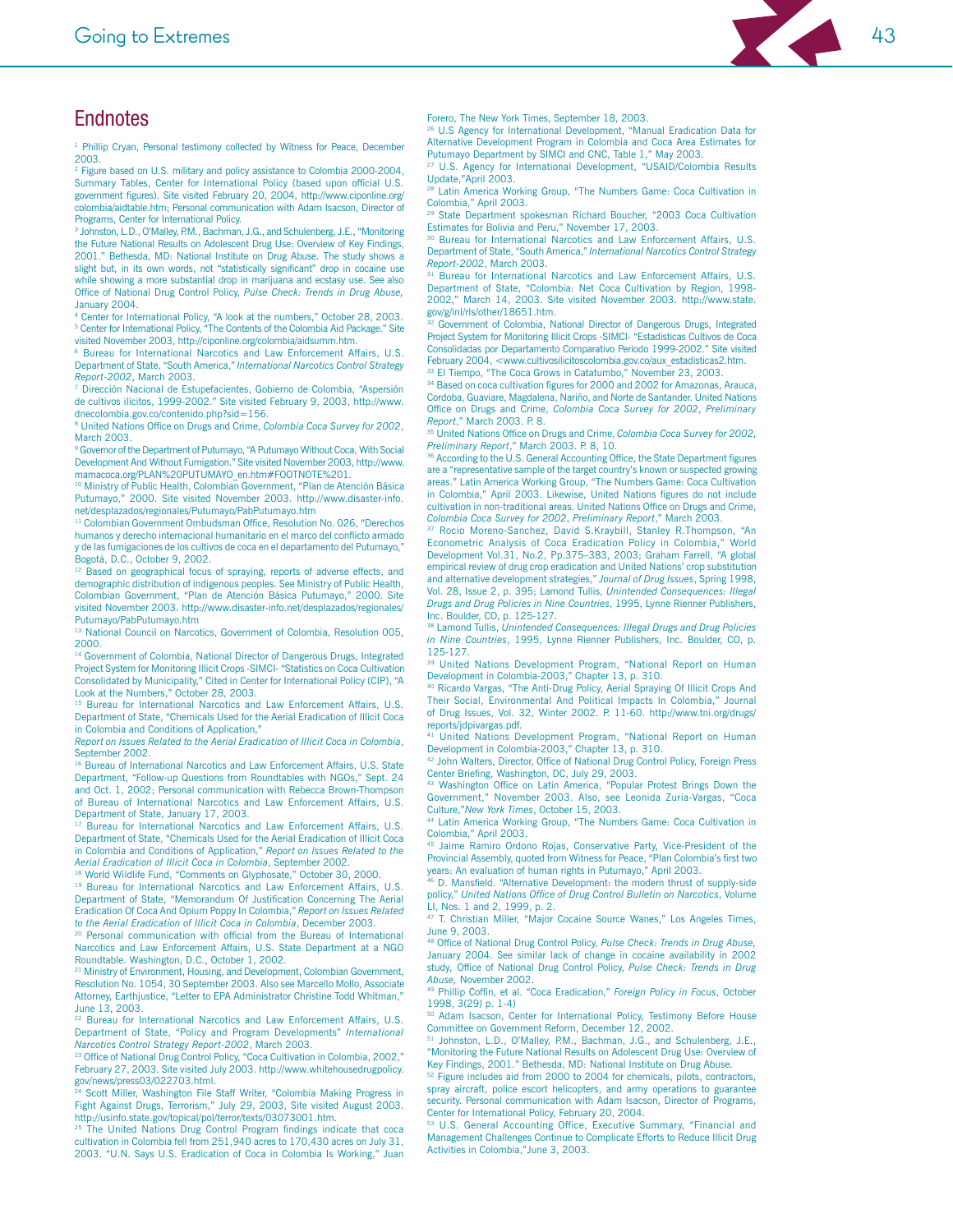<sup>54</sup> C. Peter Rydell, Susan S. Everingham, "Controlling Cocaine: Supply Versus Demand Programs," Rand Corporation, 1994. http://www.rand.org/ publications/MR/MR331/.

Bureau of International Narcotics and Law Enforcement Affairs, U.S. State Department, "Aerial Eradication of Illicit Crops FAQs," updated November 2002. Site visited June 2003, http://usembassy.state.gov/colombia/wwwsglyp.  $shtml#13$ 

<sup>56</sup> Bureau of International Narcotics and Law Enforcement Affairs, U.S. State Department, "Follow-up Questions from Roundtables with NGOs," Sept. 24 and Oct. 1, 2002.

<sup>57</sup> Colombian Government Ombudsman Office, Resolution No. 026, "Derechos humanos y derecho internacional humanitario en el marco del conflicto armado y de las fumigaciones de los cultivos de coca en el departamento del Putumavo." October 9, 2002.

<sup>58</sup> U.S. EPA, Office of Pesticide Programs, "Details of the Consultation for Department of State Use of Pesticide for Coca Eradication Program in Colombia, Executive Summary, August 19, 2002.

Cable from the American Embassy in Guatemala to the United States Secretary of State 3, Document No. 1991GUATEM04301, May 1991, Cited in Astrid Puentes, LL.M., Thomas Ruppert, J.D. Candidate, "Provisions for Aerial Eradication of Coca and Poppy in Colombia Under U.S. Law", Conservation Clinic, University of Florida College of Law, May 2003.

<sup>60</sup> Colombian Government Ombudsman Office, Report No. 1, Resolution No. 4, "Fumigaciones y Proyectos de Desarrollo Alternativo en el Putumayo, February 1, 2001.

<sup>61</sup> Colombian Government Ombudsman Office, Report No. 2, Follow-up to Resolution No. 4 of February 2001, April 16, 2001.

<sup>62</sup> Colombian Government Ombudsman Office, Amicus brief, Legal Case of the Organization of Indigenous Peoples of the Colombian Amazon (OPIAC), May 2002.

<sup>63</sup> Colombian Government Ombudsman Office, Report No. 2, Follow-up to Resolution No. 4 of February 2001, April 16, 2001.

64 Scott Wilson, "Aerial Attack Killing More Than Coca," Washington Post, January 7, 2001; Mike Williams, "Criticism of Colombia's Drug War Looms as U.S. Talks Near," Atlanta Journal-Constitution, February 25, 2001. Municipality of the Valle de Guamez, Department of Putumayo, Municipal Police Inspection, "Consolidated Account of Losses from Fumigations through February 21, 2001.

<sup>65</sup> Joseph Contreras, "Into the Breach," Newsweek, February 12, 2001.

<sup>66</sup> "Colombian Politicians Decry Drug War Tactics," The Scotsman, March 14, 2001, cited in Sarah Peterson, "People and Ecosystems in Colombia," Independent Review, Winter 2002, Vol. 6, (3).

Colombian Government Ombudsman Office, Executive Summary of Amicus Brief, "La ejecución de la estrategia de erradicación aérea de los cultivos ilícitos, con químicos, desde una perspectiva constitucional. Posición de la Defensoría del Pueblo." May 2002.

<sup>68</sup> Colombian Government Ombudsman Office, Resolution No. 026, "Derechos humanos y derecho internacional humanitario en el marco del conflicto armado y de las fumigaciones de los cultivos de coca en el departamento del Putumayo," Bogotá, D.C., Octuber 9, 2002.

<sup>69</sup> Acción Ecológica, ALDHU, et al. Report of Verification Mission, ""Impactos en Ecuador de las fumigaciones realizadas en el Putumayo dentro del Plan Colombia" October 2002.

70 José Olmos, Special Assignment in Puerto Vega, Colombia, "Hambre y miseria por fumigaciones," El Universo Guayaquil, September 7, 2002.

71 Colombian Government Ombudsman Office, Resolution No. 026, "Derechos humanos y derecho internacional humanitario en el marco del conflicto armado y de las fumigaciones de los cultivos de coca en el departamento del Putumayo," Bogotá, D.C., October 9, 2002.

72 "Denuncian éxodo masivo de campesinos de Putumayo, afectados en su salud por fumigaciones," El Tiempo, September 6, 2002.

73 "Denuncian éxodo masivo de campesinos de Putumayo, afectados en su salud por fumigaciones," El Tiempo, September 6, 2002.

74 Indigenous Organization of the Putumayo Zone (OZIP) and the Association of Indigenous Cabildos of Putumayo, "Plan Colombia Planes Carrying Glyphosate, Devastate Indigenous Communities of the Amazon. Destroy Projects of Indigenous Communities Developed with Funds from Same Government and International Donations." September 1, 2002.

75 Eduardo Cifuentes Muñoz, Colombian Government Ombudsman, Letter to Doctor Rómolo Gonzales Trujillo, Minister of Justice, President of the National Council on Drugs, Colombia, July 22, 2002.

"Protests in Ecuadorian Territory," El Universo, Guayaquil Ángel Sallo. October 3, 2002; Ángel Sallo, "Colombian Farmers Against Fumigation," El Universo, Guavaguil, September 19, 2002; Acción Ecológica, ALDHU, et al., Report of Verification Mission, "Impacts in Ecuador of the Fumigations in Putumayo within Plan Colombia," October 2002.

77 Ángel Sallo, "Protestas en territorio ecuatoriano," El Universo, Guayaquil, October 3, 2002.

78 Elmer Chavez, Frente de Defensa, Presentation made at Annual Forum of Amazon Alliance, May 10, 2003.

79Community Action for Justice in the Americas, et al, "First Report of the Verification Commission of Fumigations in the Valle of Río Cimitarra," June 25.2003.

80 Some photos can be viewed at http://www.usfumigation.org/stree/index.htm. For more information contact Witness for Peace at http://www.witnessforpeace. org/contact/.

81 Mennonite Central Committee- Justapaz, "Aerial Coca Eradication in Southern Bolívar violates U.S. and Colombian rules for eradication," July 18, 2003.

82 Commission included Colectivo de Abogados José Alvear Restrepo, Coordinador Nacional Agrario, Fensuagro, Humanidad Vigente Corporación Jurídica, Minga, Movilidad Humana, Uso, Witness for Peace USA, Prensa Rural, Red Europea de Hermanidad y Solidaridad de Colombia. Informe de la Comisión de Verificación de las Fumigaciones en el Departamento de Arauca, November 2003.

83 Informe de la Comisión de Verificación de las Fumigaciones en el Departamento de Arauca, November 2003.

<sup>4</sup> Deposition of Assistant Secretary of State for International Narcotics and Law Enforcement Affairs Rand Beers, Lawsuit against DynCorp, Inc., February 27, 2002. http://www.ciponline.org/colombia/02022701.htm.

85 U.S. EPA, Office of Pesticide Programs, "Details of the Consultation for Department of State Use of Pesticide for Coca Eradication Program in Colombia", IX Incident Data Review, August 19, 2002.

86 U.S. EPA, Office of Pesticide Programs, Details of the Consultation for Department of State Use of Pesticide for Coca Eradication Program in Colombia, Section 2, Il Executive Summary, August 19, 2002.

87 Informe de la Comisión de Verificación de las Fumigaciones en el Departamento de Arauca, November 2003; Testimony given to Witness for Peace, Arauca, November 2003; Mennonite Central Committee - Justapaz, "Aerial Coca Eradication in Southern Bolívar violates U.S. and Colombian rules for eradication," July 18, 2003; José Ramos, "Nos estan tratando como a cucarachas," El Nuevo Herald, Miami, October 2, 2002; Gonzalo Guillen, "Denuncian fumigaciones indiscriminadas," El Nuevo Herald, Miami, October 2, 2002; Joseph Contreras, "Into the Breach," Newsweek, February 12, 2001; Judy Mann, "Waging Chemical Warfare in Colombia," Washington Post, March 16, 2001.

38 Informe de la Comisión de Verificación de las Fumigaciones en el Departamento de Arauca. November 2003.

s procurante de contrar, commencement and the Investigation of the Case of the Death of a Person Exposed to Spraying Using a Glyphosate Mixture, July 4, 2003.

90 Mennonite Central Committee, Justapaz, "Aerial Coca Eradication in Southern Bolívar violates U.S. and Colombian rules for eradication," July 18, 2003.

91 Informe de la Comisión de Verificación de las Fumigaciones en el Departamento de Arauca, November 2003; Scott Wilson, "Aerial Attack Killing More Than Coca," Washington Post, January 7, 2001; Phillip Cryan, personal testimony collected in August and October 2003 by Witness for Peace

92 Some photos can be viewed at http://www.usfumigation.org/stree/index.htm. For more information contact Witness for Peace at http://www.witnessforpeace. org/contact/.

93 Colombian Government Ombudsman Office, Resolution No. 026, "Derechos humanos y derecho internacional humanitario en el marco del conflicto armado y de las fumigaciones de los cultivos de coca en el departamento del Putumayo,' Bogotá, D.C., October 9, 2002.

94 See Endnote 101. Informe de la Comisión de Verificación de las Fumigaciones en el Departamento de Arauca, November 2003; Rachel Van Dongen, "Legal crops' damage ; Along with coca plants, sprayings destroy food," Washington Times, October 15, 2002; "Drug spraying hurts us, Ecuador farmers charge," St. Petersburg Times, May 12, 2002; Acción Ecológica, et al, Report of the Verification Mission, "Impacts in Ecuador from Fumigations in Putumayo under Plan Colombia," October 2002; Ángel Sallo, "Campesinos denuncian muertes," El Universo. Guavaguil, July 21, 2001.

"Informe reveló daños por las fumigaciones,"

El Universo, Guayaquil, July 22, 2001.

Acción Ecológica, et al, Report of the Verification Mission, "Impacts in Ecuador from Fumigations in Putumayo under Plan Colombia," October 2002; Community Action for Justice in the Americas, et al, "First Report of the Verification Commission of Fumigations in the Valle of Río Cimitarra," June 25, 2003; Mennonite Central Committee - Justapaz, "Aerial Coca Eradication in Southern Bolívar violates U.S. and Colombian rules for eradication," July 18, 2003.

<sup>97</sup> Colombian Government Ombudsman Office, Resolution No. 026, "Derechos humanos y derecho internacional humanitario en el marco del conflicto armado y de las fumigaciones de los cultivos de coca en el departamento del Putumayo, October 9, 2002; Colombian Government Ombudsman Office, Amicus brief, Legal Case of the Organization of Indigenous Peoples of the Colombian Amazon (OPIAC), May 2002; "Spraying in Colombia, Is it safe?," St. Petersburg Times, August 20, 2001; Juan Forero, "No Crops Spared in Colombia's Coca War,' The New York Times, January 31, 2001.

<sup>38</sup> Colombian Government Ombudsman Office, Resolution No. 28, "The Coffee Crisis and Fumigation in the Department of Caldas," May 21, 2003.

99 Caroline Cox, "Glyphosate (Roundup)" Herbicide fact sheet, Journal of Pesticide Reform, Vol 18, No. 3 (Fall 1998), updated April 2003. Site visited November 2003. http://www.pesticide.org.

100 For a comprehensive review of glyphosate's adverse effects, see Caroline Cox, "Glyphosate (Roundup)" Herbicide fact sheet, Journal of Pesticide Reform, Vol 18, No. 3 (Fall 1998), updated April 2003. Site visited November 2003. http://www.pesticide.org.<br><sup>101</sup> World Wildlife Fund, "Comments on Glyphosate," March 20, 2002.

<sup>102</sup> Personal communication with Anna Cederstav, PhD, staff scientist, AIDA and Earthjustice. Although inert ingredient can cause significant health damage, such as the surfactant in the product used in Colombia that can cause irreversible eye damage, US law does not require a full risk assessment or toxicological studies for inert ingredients. Anna Cederstav, PhD. Staff Scientist. Earthjustice and AIDA, "Memorandum to Honorable Members of Congress on the Department of State report to Congress regarding aerial coca eradication in Colombia," September 23, 2002.

<sup>103</sup> World Wildlife Fund, "Comments on Glyphosate," March 20, 2002.

104 Anna Cederstav PhD., Earthjustice, "Validity of the reports presented by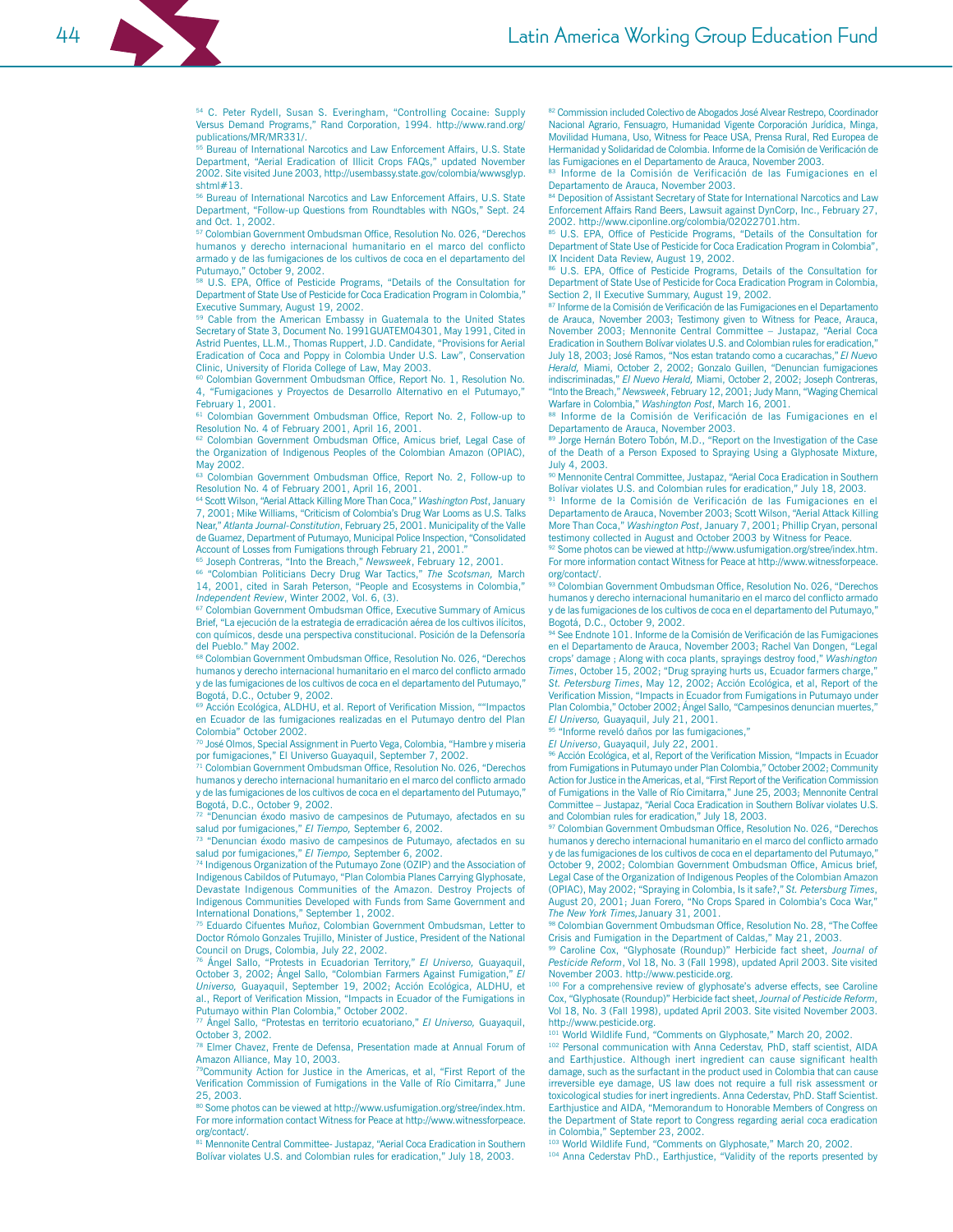

the US Department of State as evidence that no human health impacts are caused by the "Plan Colombia" aerial herbicide spraving in coca-producing regions." April 2002.<br><sup>105</sup> Doctor Camilo Uribe Granja, Science Director of the Uribe Cualla Toxicology

Clinic, Statement in the ruling of Administrative Tribunal of Cundinamarca, Bogotá, June 13, 2003, p. 82.

106 U.S. Department of State, Memorandum of Justification concerning the Aerial Eradication of Coca and Poppy in Colombia, December 2003.

107 U.S. Ambassador Anne Patterson, Letter to Senator Patrick Leahy, April 17, 2001. Cited in Anna Cederstav, PhD., Earthjustice, "Validity of the reports presented by the US Department of State as evidence that no human health impacts are caused by the "Plan Colombia" aerial herbicide spraying in cocaproducing regions." April 2002.

108 U.S. Environmental Protection Agency Office of Pesticide Programs, "Details of the 2003 Consultation for the Department of State Use of Pesticide for Coca and Poppy Eradication Program in Colombia," June 9, 2003. p.31.

109 Dr. Sara Ordonez, cited in Minister of Health, Ruling of the Administrative Court of Cundinamarca, Bogotá, Colombia, June 13, 2003. P. 69.

<sup>110</sup> Ruling of the Administrative Tribunal of Cundinamarca in the Legal Action brought by Claudia Sampedro and Hector A. Suarez against the Ministry of Environment of Colombia and others. Bogotá D.C., June 13, 2003, p. 43.

<sup>111</sup> Ministry of Environment, Housing, and Regional Development, Government of Colombia, Resolution No. 1054, September 30, 2003. 112 Personal communication with Inter.-American Drug Abuse Control

Commission (CICAD) official. March and December 2003; Inter-American<br>Drug Abuse Control Commission. "Call For Resumes."

<sup>113</sup> U.S. EPA, Office of Pesticide Programs, Details of the Consultation for Department of State Use of Pesticide for Coca Eradication Program in Colombia. Section 2. Il Executive Summary, August 19, 2002.

<sup>114</sup> U.S. EPA, Office of Pesticide Programs, Details of the Consultation for Department of State Use of Pesticide for Coca Eradication Program in Colombia, Section 2, Il Executive Summary, August 19, 2002.

<sup>115</sup> U.S. EPA, Office of Pesticide Programs, Details of the Consultation for Department of State Use of Pesticide for Coca Eradication Program in Colombia, IX Incident Data Review, August 19, 2002.

<sup>116</sup> U.S. EPA, Office of Pesticide Programs, Details of the Consultation for Department of State Use of Pesticide for Coca Eradication Program in Colombia, Section 2, Il Executive Summary, August 19, 2002.

<sup>117</sup> U.S. EPA, Office of Pesticide Programs, Details of the Consultation for Department of State Use of Pesticide for Coca Eradication Program in Colombia, Section 2, Executive Summary, August 19, 2002.

<sup>118</sup> U.S. EPA, Office of Pesticide Programs, Details of the Consultation for Department of State Use of Pesticide for Coca Eradication Program in Colombia, Section 4: III Ecological Risk Assessment, August 19, 2002

<sup>119</sup> U.S. Environmental Protection Agency, Office of Pesticide Programs, "Details of the 2003 Consultation for the Department of State, Use of Pesticide for Coca and Poppy Eradication Program in Colombia," June 2003, p. ii.

120 U.S. Environmental Protection Agency, Office of Pesticide Programs, "Details of the 2003 Consultation for the Department of State. Use of Pesticide for Coca and Poppy Eradication Program in Colombia," June 2003, p. 32.

<sup>121</sup> U.S. Environmental Protection Agency, Office of Pesticide Programs, "Details of the 2003 Consultation for the Department of State, Use of Pesticide for Coca and Poppy Eradication Program in Colombia," June 2003, p. 27.

122 U.S. Environmental Protection Agency, Office of Pesticide Programs, "Details of the 2003 Consultation for the Department of State, Use of Pesticide for Coca and Poppy Eradication Program in Colombia," June 2003, p. 20.

<sup>123</sup> U.S. Environmental Protection Agency, Office of Pesticide Programs, "Details of the 2003 Consultation for the Department of State, Use of Pesticide for Coca and Poppy Eradication Program in Colombia," June 2003, p. 2.

<sup>124</sup> Interamerican Association for Environmental Defense and Earthjustice, Memorandum regarding Department of State Certification to Congress regarding aerial coca and poppy eradication in Colombia, February 5, 2003.

<sup>125</sup> Anna Cederstav, PhD. Staff Scientist. Earthjustice and AIDA, Memorandum to Honorable Members of Congress on the Department of State report to Congress regarding activities of congression are department of State report to the regarding aerotion occurs are radication in Colombia. September 23, 2002.

U.S. EPA, Office of Pesticide Programs, "Details of the Consultation for Department of State Use of Pestice for Coca Eradication Program in Colombia," Section 4:III, Ecological Risk Assessment, August 19, 2002

P. Mitchell Prothero, "Plan Colombia called dangerous failure," UPI, July 8, 2003.

<sup>8</sup> Rachel Massey, Research Fellow, and Jim Oldham, Amazon Project Director, Institute for Science and Interdisciplinary Studies, Statement to Honorable Members of Congress, September 19, 2002; Astrid Puentes, LL.M., Thomas Ruppert, J.D. Candidate, "Provisions for Aerial Eradication of Coca and Poppy in Colombia Under U.S. Law," Conservation Clinic, University of Florida College of Law, May 2003. 129 Astrid Puentes, LL.M., Thomas Ruppert, J.D. Candidate, "Provisions for Aerial Eradication of Coca and Poppy in Colombia Under U.S. Law," Conservation Clinic, University of Florida College of Law, May 2003.

130 See also endnote 102. Anna Cederstav, PhD. Staff Scientist. Earthjustice and AIDA, "Memorandum to Honorable Members of Congress on the Department of State report to Congress regarding aerial coca eradication in Colombia," September 23, 2002

<sup>131</sup> David B. Sandalow, Executive Vice President, World Wildlife Fund, Letter to U.S. Senator Joseph Biden, September 27, 2002.

132 Anna Cederstav, PhD. Staff Scientist. Earthjustice and AIDA, "Memorandum to Honorable Members of Congress on the Department of State report to Congress regarding aerial coca eradication in Colombia," September 23, 2002.

133 Don Brenneis, PhD, President, The American Anthropological Association; Janet Chernela, PhD, Professor of Anthropology, Florida International University: Jean Jackson, PhD, Professor of Anthropology, M.I.T, Letter to Honorable Members of Congress, October 9, 2002.

134 Mennonite Central Committee - Justapaz, "Aerial Coca Eradication in Southern Bolívar violates U.S. and Colombian rules for eradication," July 18 2003

See Rachel Massey, Research Fellow, and Jim Oldham, Amazon Project Director, Institute for Science and Interdisciplinary Studies, Statement to Honorable Members of Congress, September 19, 2002; and Don Brenneis, PhD, President, The American Anthropological Association; Janet Chernela, PhD, Professor of Anthropology, Florida International University; Jean Jackson, PhD, Professor of Anthropology, M.I.T, Letter to Honorable Members of Congress, October 9, 2002

136 Colombian Government Ombudsman's Office, Resolution No. 028, "La Crisis Cafetera y las Fumigaciones en el Departamento de Caldas," Manizales, Caldas, May 21, 2003, p. 19.

<sup>137</sup> Don Brenneis, PhD, President, The American Anthropological Association; Janet Chernela, PhD, Professor of Anthropology, Florida International University; Jean Jackson, PhD, Professor of Anthropology, M.I.T, Letter to Honorable Members of Congress, October 9, 2002. p. 2.

<sup>138</sup> State Department, "Certification Related to Aerial Eradication in Colombia Under the Andean Counterdrug Initiative Section of the Foreign Operations, Export Financing, and Related Programs Appropriations Act, Division E, Consolidated Appropriations Resolution, 2003 (P.L. 108-7), p. 15.

139 Colombian Government Ombudsman's Office. Resolution No. 026. "Derechos humanos y derecho internacional humanitario en el marco del conflicto armado y de las fumigaciones de los cultivos de coca en el departamento del Putumayo.' October 9, 2002.

<sup>140</sup> Eduardo Cifuentes Muñoz, Colombian Government Ombudsman, Letter to Doctor Rómolo Gonzales Trujillo, Minister of Justice, President of the National Council on Narcotics, Colombia, July 22, 2002.

<sup>141</sup> Colombian Government Ombudsman's Office, Resolution No. 026, "Derechos humanos y derecho internacional humanitario en el marco del conflicto armado y de las fumigaciones de los cultivos de coca en el departamento del Putumayo," October 9, 2002

<sup>142</sup> Lisa Haugaard, Latin America Working Group (LAWG), "Blunt Instrument. The United States' punitive fumigation program in Colombia," Fall 2002.

143 Mennonite Central Committee - Justapaz, "Aerial Coca Eradication in Southern Bolívar violates U.S. and Colombian rules for eradication," July 18, 2003

144 Testimony to Jess Hunter, Witness for Peace, November 11, 2003

<sup>145</sup> U.S. Department of State, Memorandum of Justification concerning the Aerial Eradication of Coca and Poppy in Colombia, December 2003. P.6.

146 Michael Deal, Acting Assistant Administrator of the Bureau for Latin America and the Caribbean, USAID, "On-the-Record Briefing: Andean Regional<br>Initiative," Washington, DC May 16, 2001.

147 Fernando Vergara, "Colombia Residents Fear for Livelihood," Associated Press. February 5, 2004.

<sup>48</sup> USAID, "Alternative Development," Fact Sheet provided to Rep. Jim McGovern and delegation, Bogotá, Colombia, February 2004.

149 Interviews by LAWG director Lisa Haugaard with small farmers in Narino province. February 2002.

Provided by Jesus Fernando Checa, advisor to former Putumayo governor Ivan Guerrero and current governor Carlos Palacios, interview with LAWG director Lisa Haugaard, February 20th, 2004, Bogotá, Colombia

151 Comptroller General of Colombia. "Colombia: Entre la Exclusión y el Desarrollo," Bogotá, D.C., 2002, p. 407, 433.

152 Colombian Government Ombudsman's Office, Resolution No. 028, "La Crisis Cafetera y las Fumigaciones en el Departamento de Caldas," Manizales, Caldas, May 21, 2003.

153 Colombian Government Ombudsman's Office, Resolution No. 026, "Derechos humanos y derecho internacional humanitario en el marco del conflicto armado y de las fumigaciones de los cultivos de coca en el departamento del Putumayo, October 9, 2002.

154 Colombian Government Ombudsman's Office, Resolution No. 026, "Derechos humanos y derecho internacional humanitario en el marco del conflicto armado y de las fumigaciones de los cultivos de coca en el departamento del Putumayo," October 9 2002

<sup>155</sup> Transnational Institute, "Alternative Development and Eradication, A Failed Balance." No. 4. March 2002.

156 Transnational Institute, "Alternative Development and Eradication, A Failed Balance," No. 4, March 2002.

<sup>157</sup> Eduardo Cifuentes Muñoz, Colombian Government Ombudsman, Letter to Doctor Rómolo Gonzales Trujillo, Minister of Justice, President of the National Council on Narcotics, Colombia, July 22, 2002.

<sup>158</sup> Phil Stewart, "Coca Farmers Say Colombian Crop Substitution Fails," Reuters, December 12, 2001.

159 Transnational Institute, "Alternative Development and Eradication, A Failed Balance," No. 4, March 2002.

160 USAID/COLOMBIA, Progress Report for Fourth Quarter FY2003, October 2003

<sup>161</sup> Lisa Haugaard, Latin America Working Group, "Blunt Instrument. The United States' punitive fumigation program in Colombia," Fall 2002.

<sup>162</sup> T. Christian Miller, "Major Cocaine Source Wanes," Los Angeles Times, June 9, 2003.

163 T. Christian Miller, "Major Cocaine Source Wanes," Los Angeles Times,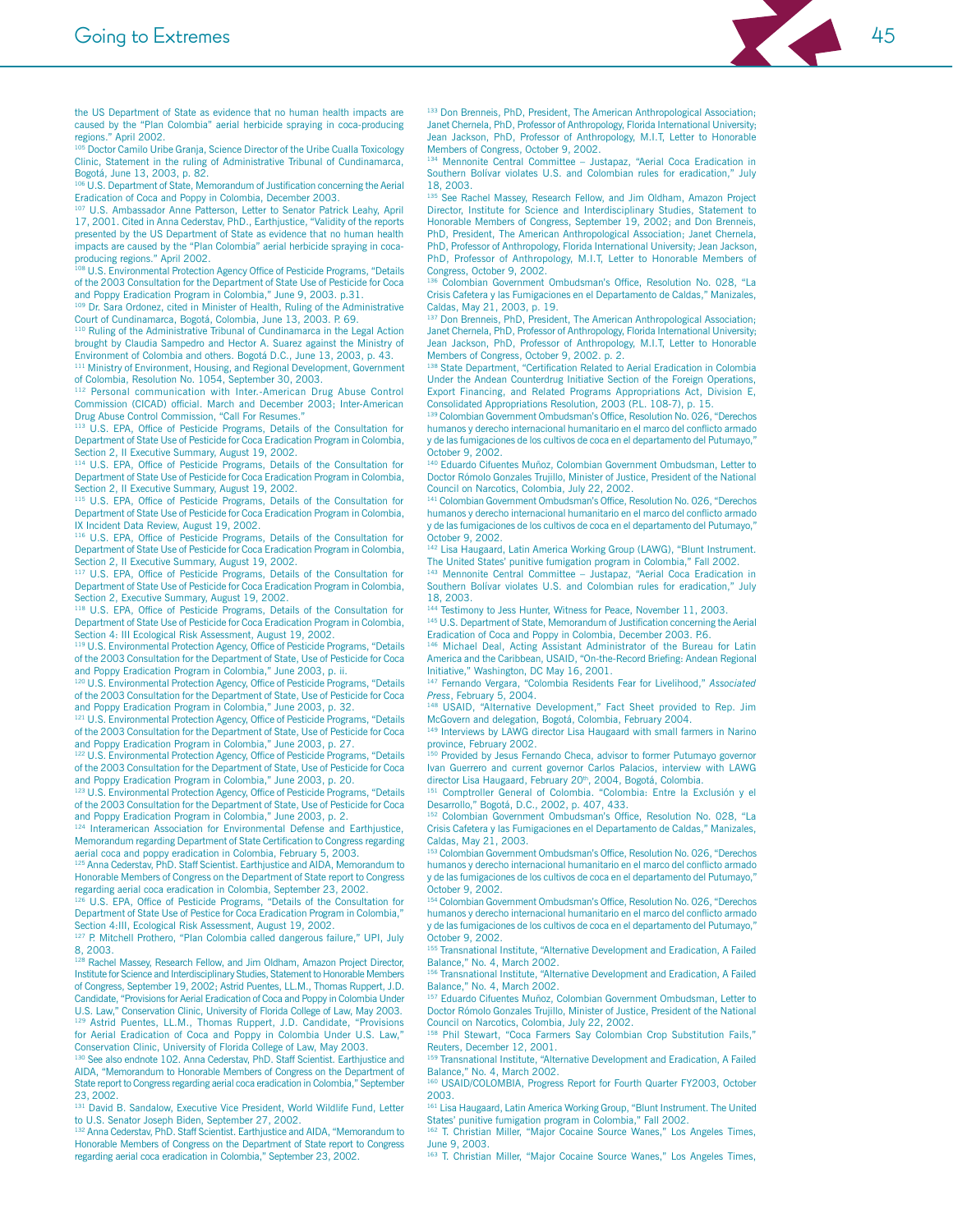Interview by LAWG director Lisa Haugaard with USAID mission director Michael Deal, February 19th, 2004, Bogotá, Colombia.

165 USAID/COLOMBIA, Progress Report for Fourth Quarter FY2003, October 2003.

<sup>166</sup> For example, see the State Department's report on the low level of investment in alternative development projects in most departments outside Putumayo. U.S. Department of State. Memorandum of Justification concerning the Aerial Eradication of Coca and Poppy in Colombia, December 2003.

<sup>167</sup> Interviews by Lisa Haugaard with various USAID personnel in Washington and Bogotá, 2002-2003.

168 T. Christian Miller, "Ex-Coca Farmers Fearful about Future," The Los Angeles Times, June 9, 2003

169 Interview by LAWG Executive Director Lisa Haugaard with Jesus Fernando Checa, February 19<sup>th</sup>, 2004, Bogotá, Colombia.<br><sup>170</sup> T. Christian Miller, "Ex-Coca Farmers Fearful About Future," Los Angeles Times

June 9, 2003; Fernando Vergara, "Colombia Residents Fear for Livelihood," Associated Press, February 5, 2004.

171 Mennonite Central Committee- Justapaz, "Aerial Coca Eradication in Southern Bolívar violates U.S. and Colombian rules for eradication," July 18, 2003.

<sup>172</sup> U.S. General Accounting Office, "Drug Control Efforts to Develop Alternatives to Cultivating Illicit Crops in Colombia Have Made Little Progress and Face Serious Obstacles", February 2002.

<sup>173</sup> U.S. General Accounting Office, "Drug Control Efforts to Develop Alternatives to Cultivating Illicit Crops in Colombia Have Made Little Progress and Face Serious Obstacles", February 2002.

174 Comptroller General of Colombia, , Plan Colombia Tercer Informe de Evaluación. July 2002, P. 9.

175 U.S. General Accounting Office, "Drug Control Efforts to Develop Alternatives to Cultivating Illicit Crops in Colombia Have Made Little Progress and Face Serious Obstacles," February 2002, P. 38.

176 Witness for Peace, "Plan Colombia's first two years: An evaluation of human rights in Putumayo, "April 2003.<br><sup>177</sup> Witness for Peace, "Plan Colombia's first two years: An evaluation of human

rights in Putumayo,"April 2003. P. 11.

178 Marcela Ceballos, C O D H E S -Consultoría para los Derechos Humanos y el Desplazamiento, "Plan Colombia: Contraproductos y Crisis Humanitaria. Fumigaciones y desplazamiento en la frontera con Ecuador", Bogotá, Octubre de 2003, http://www.reliefweb.int/library/documents/2003/codhes-col-29oct.pdf.. 179 Secretary of State in consultation with the Secretary of Defense, "A Report

to Congress on United States Policy Towards Colombia and Other Related Issues," February 3, 2003. 180 Colombian Government Ombudsman Office, Report No. 1, Resolution

No. 4, "Fumigaciones y Proyectos de Desarrollo Alternativo en el Putumayo," February 1, 2001.

<sup>181</sup> Colombian Government Ombudsman Office, Resolution No. 028, "La Crisis Cafetera y las Fumigaciones en el Departamento de Caldas," Manizales, Caldas, May 21, 2003, p.17

182 Marcela Ceballos, C O D H E S - Council for Human Rights and Displacement, "Plan Colombia: Contraproductos y Crisis Humanitaria. Fumigaciones y desplazamiento en la frontera con Ecuador," October 2003. Site visited November 2003. http://www.reliefweb.int/library/documents/2003/codhes-col-29oct.pdf.

183 Colombian Government Ombudsman Office, Resolution No. 028, "La Crisis Cafetera y las Fumigaciones en el Departamento de Caldas," Manizales, Caldas, May 21, 2003, P. 17; T. Christian Miller, "Major Cocaine Source Wanes," Los Angeles Times, June 9, 2003.

184 Witness for Peace, "Plan Colombia's first two years: An evaluation of human rights in Putumayo,"April 2003.

185 Interview by Lisa Haugaard with local priest, Arauca, February 18th, 2004; name withheld for security reasons.

186 Karl Penhaul, "Colombia's Violent Vigilantes Pave the Way for U.S.-Backed Antidrug Forces," U.S. News and World Report. April 16, 2001.

187 Jim Jones, Personal testimony, cited in Draft version of "War in and Near the Borderlands: Colombia's Armed Conflict in a Context of National, Regional, and Global Security" 2003.

188 Social Solidarity Network, "National Registry of the Population Displaced by Violence, Total Homes and Persons According to Type of Displacement, Year by Year until August 31, 2003," Site visited October 29, 2003. http://www.red.gov. co/Download/Files/Registro\_SUR/Registro\_SUR\_Sept\_30\_03\_General.htm. <sup>189</sup> National Federation of Departments, Colombia, "Department of Putumayo." Site visited November 2003, http://www.federacionnacionaldedepartamentos.

org.co/departamentos/putumayo/putumayo.htm. U.S. Committee for Refugees, "Leader of the Displaced Hober Perez Tells

Americans about the Plight of Colombia's Uprooted People." Site visited November 2003. http://www.refugees.org/news/crisis/colombia hober.htm. <sup>191</sup> Panamerican Health Organization/ National Health Institute, "Estudio de Perfil

Epidemiológico de población desplazada y población estrato uno no desplazada en cuatro ciudades de Colombia: Montería, Soacha, Cali y Cartagena.

Site visited October 2003. http://www.disaster-info.net/desplazados/informes/ ops/epepv2002/index\_toc.htm.

<sup>192</sup> International Committee of the Red Cross, "Colombia: putting care in a class of its own," October 14, 2003. Site visited October 2003. http://www. icrc.org/web/eng/siteeng0.nsf/iwpList248/A2F37A83EA67B928C1256DB F004085D4.

<sup>193</sup> T. Christian Miller "Major Cocaine Source Wanes," The Los Angeles Times, June 9, 2003.

<sup>194</sup> Amanda Romero-Medina, Quaker International Affairs, "Colombia: Internal

Displacement And Humanitarian Crisis," May 2001. Site visited October 2003. http://www.afsc.org/latinamerica/int/ajar0501.htm.

195 P.W. Fagen, A. Fernandez Juan, et al., "Internal Displacement in Colombia:<br>National and International Responses," IIS/GI. Kongevej Working Paper 03.6 June 2003, Viewed at http://www.cdr.dk/working papers/wp-03-6.pdf on November 29, 2003.

<sup>196</sup> Colombian Government Ombudsman Office, Report No. 1, Resolution No. 4. "Fumigation and Alternative Development Projects in Putumayo." February 1.2001.

<sup>197</sup> Marcela Ceballos, C O D H E S - Council for Human Rights and Displacement, "Plan Colombia: Contraproductos y Crisis Humanitaria.Fumigaciones y desplazamiento en la frontera con Ecuador," October 2003. Site visited October 2003. http://www.reliefweb.int/library/documents/2003/codhes-col-29oct.pdf.

<sup>198</sup> Colombian Government Ombudsman Office, Resolution No. 028, "La Crisis Cafetera y las Fumigaciones en el Departamento de Caldas," Manizales, Caldas, May 21, 2003.

<sup>199</sup> For information on indigenous communities' responses to the displaced, see "Memoria del Foro Internacional: Impactos de las Fumigaciones sobre los Cultivos Tipificados Como "Ilícitos" y el Conflicto Armado: Las Respuestas de los Pueblos Indígenas Amazónicos, en Áreas de Frontera," June 26-28, 2002. <sup>00</sup> Lisa Haugaard, Latin America Working Group, "Blunt Instrument. The United States' punitive fumigation program in Colombia," Fall 2002.

<sup>201</sup> Personal communication with USAID Official, December 2, 2003.

202 David Olson, Director of Conservation Science, World Wildlife Fund, "Ecocide In The Forests Of Colombia," November 20, 2001.

<sup>03</sup> Colombian Government Trade Bureau, "About Colombia," Viewed November 2003. http://www.coltrade.org/about colombia.htm.

<sup>204</sup> Humboldt Institute. "Biodiversidad en Colombia." Site visited November 2003. http://www.humboldt.org.co/chmcolombia/biodiversidad.htm.

205 Humboldt Institute, "Biodiversidad en Colombia." Site visited November 2003. http://www.humboldt.org.co/chmcolombia/biodiversidad.htm.

<sup>206</sup> M.D. Álvarez, "Environmental damages from illicit crops and processing of prohibited drugs in Colombia," Presented at the Monbukagakusho International Symposium, International Area Studies Conference: Tropical forests and extreme conflicts, National Museum of Ethnology. Osaka, November 6-8, 2001.

<sup>207</sup> See discussion in Section II - Effectiveness of Aerial Eradication as a Drug **Control Policy.** 

<sup>208</sup> Anna Cederstav, PhD. Staff Scientist. Earthjustice and AIDA, "Memorandum to Honorable Members of Congress on the Department of State report to Congress regarding aerial coca eradication in Colombia," September 23, 2002.

Caroline Cox, "Glyphosate (Roundup)" Herbicide fact sheet, Journal of Pesticide Reform, Vol 18, No. 3 (Fall 1998), updated April 2003. Site visited November 2003. http://www.pesticide.org;

<sup>210</sup> Personal communication with Anna Cederstav, PhD, Staff Scientist, Earthjustice, December 11, 2003.

<sup>211</sup> U.S. EPA, Office of Pesticide Programs, "Details of the Consultation for Department of State Use of Pesticide for Coca Eradication Program in Colombia, Section IV. August 19, 2002.

<sup>212</sup> Caroline Cox, "Glyphosate (Roundup)" Herbicide fact sheet, Journal of Pesticide Reform, Vol 18, No. 3 (Fall 1998), updated April 2003. Site visited November 2003. < http://www.pesticide.org: Jeremy Bigwood. "A Brief Overview of the Scientific Literature Regarding Reported Deleterious Effects of Glyphosate Formulations on Aquatic and Soil Biota," document prepared for the Ministry of the Environment of Ecuador, March 6, 2002. Site visited December 2003. http://www.usfumigation.org/Literature/Scientific%20Papers/ ReviewRoundup.pdf. Caroline Cox, "Glyphosate (Roundup)" Herbicide fact sheet, Journal of Pesticide Reform, Vol 18, No. 3 (Fall 1998), updated April 2003. Site visited November 2003. < http://www.pesticide.org.

<sup>213</sup> Based on conversation with official of the Bureau of International Narcotics and Law Enforcement Affairs, U.S. Department of State, NGO Roundtable discussion, October 1, 2002; Ruling of the Administrative Tribunal of Cundinamarca in the Legal Action brought by Claudia Sampedro and Hector A. Suarez against the Ministry of Environment of Colombia and others. Bogotá, June 13, 2003

<sup>214</sup> Jeremy Bigwood, "A Brief Overview of the Scientific Literature Regarding Reported Deleterious Effects of Glyphosate Formulations on Aquatic and Soil Biota," prepared for the Ministry of the Environment of Ecuador, March 6, 2002. Site visited December 2003. http://www.usfumigation.org/Literature/ Scientific%20Papers/ReviewRoundup.pdf.

<sup>215</sup> Personal communication with personnel from the Bureau of International Narcotics and Law Enforcement Affairs, July 3, 2003.

<sup>216</sup> Personal communication with Astrid Puentes, Legal Director, Interamerican Association for Environmental Defense, February 18, 2004.

<sup>217</sup> Based on conversation with EPA staff involved in the DoS consultation process, February 2004. Interamerican Association for Environmental Defense, The Plan Colombia Aerial Eradication Program for Illicit Crops-An Analysis of the 2003 Department of State Certification to Congress," February 25,  $2004.$  p. 3.

<sup>218</sup> Interamerican Association for Environmental Defense, "The Plan Colombia Aerial Eradication Program for Illicit Crops-An Analysis of the 2003 Department of State Certification to Congress," February 25, 2004, p. 3.

<sup>219</sup> U.S. Embassy, "Aerial Eradication of Illicit Crops FAQs," November 22 2002. Site visited February 12, 2004, < http://usembassy.state.gov/Bogotá/ wwwsglvp.shtml.

<sup>220</sup> Colombian Government Public Ombudsman, Resolution No. 028, "La Crisis Cafetera y las Fumigaciones en el Departamento de Caldas," May 21, 2003, p. 20.

<sup>221</sup> Ministry of Environment, Resolution 0670, June 19, 2003.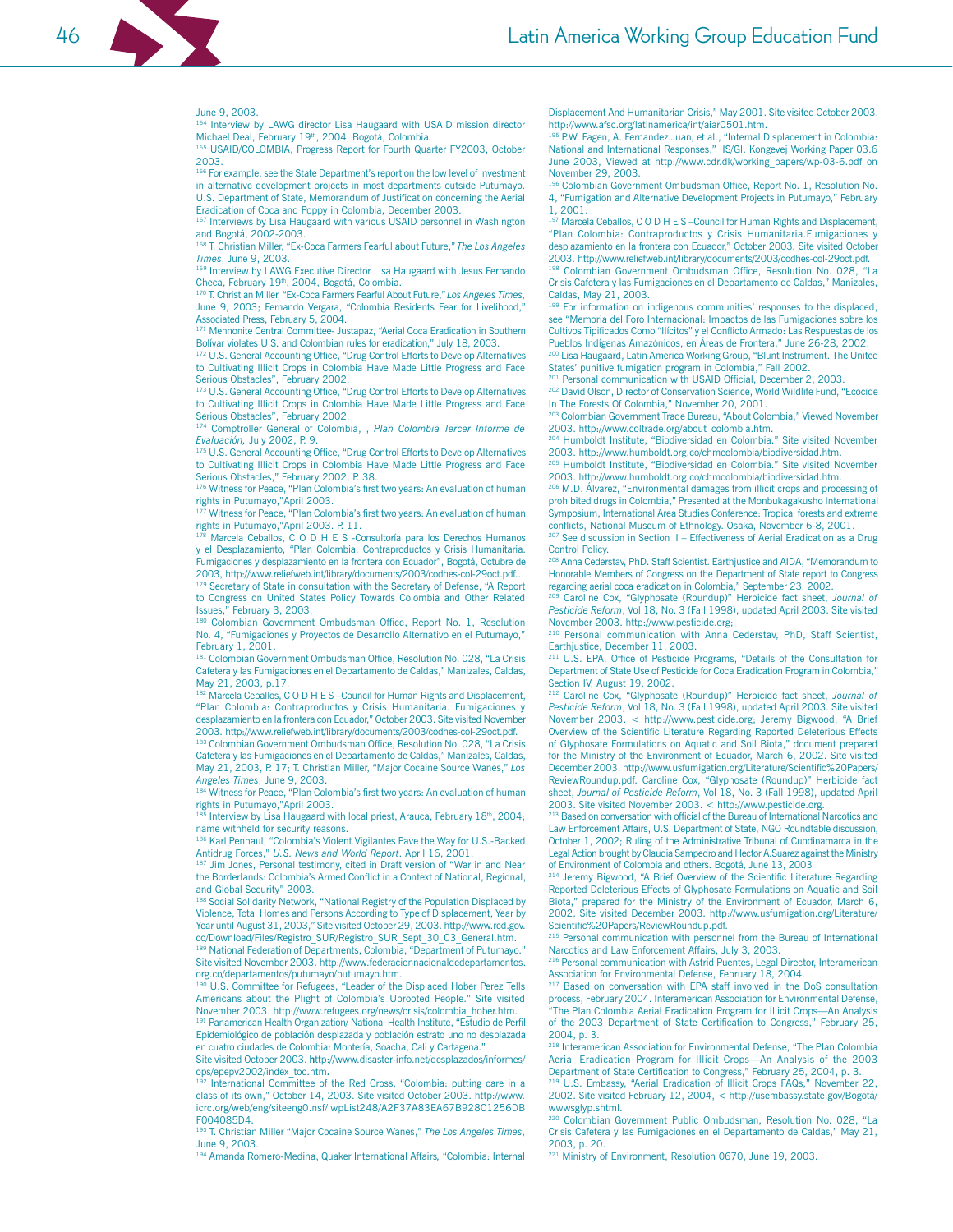

<sup>222</sup> Interamerican Association for Environmental Defense, "The Plan Colombia Aerial Eradication Program for Illicit Crops - An Analysis of the Department of State Certification to Congress, February 2004, p.4.

223 Personal communication with Inter.-American Drug Abuse Control Commission (CICAD) official. March 2003; Inter-American Drug Abuse Control Commission. "Call For Resumes.

<sup>224</sup> Personal communication with Inter.-American Drug Abuse Control Commission (CICAD) official. December 3, 2003.

225 U.S. EPA, Office of Pesticide Programs, "Details of the Consultation for Department of State Use of Pesticide for Coca Eradication Program in Colombia," Section IV, VI Risk Characterization, August 19, 2002.

<sup>226</sup> U.S. EPA, Office of Pesticide Programs, "Details of the Consultation for Department of State Use of Pesticide for Coca Eradication Program in Colombia," Executive Summary, August 19, 2002.

<sup>227</sup> U.S. EPA, Office of Pesticide Programs, "Details of the Consultation for Department of State Use of Pesticide for Coca Eradication Program in Colombia,' Executive Summary, August 19, 2002.

<sup>228</sup> U.S. EPA, Office of Pesticide Programs, "Details of the Consultation for Department of State Use of Pesticide for Coca Eradication Program in Colombia," Section 4: III Ecological Risk Assessment, August 19, 2002.

<sup>229</sup> U.S. EPA, Office of Pesticide Programs, "Details of the Consultation for Department of State Use of Pesticide for Coca Eradication Program in Colombia, Section 4: III Ecological Risk Assessment, August 19, 2002.<br><sup>230</sup> U.S. EPA, Office of Pesticide Programs, "Details of the Consultation for

Department of State Use of Pesticide for Coca Eradication Program in Colombia," Section 4, VI Risk Characterization, August 19, 2002.

U.S. EPA, Office of Pesticide Programs, "Details of the Consultation for Department of State Use of Pesticide for Coca Eradication Program in Colombia," Executive Summary, Section 4: III Ecological Risk Assessment, August 19, 2002.

U.S. EPA, Office of Pesticide Programs, "Details of the Consultation for Department of State Use of Pesticide for Coca Eradication Program in Colombia," Section 4, VI Risk Characterization, August 19, 2002.

233 U.S. Environmental Protection Agency, Office of Pesticide Programs, "Details of the 2003 Consultation for the Department of State, Use of Pesticide for Coca and Poppy Eradication Program in Colombia," June 2003, p. 36.

<sup>234</sup> U.S. Environmental Protection Agency, Office of Pesticide Programs, "Details of the 2003 Consultation for the Department of State, Use of Pesticide for Coca and Poppy Eradication Program in Colombia," June 2003, p. 34.

235 U.S. Environmental Protection Agency, Office of Pesticide Programs, "Details of the 2003 Consultation for the Department of State, Use of Pesticide for Coca and Poppy Eradication Program in Colombia," June 2003, p. 37.

<sup>236</sup> Juan Pablo Bonilla, Colombian Vice-Minister of Environment, Letter to Ambassador Wood, November 5, 2003, cited in Report on Issues Related to the Aerial Eradication of Illicit Coca in Colombia, December 2003. Site visited February 18, 2003, http://www.state.gov/g/inl/rls/rpt/aeicc/27414.htm.

237 Interamerican Association for Environmental Defense, "The Plan Colombia According to the Contract Contract Contract Contract Contract Contract Contract Contract Contract Contract Contract Contract Contract Contract Contract Contract Contract Contract Contract Contract Contract Contract Contrac

238 Memorandum to Honorable Members of Congress from Anna Cederstav, Staff Scientist, Earthjustice and AIDA, September 23, 2002; Ivette Perfecto, PhD, Associate Professor, University of Michigan; John Vandermeer, PhD, Margaret Davis Collegiate Professor, University of Michigan, "Comments on the U.S. Environmental Protection Agency "Ecological Risk Assessment For the Use of Glyphosate Herbicide As Part of the U.S. Supported Aerial Eradication Program of Coca in Colombia," September 18, 2002

<sup>239</sup> Memorandum to Honorable Members of Congress from Anna Cederstav, Staff Scientist, Earthjustice and AIDA, September 23, 2002, p. 12.

240 Ivette Perfecto, PhD, Associate Professor, University of Michigan; John Vandermeer, PhD, Margaret Davis Collegiate Professor, University of Michigan, "Comments on the U.S. Environmental Protection Agency "Ecological Risk Assessment For the Use of Glyphosate Herbicide As Part of the U.S. Supported Aerial Eradication Program of Coca in Colombia,"

September 18, 2002.

<sup>241</sup> David B. Sandalow, Executive Vice President, World Wildlife Fund, Letter to U.S. Senator Joseph Biden, September 27, 2002; Ted Schettler MD, MPH, Science Director, Science and Environmental Health Network, Letter to Honorable Members of Congress, "Comments on U.S. Environmental Protection Agency, "Consultation Review of the Use of Pesticide for Coca Eradication in Colombia," August 19, 2002," September 18, 2002.

42 Statement by Jay Ellenburger, Associate Director of the EPA Office of Pesticide Programs, Roundtable for NGOs, Washington, DC, September 2002.

243 Interview with EPA official by Latin America Working Group, April 2003, See also description of evaluation of exposure assessment by the EPA, which asserts that it relied upon three State Department-submitted documents for information on how the spraying program is conducted. U.S. Environmental Protection Agency, Office of Pesticide Programs, "Details of the 2003 Consultation for the Department of State, Use of Pesticide for Coca and Poppy Eradication Program in Colombia," June 2003, p. 17.

<sup>244</sup> Interamerican Association for Environmental Defense, "The Plan Colombia Aerial Eradication Program for Illicit Crops-An Analysis of the 2003<br>Department of State Certification to Congress," February 25, 2004.

<sup>245</sup>Interamerican Association for Environmental Defense, "The Plan Colombia Aerial Eradication Program for Illicit Crops-An Analysis of the 2003 Department of State Certification to Congress," February 25, 2004.

246 Astrid Puentes (AIDA), Gaston Chillier (WOLA), "Plan Colombia Forces Spraying in Colombian National Parks; Public Health, Environmental Consequences of Program Questioned,", December 12, 2003. "Congreso de E.U. acepta otorgar ayuda a Colombia para fumigar en parques

y reservas naturales," El Tiempo, December 6, 2003. "Congreso de E.U. acepta otorgar ayuda a Colombia para fumigar en parques

y reservas naturales," El Tiempo, December 6, 2003. See "Exigimos que cesen las fumigaciones" at http://www.mamacoca. org/FSMT sept 2003/index.php3?limit=0

Senator Jorge Enrique Robledo, Colombian Senate, Letter to Colombian Environmental Organizations, February 11, 2004.

<sup>251</sup> Karin Irina Kuhfeldt Salazar, Ombudsman For Legal And Constitutional Affairs, "Intervención en el Proceso de Inconstitucionalidad contra los Artículos 2 Parágrafo Y 12 De La Ley 785 De 2002," September 16, 2003; Personal communciation with Astrid Puentes, Legal Director, Interamerican Association for Environmental Defense, February 20, 2004.

Bureau for International Narcotics and Law Enforcement Affairs, U.S. Department of State, "Policy and Program Developments," International Narcotics Control Strategy Report-2002, March 2003.

<sup>253</sup> Rosa del Olmo, Prohibir o domesticar? Politicas de drogas en América Latina, Editorial Nueva Sociedad, Caracas, Venezuela, 1992. P. 95-108.

<sup>254</sup> Rosa del Olmo, "Herbicidas y Derechos Humanos en America Latina, Prohibir o domesticar? Politicas de Drogas en America Latina, Editorial Nueva Sociedad, Caracas, Venezuela, 1992.

<sup>255</sup> Chakravarthi Raghavan, "Alarm Bells Over Us Fungus Experiments Abroad," TWN Third World Network. Site visited February 2004, http://www.twnside. org.sg/title/alarm.htm.

Juan Gabriel Tokatlian, "The United States and Illegal Crops in Colombia: Juan Gabriel Distance The United States and Inegal Crops in Colombia:<br>The Tragic Mistake of Futile Fumigation," The Center for Latin American Studies<br>Working Paper Series, University of Berkeley, Paper No. 3/June,2003. Sit visited November 2003. http://www.clas.berkeley.edu.7001/Publications/ workingpapers/pdffiles/Tokatlian.pdf.

Juan Gabriel Tokatlian, "The United States and Illegal Crops in Colombia: The Tragic Mistake of Futile Fumigation," The Center for Latin American Studies Working Paper Series, University of Berkeley, Paper No. 3/June, 2003. Site visited November 2003. http://www.clas.berkeley.edu.7001/Publications/ workingpapers/pdffiles/Tokatlian.pdf.

<sup>258</sup> Phillip O. Coffin, "The Curse of Coca: the move to use a new herbicide to eradicate the coca plant spells trouble for South America's rainforests," Down to Earth, July 31, 1998, 7(5) pp. 22-23. Site visited July 2003. http://www. drugpolicy.org/library/curse2.cfm.

<sup>259</sup> Juan Forero, "Poor Region's Governors in Colombia Unite to Oppose Drug Plan," The New York Times, May 6, 2001; Christopher Marquis, "Colombian Governors Protest U.S.-Backed Spraying of Coca," The New York Times, March 13, 2001.

<sup>260</sup> Colombian Government Ombudsman Office, Report No. 1, Resolution No. 4, "Fumigaciones y Proyectos de Desarrollo Alternativo en el Putumayo, February 1, 2001; Colombian Government Ombudsman Office, Resolution No. 026, "Derechos humanos y derecho internacional humanitario en el marco del conflicto armado y de las fumigaciones de los cultivos de coca en el departamento del Putumayo," Bogotá, D.C., Octuber 9, 2002.

Comptroller General of Colombia, Plan Colombia Tercer Informe de Evaluación, July 2002, P. 8.

<sup>52</sup> Mr. Samuel Moreno Rojas, et al., Letter from ten senators and representatives of the Colombian National Congress to the U.S. Senate, Bogotá, D.C., Colombia, September 3, 2001.

<sup>263</sup> Transnational Institute, "Fumigation and Conflict in Colombia - In the Heat of the Debate,"September 2001. p. 8.

<sup>264</sup> Ruta Pacífica de las Mujeres, "Mujeres Rumbo Al Sur," Site visited December 2003, http://www.rutapacifica.org.co/boletines/boletin\_noviembre/boletin\_ noviembre\_editorial.htm; Ruta Pacífica de las Mujeres, "Declaration of the Wome in the March on November 25 - Day of No Violations," November 25, 2003.

Congreso Nacional Paz y Pais, "Declaracion Final del Congreso Nacional de Paz y Pais," Bogotá, May 9-11, 2002. Site visited February 23, 2003, http://www.derechos.org/nizkor/colombia/doc/paz/decfinal11may02.html.

Declaration from the IX General Assembly of Ecofondo, April 29, 2001.

<sup>267</sup> Organization of Indigenous Peoples of the Putumayo Zone (OZIP) and the 128 Indigenous Governing Councils in the Department of Putumayo and their Associations, "An SOS from the Indigenous Peoples of Putumayo, Colombia,' Puerto Asis, July 10, 2002.

European Parliament, Resolution on Plan Colombia and Support for the Peace Process in Colombia, 4, 8, 9, 10 of Preamble, 1 of Declaration, 2001. "Dutch lawmakers criticize U.S.-backed Colombian drug spraying program,"

Hoovers-AP. July 7, 2003. 270 Transnational Institute, "Fumigation and Conflict in Colombia - In the Heat

of the Debate," September 2001. <sup>271</sup> Ministry of Environment of Ecuador, "Joint Report of the Seminar-Workshop

"Eradication of Illicit Crops," Bogotá, Colombia, February 13-15, 2002.

<sup>272</sup> Ministry of Environment of Ecuador, "Joint Report of the Seminar-Workshop "Eradication of Illicit Crops," Bogotá, Colombia, February 13-15, 2002.

<sup>273</sup> "Ecuador reclama atención a frontera," El Colombiano, June 27, 2003.

<sup>274</sup> Latin American Association for Human Rights (ALDHU), "Ecuadorian President Urges Andean Nations to Fight Against Narcotrafficking while Protecting Indigenous Populations," Amazon News Agency, October 8, 2003.

<sup>275</sup> Transnational Institute, "Fumigation and Conflict in Colombia - In the Heat of the Debate," September 2001.

<sup>276</sup> Kathryn S. Fuller, President, World Wildlife Fund, "Fumigation dangers," Voice of the People, Chicago Tribune, Published July 23, 2001.

<sup>277</sup> Earthjustice, Written statement to the UN Commission on Human Rights,